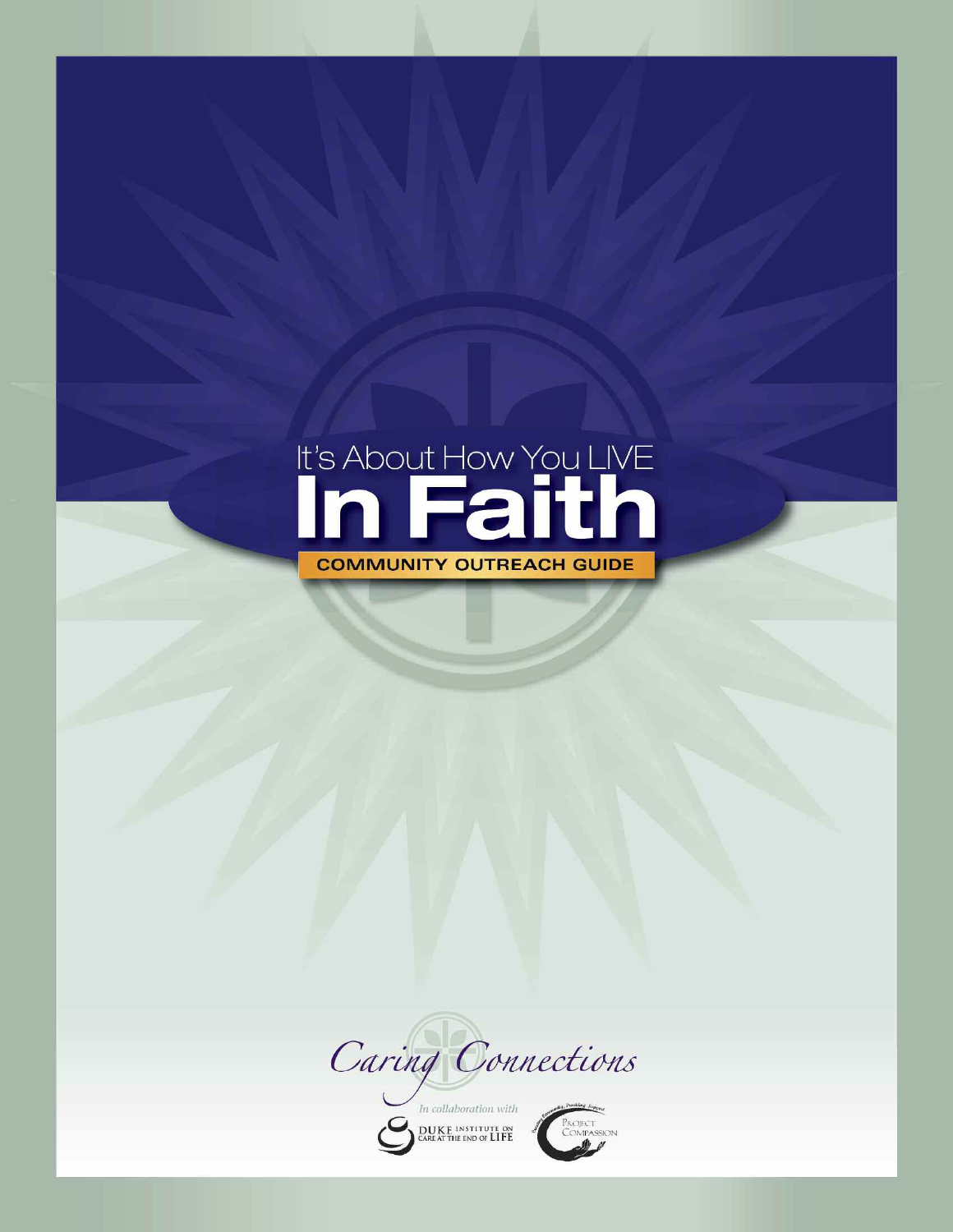

# **Table of Contents**

| I.   |                                                                          |  |
|------|--------------------------------------------------------------------------|--|
|      | A. Why reach out to faith communities about end-of-life issues? 4        |  |
|      |                                                                          |  |
|      | C. What resources are available to help engage faith communities?        |  |
| II.  |                                                                          |  |
|      |                                                                          |  |
|      |                                                                          |  |
|      |                                                                          |  |
| III. |                                                                          |  |
|      |                                                                          |  |
|      |                                                                          |  |
|      |                                                                          |  |
|      |                                                                          |  |
|      |                                                                          |  |
|      | E.                                                                       |  |
|      |                                                                          |  |
|      |                                                                          |  |
|      | Ι.                                                                       |  |
| IV.  | Faith Community Model Outreach Programs and Initiatives26                |  |
|      |                                                                          |  |
|      |                                                                          |  |
|      |                                                                          |  |
|      |                                                                          |  |
|      |                                                                          |  |
|      | F.                                                                       |  |
| V.   |                                                                          |  |
| VI.  | Glossary of Faith Community Terms (as utilized in the Outreach Guide) 44 |  |
| VII. |                                                                          |  |
|      |                                                                          |  |
|      |                                                                          |  |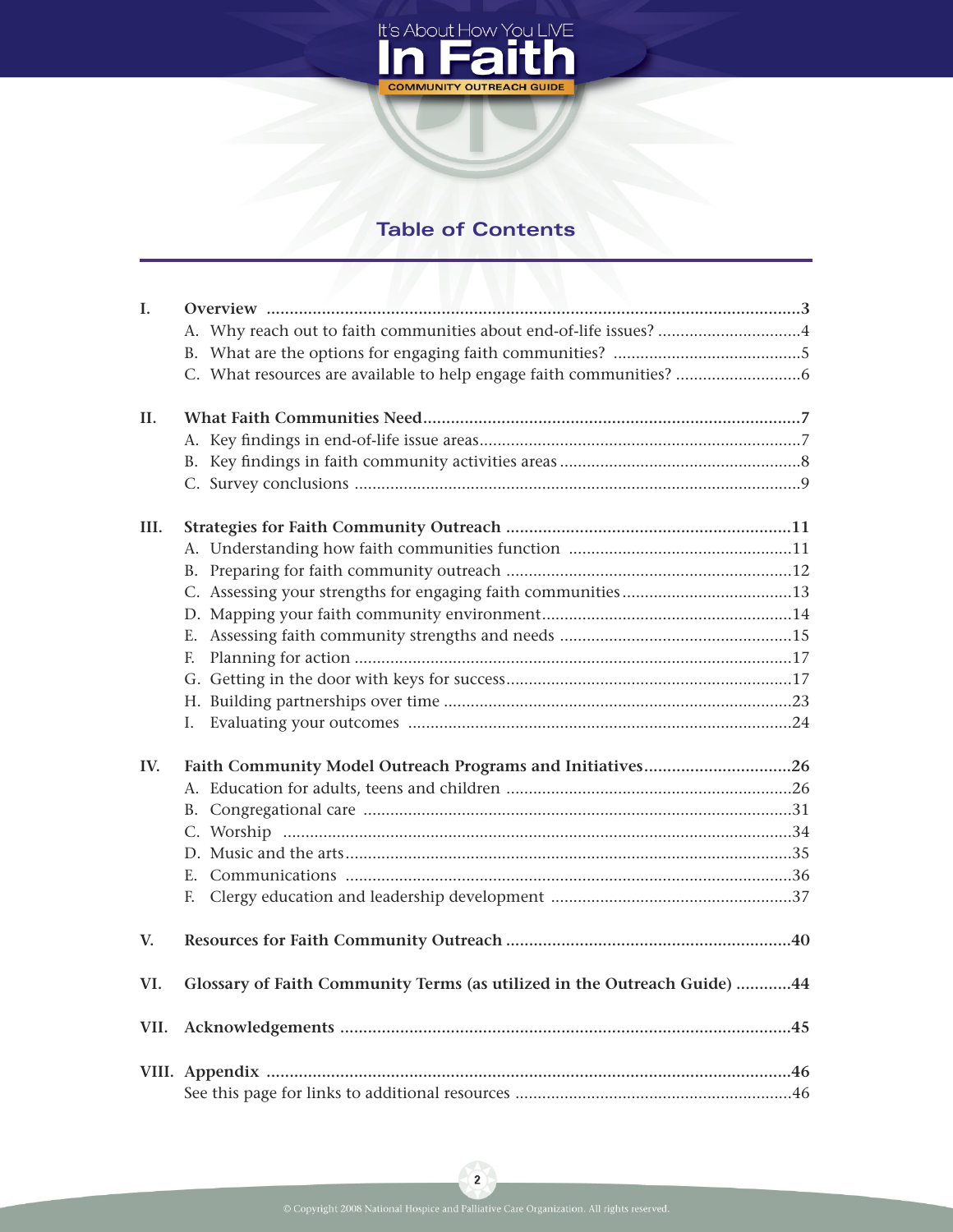

# **I. Overview**

**It's About How You LIVE – In Faith Outreach Guide** is designed to help your hospice and/or coalition reach out to faith communities. This guide will provide you with:

- **✦** Key strategies for building partnerships with faith communities
- **✦** Successful model programs developed by hospices and coalitions
- **✦** Practical resources to help you develop your own faith community initiatives

**Hospice and end-of-life care coalitions have the opportunity to cross traditional religious and cultural lines by reaching out to faith communities.** We encourage you to adopt an interfaith approach, beginning with a fundamental respect for all persons, beliefs, and points of view. This Outreach Guide will help you in this process. The strategies, model programs and resources in this guide can be customized and applied in many religious and cultural settings.

**To reIect our interfaith approach, the religious language used in this guide is intended to be as universal as possible.** We acknowledge upfront that all language has its drawbacks. We ask for a generous spirit and tolerance concerning semantics. For the sake of clarity, we will use the following terms consistently:

- **✦** faith community
- **✦** congregation
- **✦** clergy
- **✦** lay leader
- **✦** faith community nurse
- **✦** interdenominational
- **✦** interfaith
- **✦** member
- **✦** spiritual
- **✦** religious

See the Glossary in Section VI for a definition of these terms.

Along with this Outreach Guide, Caring Connections has developed **It's About How You LIVE – In Faith** materials for you to use as you work with faith communities. Some of these materials are identified in the resource section of this guide. If you would like assistance with any of our **It's About How You Live – In Faith** resources, contact Caring Connections at 800-658-8898 or *caringinfo@nhpco.org*.

In addition, the Duke Institute on Care at the End of life has partnered with Caring Connections and Project Compassion to create **The Unbroken Circle: A Toolkit for Faith Communities around Serious Illness, Caregiving, The End of Life and Grief.** This toolkit offers significant resources specifically for faith community leaders to help them improve congregational care for persons living with serious illness, caregiving, the end of life and grief. To learn more about **The Unbroken Circle**, go to *www.iceol.duke.edu*.

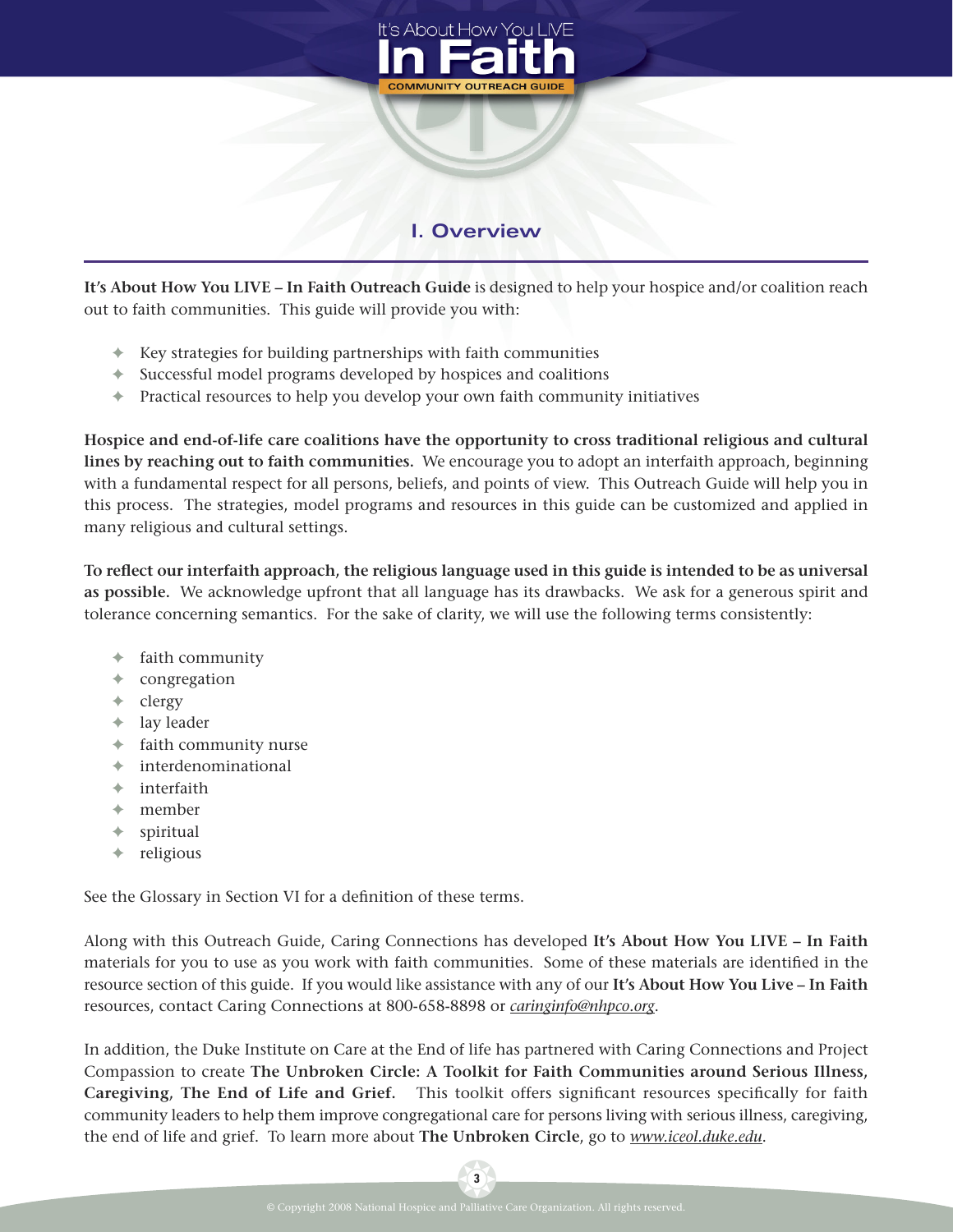

## *A. Why reach out to faith communities about end-of-life issues?*

Faith communities have the power to engage people of all ages with end-of-life issues such as advance care planning, serious illness, caregiving and grief. Here are some key reasons why reaching out to faith communities is particularly important for hospices and coalitions:

- **✦ Faith and faith communities matter for most Americans.** According to a Gallup Poll, more than eight in ten Americans identify with a religion. In addition, eight out of ten Americans say that religion is at least fairly important in their daily lives. More than eight out of ten say they participate in a faith community at least "seldom", with six in ten Americans claiming faith community membership.1 Although religious participation is declining, Robert Putnam, author of *Bowling Alone:* America's Declining Social Capitalism, has noted, "Religious affiliation is by far the most common associational membership among Americans."2
- **←** Faith communities offer significant, unrealized potential for outreach and partnerships. Faith communities are powerful examples of "naturally occurring communities," groups of people who have a shared reason for coming together. These self-sustaining communities can communicate important messages and encourage action when their interests align with your interests. Because end-of-life issues directly affect faith communities, there is tremendous potential for developing powerful longterm partnerships.
- **✦ Hospices, coalitions and faith communities share a deep concern for spiritual care.** Serious illness, caregiving, the end-of-life and grief raise many spiritual issues, including questions of meaning, purpose, guilt, forgiveness, suffering, healing and hope. While faith communities vary widely in their support for people living with illness and grief, most faith communities also express a desire to help during this important time. A shared concern for spiritual care creates a natural connection among hospices, coalitions and faith communities and a common ground for education, dialogue and partnership.
- **✦ Many faith communities are not fully prepared to support people as they face serious illness, caregiving, the end of life and grief.** A recent survey of professional clergy and lay leaders by the Duke Institute on Care at the End of life indicates that many faith community leaders do not have the knowledge, resources and support they need to care for people during this important time of life. For example:
	- **✧** Though 94% of clergy report visiting with people at the end of life, only 60% describe themselves as "very comfortable" making these visits.

1Robert Newport, Questions and Answers About Americans' Religion, Gallup, 2007. 2Robert Putnam, *Bowling Alone: The Decline of Social Capitalism in America,* 2000, p. 68.

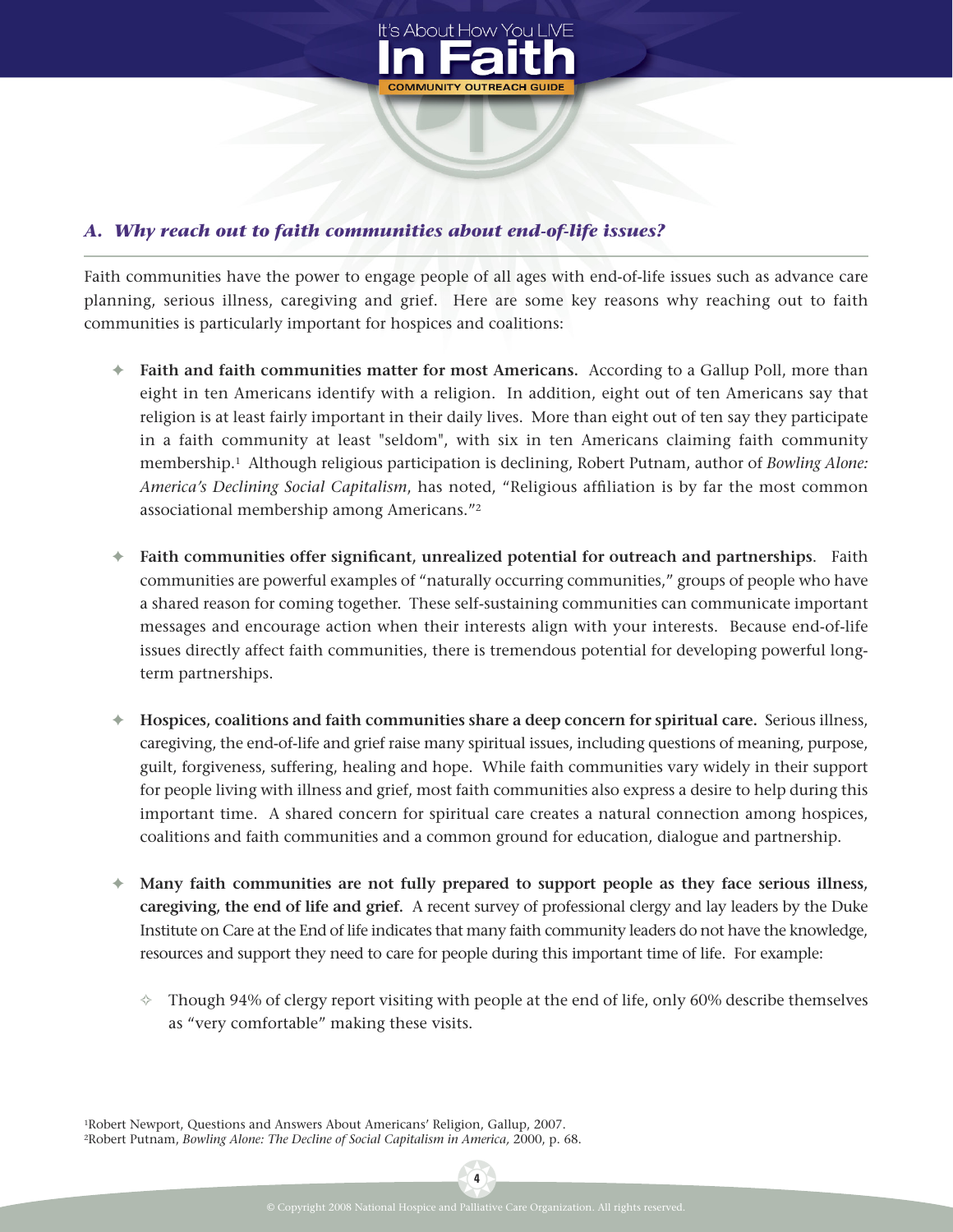

- **✧** Fewer than 40% of the leaders surveyed feel comfortable training lay people to offer support for others living with illness.
- **✧** Fewer than 20% of responding faith community leaders offer any education related to serious illness, caregiving, the end of life or grief. However, two out of three of these leaders indicate a desire to provide education around these issues.

Hospices and coalitions are well-positioned to help faith communities with the materials, education, care and support they need to improve care for their members.

**← Effective outreach to faith communities will benefit everyone involved.** Through effective outreach with faith communities, your hospice and/or coalition will raise significant awareness about end-oflife issues throughout your community. You will help faith community leaders improve their ability to care for their members. You will increase access to your services, involve more members as volunteers and engage more clergy and lay leaders as champions for quality end-of-life care. You will leverage your time and resources to help change our culture around serious illness, caregiving, endof-life and grief.

#### *B. What are the options for engaging faith communities?*

You have two major options for engaging faith communities:

- 1. **You may choose to work with individual faith communities, engaging them with materials, programs, partnerships and support:** This allows you to customize your approach for each congregation. It helps you develop strong relationships and deepen your outreach initiatives.
- 2. **You may choose to bring faith communities together to offer interfaith events, provide interfaith trainings or create interfaith networks:** This approach helps faith community leaders and members from different traditions cross community lines, uniting around issues that impact everyone. It creates opportunities for shared learning, dialogue and community building. It also positions your organization as a community leader on end-of-life issues for faith communities and can significantly expand your network. It has great potential for developing new partnerships as well as strengthening existing partnerships.

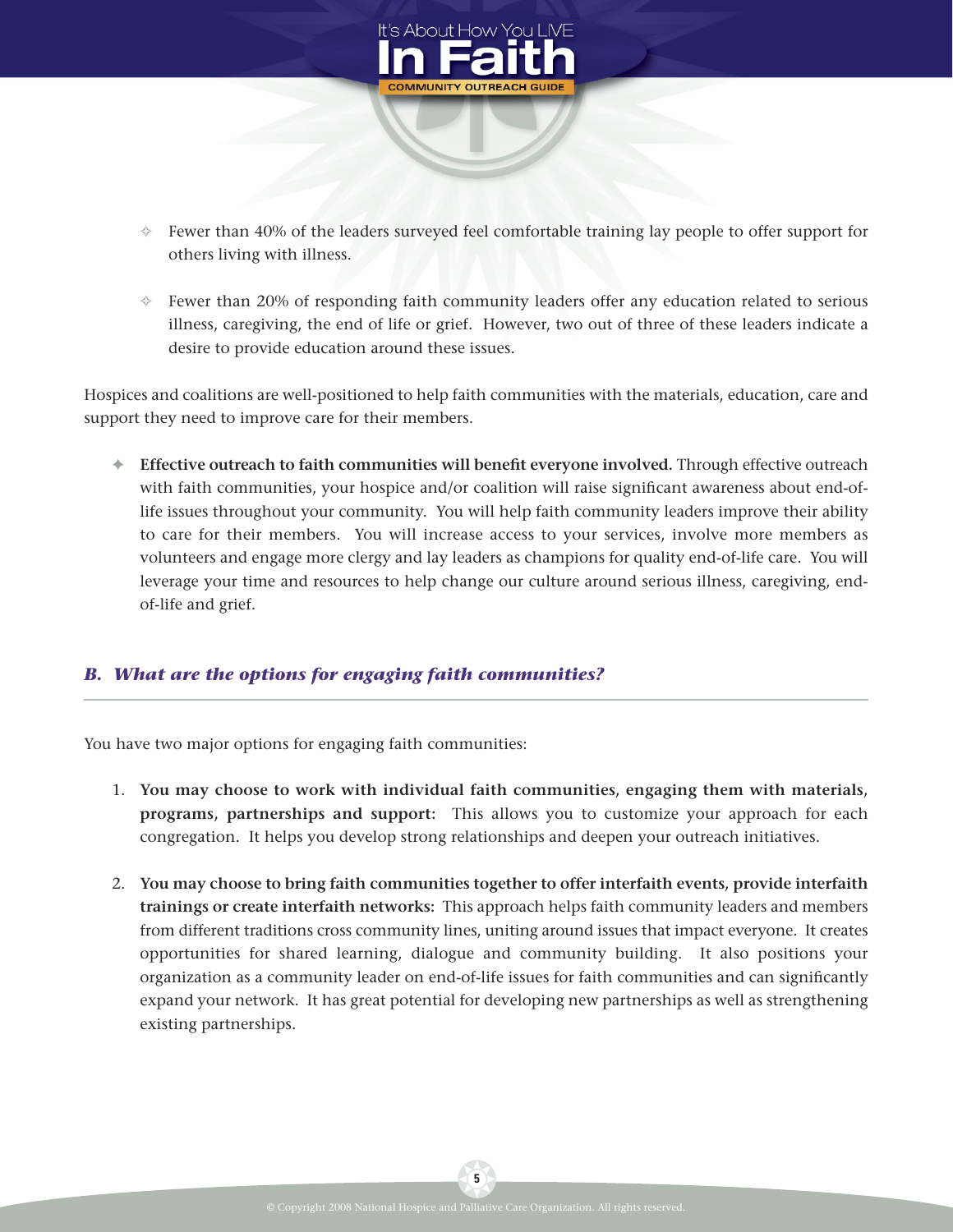

**This guide will offer strategies and model programs for both options. Here are some considerations based on your experience in reaching out to faith communities:**

- ◆ **If you are new**, you may want to begin by engaging individual faith communities first. This will allow you to fine tune your skills in creating partnerships with faith communities. It can also lay the foundation for future interfaith initiatives.
- **✦ If you are more experienced,** you may choose to focus on expanding or strengthening your partnerships with individual faith communities or you may want to begin (or re-energize) an interfaith initiative.
- **✦ If you are accomplished,** you are quite likely utilizing both major approaches successfully. You might consider areas for expanding your partnerships with faith communities. For example, you may be very accomplished in advance care planning but have done little to support family caregivers. You may have done much with education on adult issues and little related to children's issues. Also consider the resources available for expanding your interfaith initiatives.

Consider your most natural starting place. Think of reaching out to faith communities as something that you will develop over time, building on your successes as you grow your endeavors.

## *C. What resources are available to help you reach out to faith communities?*

As you plan your faith community outreach, this Guide will be a valuable resource for you. Throughout the Outreach Guide we will highlight successful programs and activities. Additional resources are also included in the Resource and Appendix sections of the Guide.

As you begin to implement your outreach activities, please feel free to adapt these resources to serve your specific needs. However, we ask that you credit Caring Connections. You may contact us at *caringinfo@nhpco.org* and we will provide you with the text for your credits since our materials are copyrighted.

We also hope you will send us your success stories and materials that can be shared with other hospices and coalitions to encourage their outreach activities.

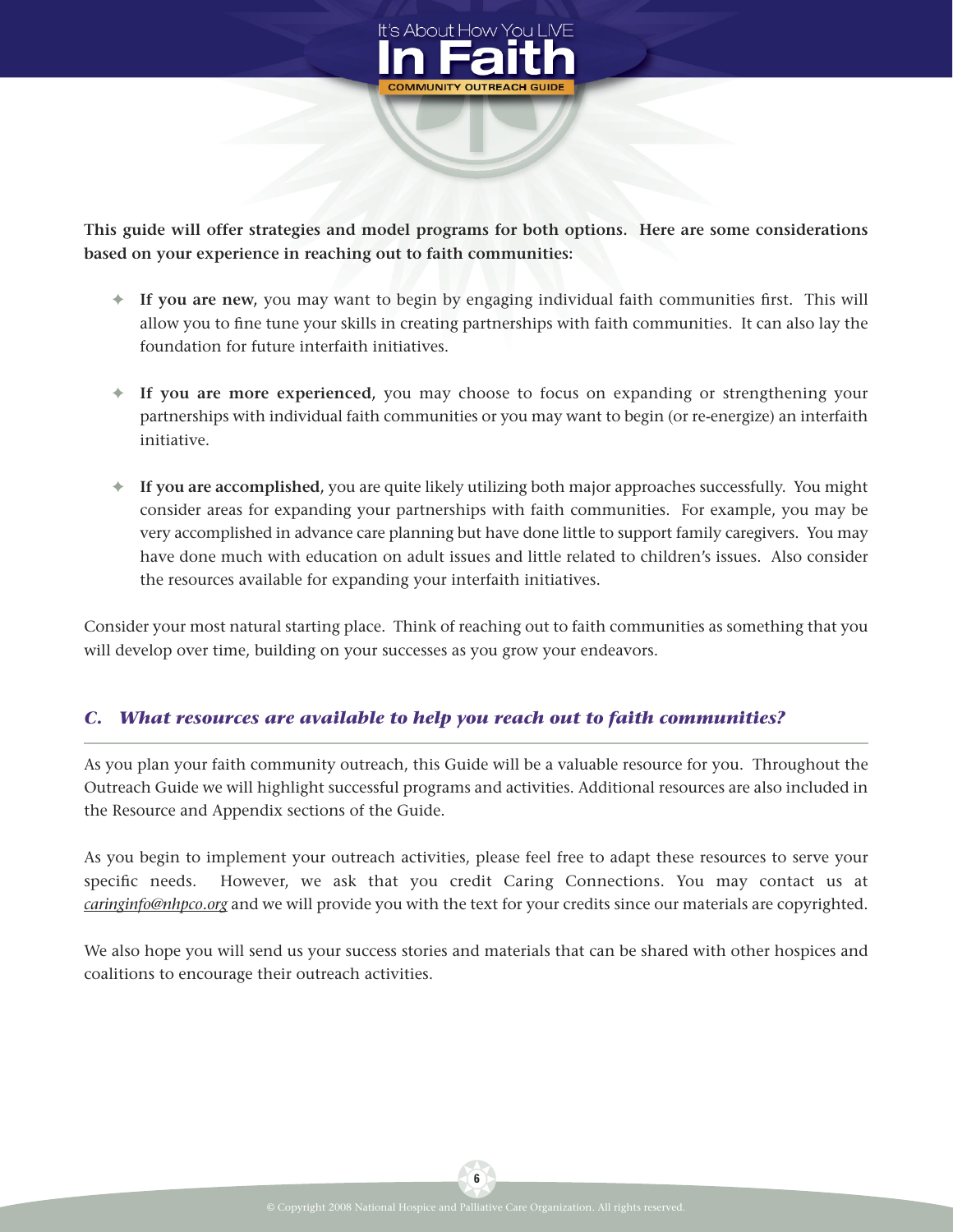

# **II. What Faith Communities Need: The Duke Institute on Care at the End of life Survey**

Effective outreach to faith communities begins with a clear understanding of the strengths of faith community leaders and the challenges they face in providing care and support for people living with serious illness, caregiving, the end of life and grief.

In 2007, the Duke Institute on Care at the End of life launched a survey to faith community leaders about endof-life care issues. This survey was designed to:

- **✦** Determine the current types of programs and support professional clergy and lay leaders offer through their congregations in the areas of serious illness, caregiving, the end of life and grief.
- **✦** Assess the comfort level of professional clergy and lay leaders in providing care and support through the trajectory of illness, the end of life and grief.
- **✦** Determine the types of materials, resources and support faith community leaders need to improve care at the end of life through their congregations.

Surveys were sent to over forty five hundred clergy, faith community nurses and lay leaders representing a wide range of faith traditions. A total of 917 faith leaders responded and clergy made up 76% of the respondents, with clergy practicing for five or more years making up 57% of respondents.

The following is a summary report of the survey results which offers an insightful snapshot of how faith leaders view and respond to issues around illness, caregiving, the end of life and grief.

# A. Key Findings Related to Specific End-of-Life Issues

**✦ Advance care planning:** Faith community leaders are more comfortable with advance care planning for themselves than they are helping their members understand advance care planning issues.

While six in ten faith community leaders are comfortable preparing their own advance care plan, only half say they are comfortable discussing the spiritual aspects of advance care planning with others. Only four in ten faith community leaders are comfortable assisting others with the advance care planning process.

- **✦ Serious Illness and Caregiving:** Faith community leaders are not fully prepared to support members facing illness and caregiving issues.
	- **✧** Over 75% of respondents indicate they are very comfortable providing pastoral visits to people with illness. However, less than half are comfortable knowing what to do when someone is concerned about pain.

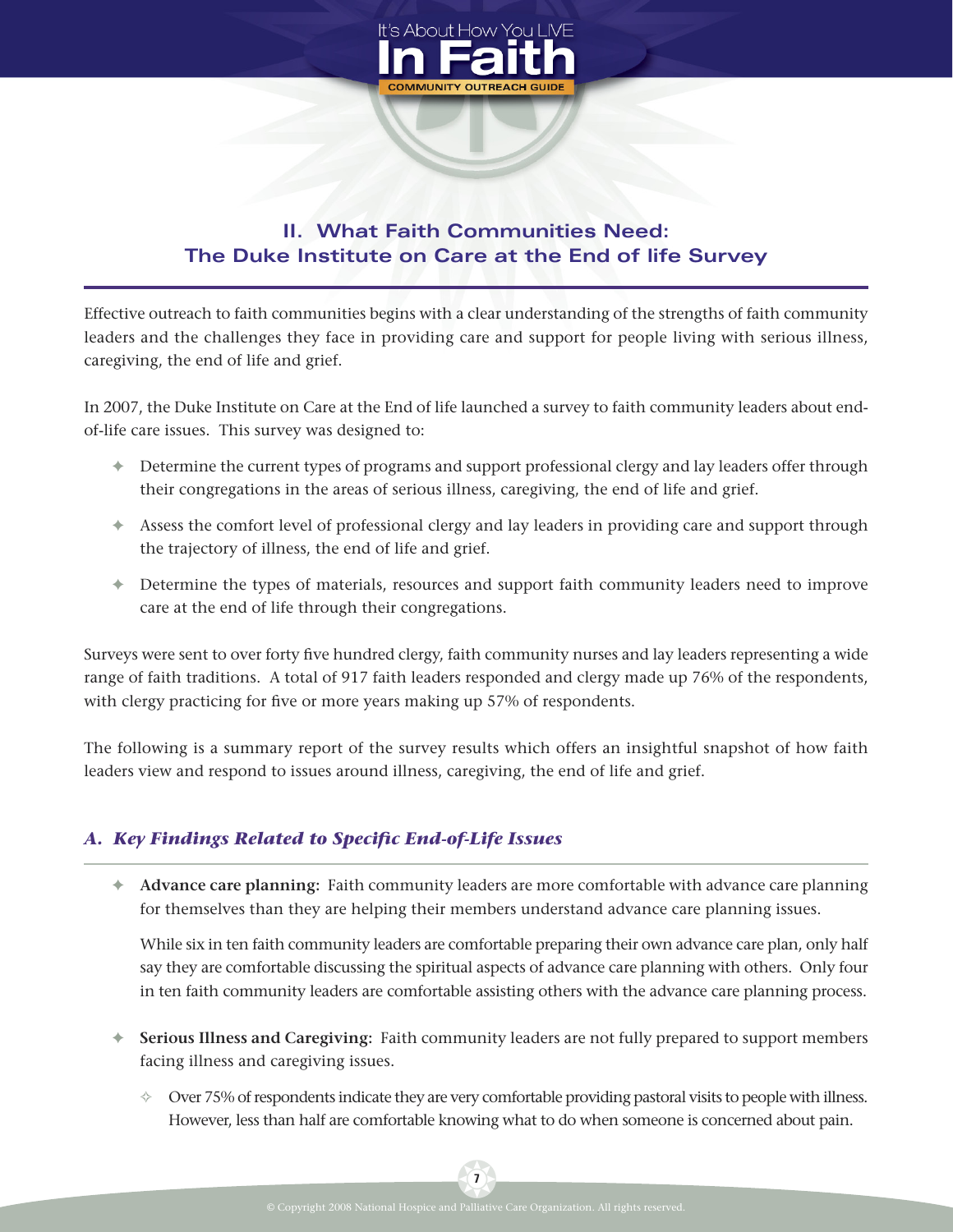

- **✧** Fewer than 40% of the leaders surveyed feel comfortable training laypeople to offer support for others living with illness. Less than a quarter of faith community leaders take a coordinated team approach to organizing volunteer caregiving support.
- **✦ End-of-Life Care:** Faith community leaders are not fully equipped to support their members at the end of life.
	- **✧** Although 94% of clergy report making visits to people at the end of life, only 60% are very comfortable making these visits. Leaders express the highest comfort levels while providing spiritual care and offering rituals at the end of life. Leaders express the lowest comfort levels talking about the dying process, initiating end-of-life discussions and helping people with life review.
- **✦ Grief Support:** Faith leaders report a progressive discomfort offering support depending on type of death and age of the grieving person.
	- **✧** Almost three-fourths of community leaders are very comfortable providing grief support for members following serious illness.
	- **✧** Only half are comfortable providing grief support following accidental death.
	- **✧** Only one-quarter are comfortable providing grief support following violent death or suicide.
	- **✧** Seven in ten faith community leaders are comfortable providing support for grieving adults.
	- **✧** Three in ten are comfortable supporting grieving teens and children.
- **✦ Interacting with Hospice and Other Professional Caregivers:** Faith leaders are more comfortable interacting with other spiritual care providers than with healthcare providers.
	- **✧** Three-fourths of leaders indicate being comfortable interacting with hospice chaplains, hospital chaplains and funeral home staff.
	- **✧** Six out of ten express being comfortable discussing hospice services and interacting with physicians.

## *B. Key Findings Related to Faith Community Education, Worship and Congregational Care*

When surveyed about congregational strengths and weaknesses in providing support for members living with serious illness, the end of life and grief, faith community leaders stress the importance of resources, programs and support for education and worship as well as congregational care.

**✦ Faith Community Education:** Faith community leaders see the need for increased information and education on illness, the end of life and grief for their members.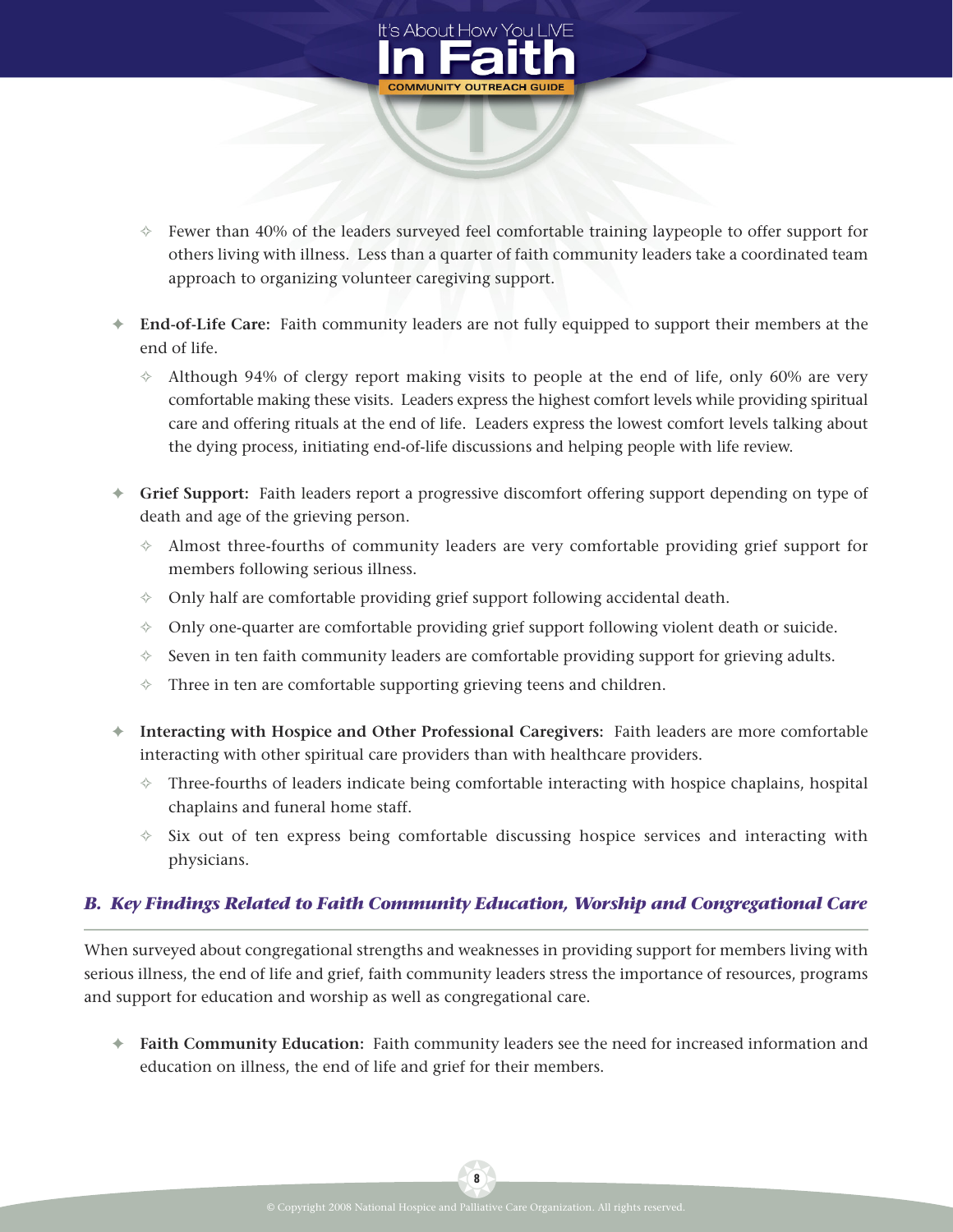

- **✧** Only 25% of faith communities offer information on serious illness and the end of life and 41% on grief. However, nearly 80% indicate the need for educational materials on these topics for members.
- **✧** Fewer than 20% of faith community leaders offer any education related to serious illness, caregiving, the end of life or grief. However, two out of three leaders indicate a desire to provide education around these issues. Only 42% of leaders indicate they are very comfortable teaching others about end-of-life issues.
- **✦ Resources for Worship:** In addition to congregational care and education, faith community leaders are open to integrating end-of-life issues into worship.
	- **✧** Two-thirds of leaders indicate the need for curriculum to help with spiritual and theological reflection related to serious illness, caregiving, the end of life and grief.
	- **✧** Half of these faith community leaders are interested in effective strategies for using stories, music and the arts to help people engage with these important issues.
	- **✧** Almost half of leaders are interested in having new worship and liturgical resources relating to illness, caregiving, the end of life and grief.
- **✦ Congregational Care:** Faith community leaders are seeking more effective models and programs to provide congregational support for members living with illness.
	- **✧** Although four out of Tve faith community leaders report that laypersons visit people with serious illness and two-thirds visit at the end of life and during grief, over 80% indicate the need for more effective lay leader training.

## *C. Survey Conclusions*

All of the information from the survey detailed above can be instructive for hospices and coalitions reaching out to faith communities. Also, there are several overarching conclusions that emerged from the survey that may be helpful:

- **✦ Faith community leaders view serious illness, caregiving, the end of life and grief as a continuum.** They do not segment these issues the same way hospice and healthcare service providers often do. They live through the whole span with their members and seek resources and support that will carry them through the entire journey.
- **← Experience matters.** Faith community leaders with fewer than five years of service are less comfortable overall than leaders with five or more years of experience. This is not surprising, since even the most educated clergy have little to no formal training on these issues. Most clergy and lay leaders have learned through experience. Interestingly, all leaders, regardless of experience, feel equally unprepared

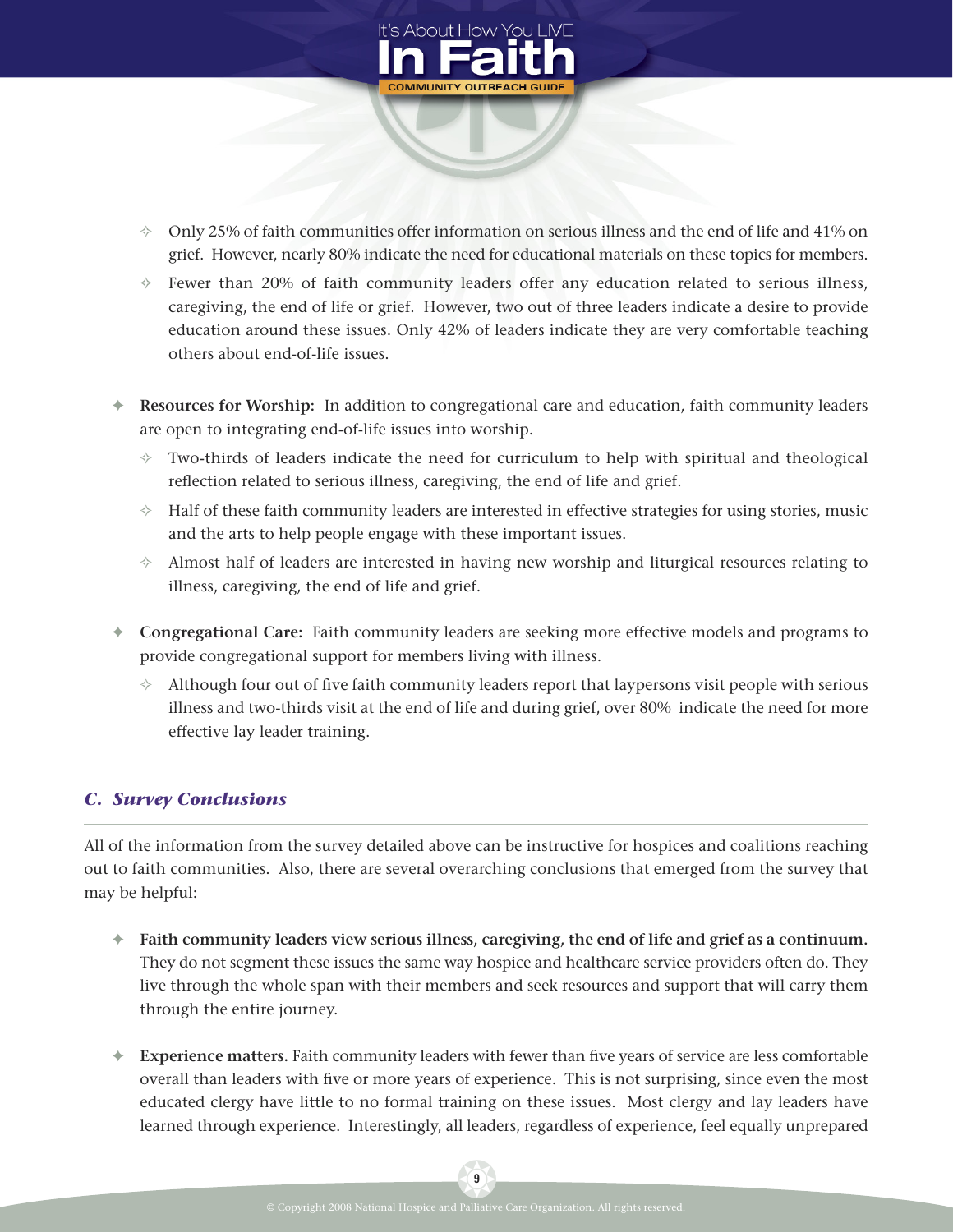

in areas such as initiating end-of-life discussions with members, training lay leaders and members to provide practical, emotional and spiritual support, and providing grief support for teens and children.

- **✦ Clergy are more comfortable providing support themselves than teaching others how to provide support.** Consistently within the survey, clergy comfort levels go down when asked about their comfort level in training and organizing members to offer support. Clergy lack the educational models and resources they need for equipping their congregations to provide care and support.
- **✦** Faith communities are not currently equipped to offer a comprehensive approach to congregational care. Congregational care is the primary strategy that faith communities use to address end-of-life issues. However, many faith community leaders express feeling overwhelmed in this area. They lack effective strategies for effectively involving members in congregational care.
- **✦** Outreach with faith communities is about more than congregational care. Faith community leaders clearly agree that integrating serious illness and caregiving, advance care planning, the end of life and grief into education for adults, teens and children, worship, communications and other areas of congregational life is an important priority.

While these findings are not definitive for any individual faith community, they do point to key issues that matter for many faith community leaders. We suggest that you use these findings as appropriate to guide you in planning your faith community outreach.

If you would like to use the online faith community survey developed by the Duke Institute for Care at the End to survey your community, visit Duke Institute on Care at the End of life's Web site at *www.iceol.duke.edu* for more information. There is no cost for hospices and/or coalitions to use the survey tool.

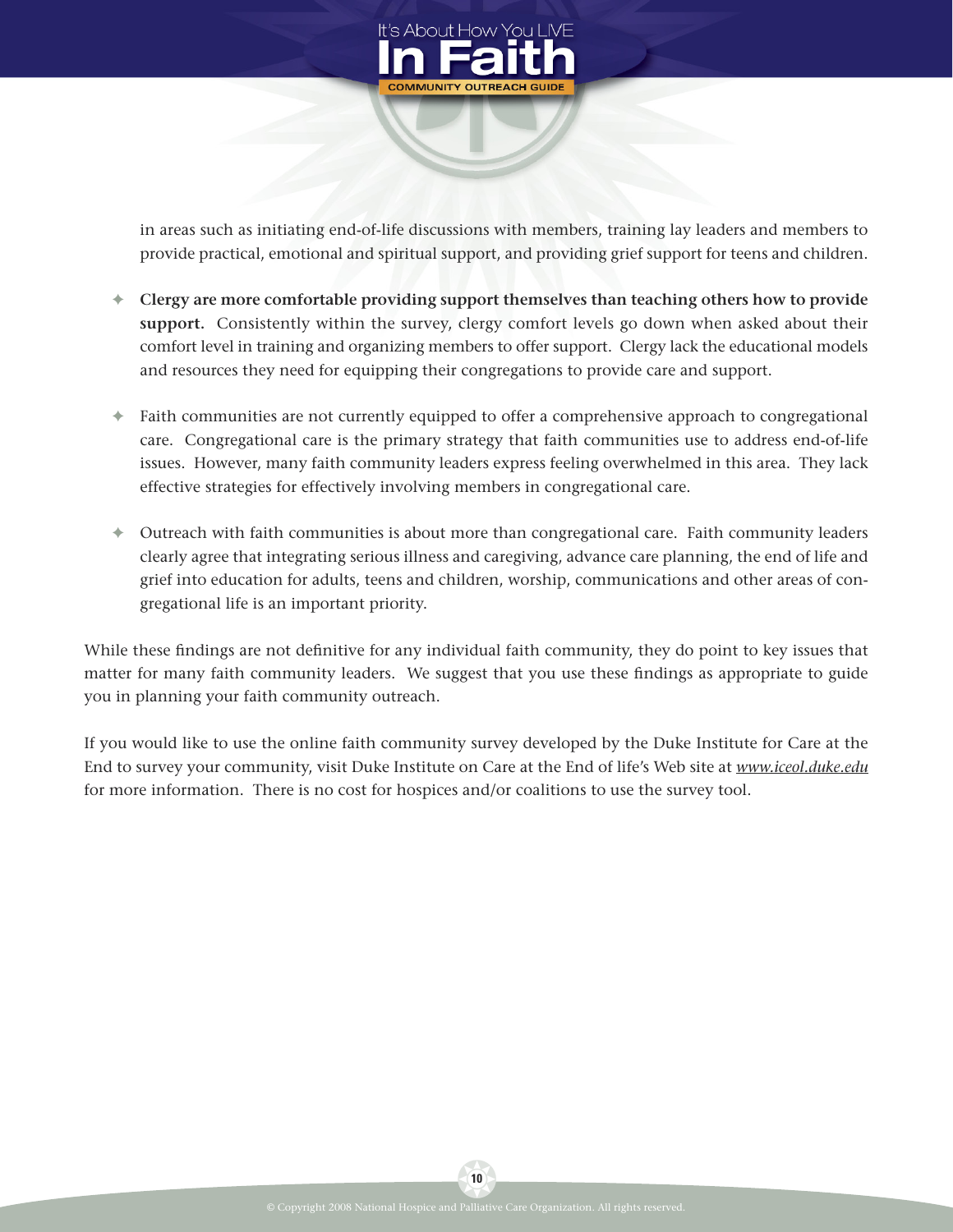

# **III. Strategies for Faith Community Outreach**

This chapter will help you learn how to initiate and develop effective outreach with faith communities. You will discover specific strategies and tools for the following:

- A. Understanding how faith communities function
- B. Preparing for faith community outreach planning
- C. Assessing your strengths for engaging faith communities
- D. Mapping your faith community environment
- E. Assessing faith community strengths/needs
- F. Planning for action
- G. Getting in the door with keys for success
- H. Building partnerships over time
- I. Evaluating your outcomes

#### *A. Understanding How Faith Communities Function*

As you plan your faith community outreach, it is critical for you to understand how faith communities work. Here are some key insights:

- **✦ Spiritual matters take precedence.** Hospices and end-of-life care coalitions often lead with medical issues and physical care. Congregations tend to lead with spiritual issues and spiritual care. While each faith community has a different set of beliefs and traditions, spiritual matters and religious development are their first priorities. As you approach congregations, they will be interested in all aspects of end-of-life issues. However, they will want the opportunity to discuss the spiritual implications of illness, caregiving, the end of life and grief. Faith community leaders will not expect you to take the lead in discussing spiritual and theological issues; this is their area of expertise. However, they will expect you to respect the primacy of spiritual issues for them.
- **← Organization matters.** No matter their belief or affiliation, faith communities in the U.S. usually structure themselves around common functions. The functions that fit most closely with hospice and coalition outreach are:
	- **✧** Worship and music (unless their tradition excludes music)
	- **✧** Education for adults, teens and children
	- **✧** Congregational care
	- **✧** Communications
	- **✧** Leadership development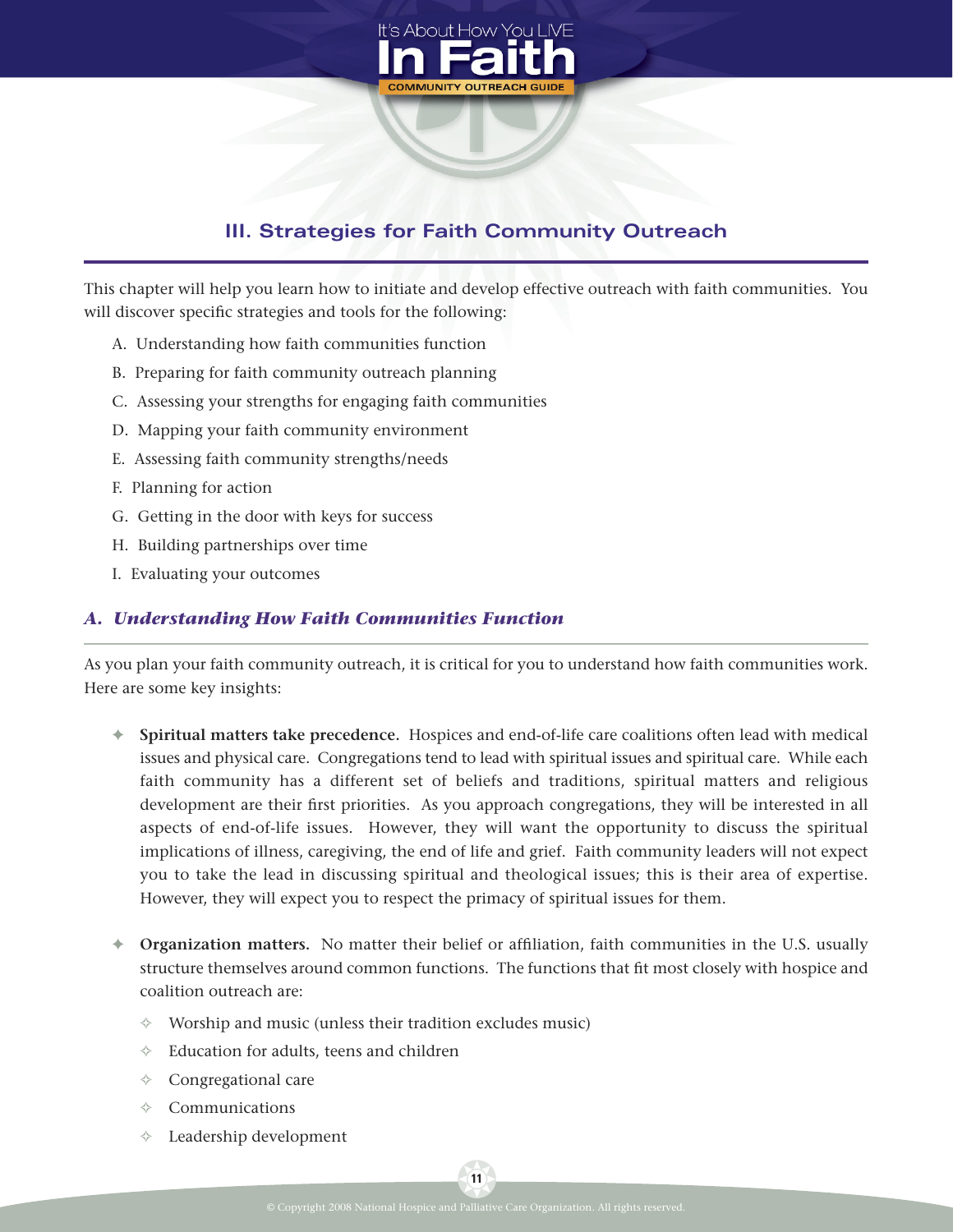

The more you can customize your outreach to fit with the functions of faith community life, the more you will grow your faith community partnerships.

Section IV of this Outreach Guide will help you learn about "Faith Community Programs and Initiatives" that can be organized around these functions.

- **←** Faith community leaders shoulder significant responsibilities. Faith community leaders are busy people with a wide range of responsibilities. Clergy are asked to lead worship, design educational programs, provide congregational care for members, manage staff and volunteers, supervise buildings, raise funds, sometimes direct schools, and respond to community and social justice concerns. Many deal with competing priorities that demand their time and attention. The more you honor their time and offer them resources and support that are customized and "ready to go," the more you will be appreciated.
- **✦ Congregations are coping with large-scale challenges.** Some clergy and lay leaders are coping with diminishing numbers, decreasing budgets and denominational conflict over theological and policy issues. Some congregations are in tension with regional or national structures that are considered more conservative or more progressive than their particular congregation. All of these issues may contribute to the stress experienced by clergy and congregations. The more ready-to-go programs and resources you can offer faith communities, the better. This will decrease their stress and give you a better chance of making an impact.
- **✦ Many faith communities are highly courted by outside organizations with an agenda.** More and more organizations have recognized the power faith communities have for advancing causes. As a result, faith communities may be fielding requests from many groups asking them to "help with their issue." The more you are able to build a relationship with each faith community and be seen as a resource, a support and a full partner rather than simply another outside group trying to advance its own agenda, the further you will go in with your outreach endeavors.

## *B. Preparing Your Faith Community Outreach Plan*

As you initiate or expand your faith community outreach, take time to strategically plan your initiatives. The following are suggestions to help you think through the steps needed to develop your plans:

**✦ Establish a planning team.** Identify key staff, volunteers and community leaders connected with your hospice and/or coalition who will make a significant contribution to the planning process and be able to help you engage faith leaders. Consider who will be effective "engagers" with the mindset and skill sets described in this Outreach Guide. Establish a planning team to assess your status and plan for your outreach initiatives.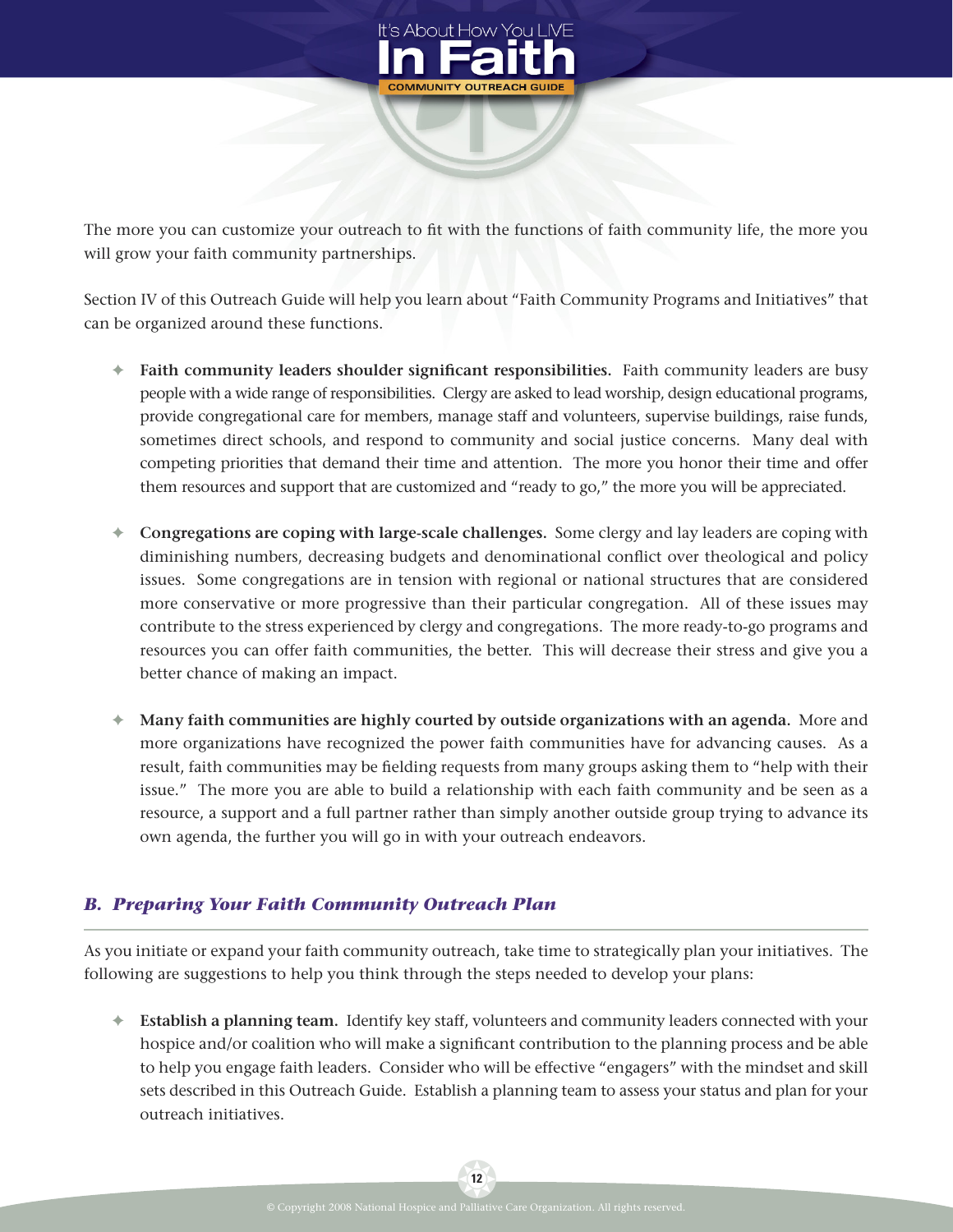

- ↑ Set Realistic Goals for the planning team. Ask team members for a specific, defined commitment. For example: "The Faith Community Outreach Team will meet twice a month on Thursdays from 4- 5 pm to assess our strengths, map our faith community environment, and create an initial action plan for establishing faith community partnerships." **Use Section III: Strategies for Faith Community Outreach of the Outreach Guide** to help set your team meeting agenda and create a work plan.
- **✦ Familiarize yourself with model programs and resources.** Use the model programs and resources outlined in the Outreach Guide as a starting place for learning about options in faith community outreach. Select the resources and program ideas that fit with your strengths and the strategic opportunities.
- **✦ Cultivate partnerships with faith communities as your primary goal.** As you begin planning your outreach, start with something doable such as providing resources, or offering a one-time program or series. However, think ahead to follow up and next steps. Remember that the most effective outreach grows out of relationships that you cultivate over time. *Take the time to build the relationships.*

## *C. Assessing Your Strengths for Engaging Faith Communities*

Once you have assembled your planning team, work with them to identify their hopes and existing relationships for your faith community outreach.

#### **Identify your hopes.**

Have the team members work in pairs or small groups. Ask them to think back through any experiences they have had interacting with faith communities around illness, caregiving, the end of life or grief. The experiences could be personal or professional. Prompt them to remember a high moment. Ask them to describe the situation and respond to the following:

- ← Why is that moment significant for you?
- **✦** What did you feel? What do you still value about that interaction?
- **✦** What are three wishes you have for faith community outreach?

Then work with your team to identify three or four hopes or wishes your planning team has for engaging faith communities. This will help your team come to a consensus on a key question: "What do you hope for?"

Conclude your meeting by discussing the importance of relationship building as a strategy for working with faith communities and develop your plan for identifying existing relationships you can build upon.

**Identify existing faith community relationships.** Begin by identifying established relationships your hospice or coalition has with area faith communities. This may include congregations where you have offered programs in the past or where the clergy serve as volunteer chaplains for your hospice.

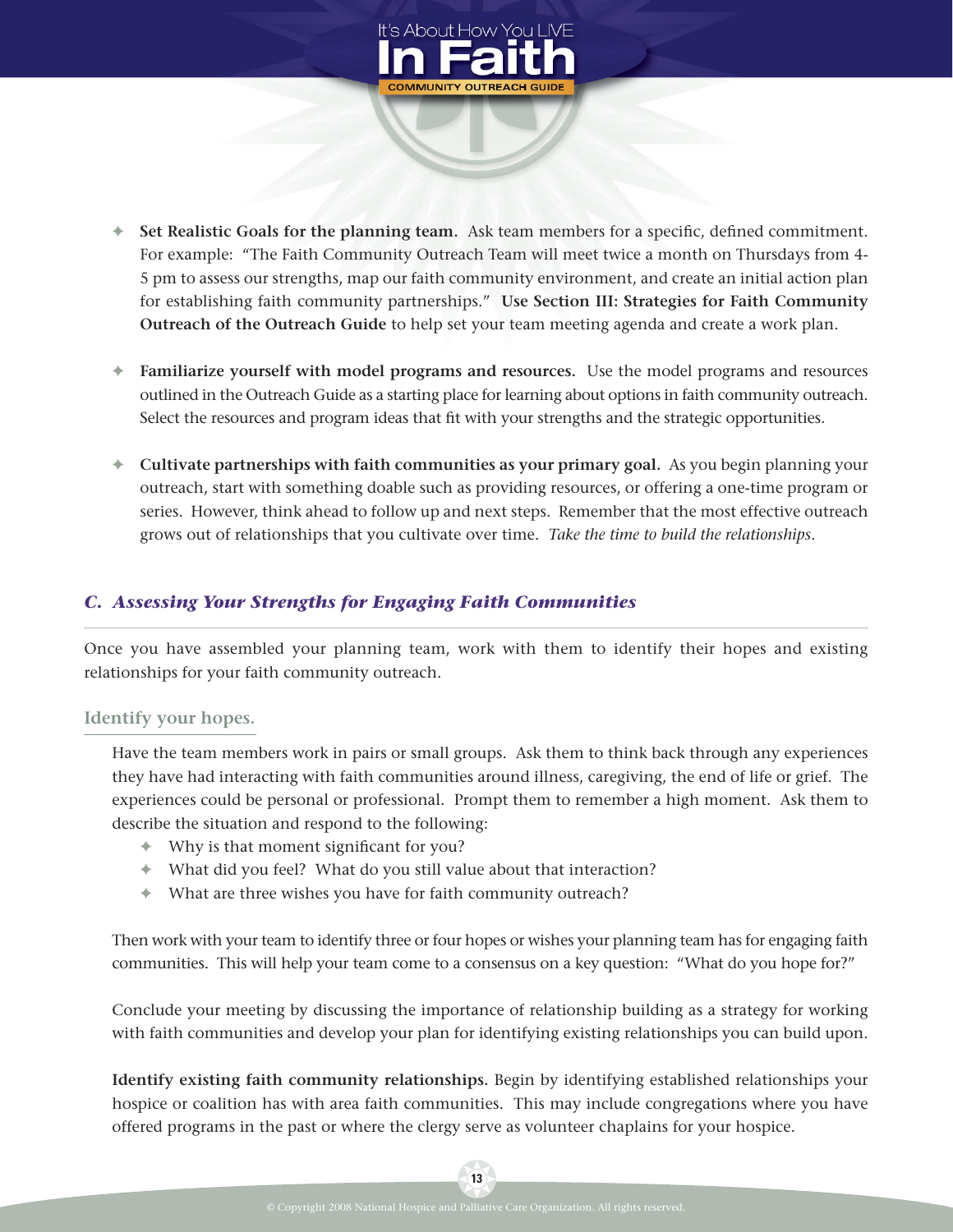

Identify the relationships your planning team members have with faith communities in your area. Invite members on the planning team to describe any connections they have with specific faith communities and with clergy or lay leaders in each congregation. Remember that planning team members *may be* clergy or lay leaders themselves.

Survey hospice and/or coalition employees, board and advisory members and volunteers to learn how they are connected with faith communities in your area. Be sure to communicate that the purpose of the survey is to help your hospice and/or coalition partner more effectively with area faith communities and that participation is voluntary. Ask about their relationships with clergy or lay leaders. Remember that any staff person or volunteer may be a clergy person or lay leader.

Use the results of your internal surveys to create an initial map of your faith community connections.

*Why is this step important?* Hospices and coalitions often have relationship strengths that go unidentified and untapped. As an example, for some time one hospice wanted to partner with a certain powerful congregation in their area. Calls and letters directed to the clergy were not returned. When the hospice later asked their employees to describe any relationships they had with area faith communities, they discovered that their janitor was a highly respected elder in that congregation. As a key leader in that faith community, the janitor helped initiate a great partnership that had eluded all attempts made by senior management. Always remember to start with your strengths and natural networks.

## *D. Mapping Your Faith Community Environment*

#### **Identify potential partners.**

Once you have identified your existing relationships with area faith communities, begin identifying potential faith community partners as follows:

- **✦** Add faith communities known for their leadership in the larger community. Include any known contact persons.
- **✦** Add congregations known to have an interest in health-related issues, often referred to as "health ministries." Record any known contact persons.
- ← Check with other health-related organizations to find out about congregations or faith community leaders they know that are interested in health issues.
- **←** Contact regional or state denominational offices as they may be helpful in identifying congregations or faith community leaders in your area with an interest in end-of-life issues.
- ← Consult with local colleges, universities or seminaries with faith community affiliations. Many will have an "Office of Faith Community Relations" or a similar liaison that may be helpful.
- **✦** Seek out faith communities of denominations or religions represented in your area but not represented on your map. Strive for diversity across faiths and cultures in your mapping process. You may get a broader picture of the diversity in your area by checking the yellow pages of a phone book or by doing a web search.

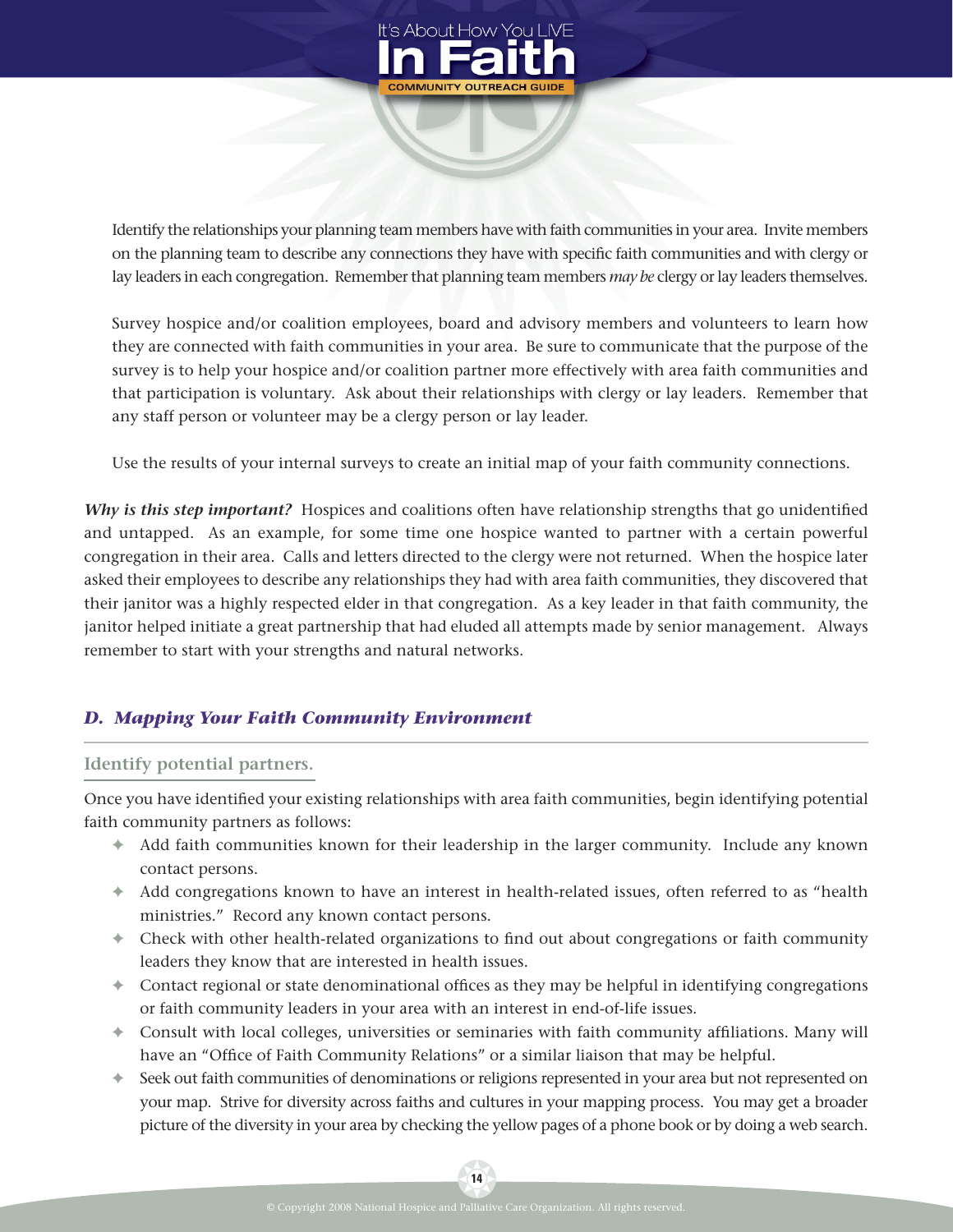

**✦** Map out ministerial associations in your area. These associations of clergy may be interdenominational, ecumenical or interfaith. Some may be culture-specific. For example, in some areas of the country there are ministerial associations composed of African American congregations. Ministerial associations often meet regularly to share ideas and focus on common concerns. Some have histories of creating joint events or shared worship services. Ministerial associations may be an excellent place to take your plans for an interfaith program launch once you complete your plan and identify key members who will serve as your champions.

#### **Create a spreadsheet or database.**

As you collect information on faith communities, record it on a spreadsheet or in a database. Include faith community name, contact information, Web site, names of clergy, administrative staff, your inside contacts (staff, volunteers, community champions) and their role in the faith community. Begin to compile a history of your connections and interactions. Maintaining an organized, detailed spreadsheet or database will help you plan your outreach activities. Once you have gathered data about faith community relationships and assembled your database, use the **Faith Community Relationship Worksheet** (located in the Appendix) to create a snapshot of your network. This worksheet will help you identify congregations with the highest probability for initial success.

- **✦ If you are new to faith community outreach or are renewing your efforts,** your next step at this point will be to identify ten congregations that you will contact through your relationship network or referral network. The goal will be to set up a series of informational interviews that will result in a strengths/needs assessment. See below for more details.
- **✦ If you have a faith community network already in place,** you also may choose to do a series of relationship-building strengths and needs assessment interviews. However, you may also consider conducting faith community focus groups or a community-wide survey. See Section V, Resources, for more details.

#### *E. Assessing Faith Community Strengths and Needs*

The information provided in Section II regarding the survey of faith community leaders of the Outreach Guide will give you insight into the strengths and needs of faith communities. However, you may choose to complement these finding by assessing the strengths and needs of faith communities in your area.

There are three primary options for doing this assessment: individual interviews, focus groups and a community survey. Choose one based on your situation and goals.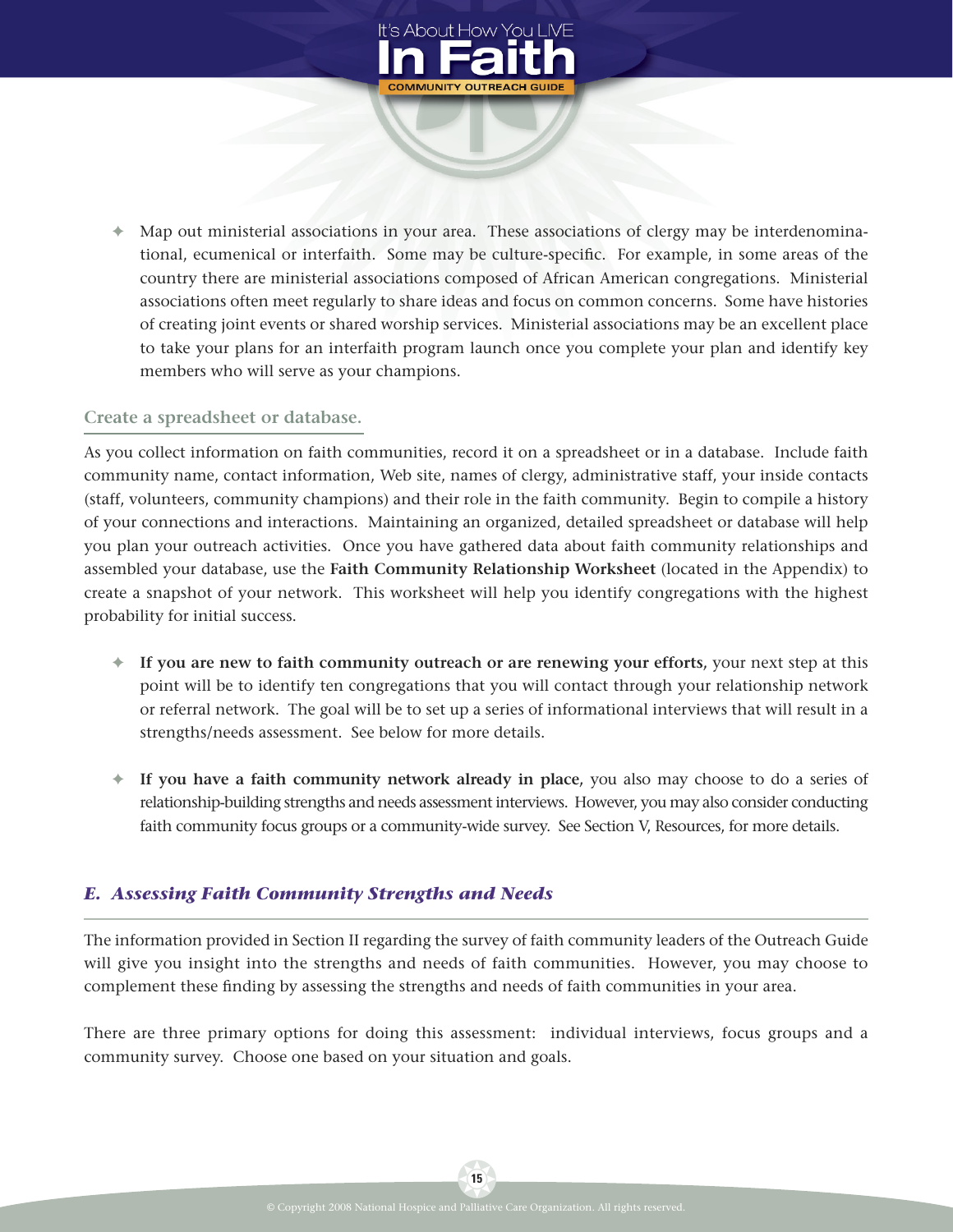

## **Option 1: Individual Interviews**

If you are just beginning faith community outreach or expanding your effort, individual interviews are the best way to get to know a congregation. If you have a key contact connected with that faith community, ask them to help you initiate contact or to join you for the interview. This transfer of trust will help you connect more effectively. When you schedule interviews with clergy or lay leaders, meet with them at their location. This will demonstrate your commitment to reach out and will give you valuable on-site information you will not learn in your own office.

Questions might include:

- 1. What are the key issues you see as your members go through illness, the end of life and grief?
- 2. Who are the key people in your congregation involved in providing care and support for your members facing illness, caregiving, the end of life and grief?
- 3. Do you provide training for lay leaders in this area? If so, what kinds of training? Do you believe additional training would be helpful?
- 4. What kinds of support do your members offer other members of your congregation? Do you think your members would benefit from learning more about how to support other members?
- 5. What types of educational programs and materials do you offer members in helping them with issues related to illness, caregiving, the end of life and grief? Do you see gaps in your educational offerings? What are those gaps?
- 6. How do you raise these issues in worship? Would you benefit from additional resources to increase support for people living with illness, the end of life and grief through worship?
- 7. Compared with other activities, how important is end-of-life care as an issue for the faith community?
- 8. How can we as a hospice or coalition be a resource for you?
- 9. Would you be interested in learning more to begin offering new programs, training and resources for faith communities? Are there other ways you would like to be involved?

The interview approach will allow you to customize your conversation to the individual setting. Even if you have worked with a clergyperson or faith community before, an individual interview will help you better understand the faith community and build your relationship.

#### **Option 2: Focus Groups**

Rather than doing individual interviews, if you have a number of congregations interested in your faith community outreach planning, you may choose to conduct a series of focus groups. The questions above could easily be adapted to a focus group setting. If you decide to do focus groups, it's best to have a recorder on hand to make sure you gather all information. Consider the location of your focus group carefully. If you are doing a focus group in one congregation, schedule it at the congregation. If you are

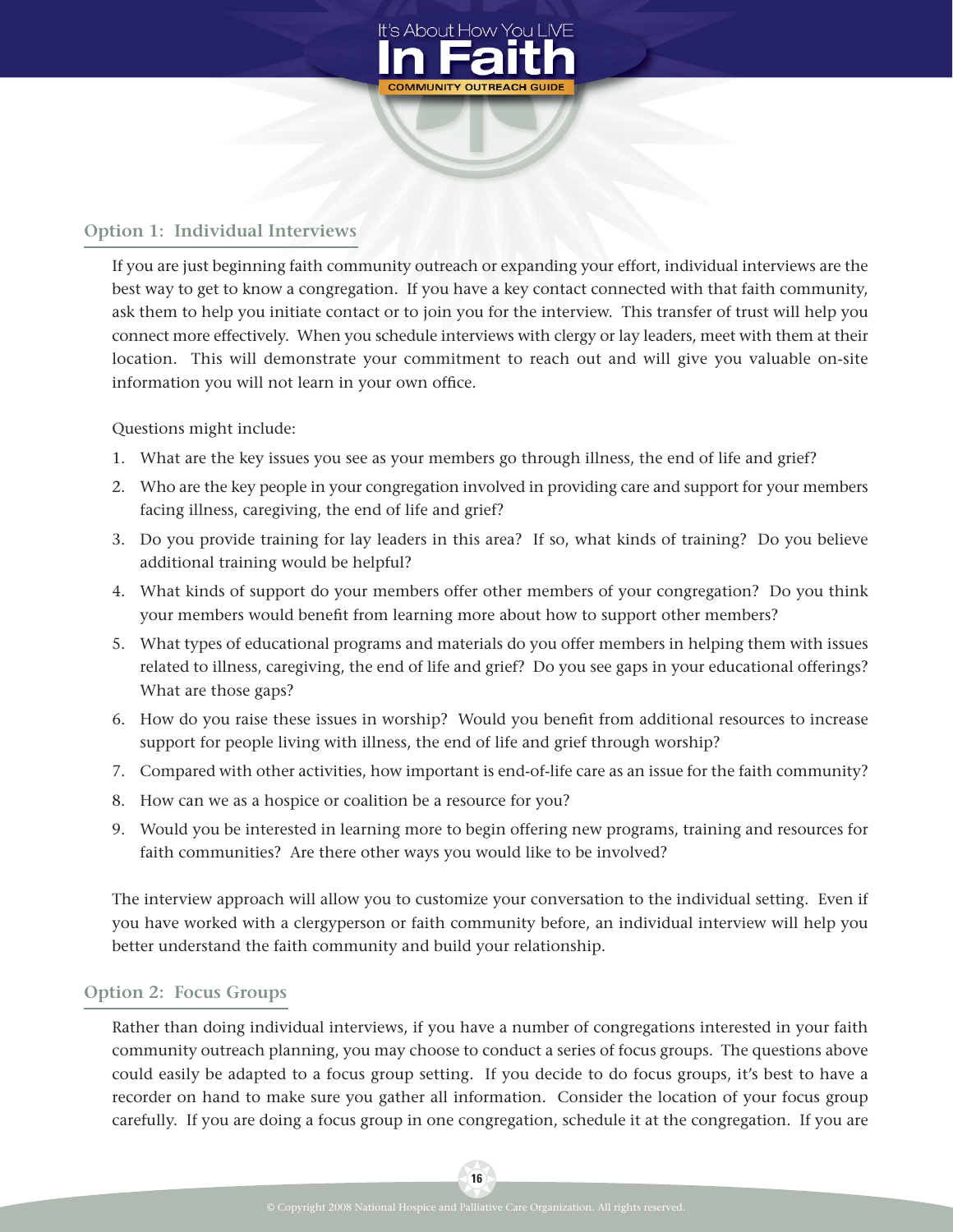

bringing together representatives of various faith communities, you may choose to have the focus group at your office if you have good meeting space and the location is convenient. If not, consider meeting on neutral ground or ask to use space in a faith community known for hosting community events.

#### **Option 3: Community Survey**

The most extensive community strengths/needs assessment entails conducting a survey of faith communities. With a well-developed database of area faith communities in hand, you have the option to conduct a traditional mail survey or an online survey using a tool like Survey Monkey or Zoomerang. If you would like to use the online faith community survey developed by the Duke Institute for Care at the End to survey your community, visit the Duke Institute on Care at the End of life's Web site at *www.iceol.duke.edu*. There is no cost for hospices and/or coalitions to use this survey tool.

#### *F. Planning for Action*

Your planning team may have many great ideas about where to start. Also, by listening to your faith community constituents, you will become aware of the real needs and opportunities you're your outreach plans. Perhaps you will focus on advance care planning or on end-of-life education; maybe you will choose caregiving or grief. You may vary what you offer depending on the faith community. See section IV. Faith Community Model Outreach Programs and Initiatives, which will help you identify many options and models for initiatives and program development as you plan for action.

#### *G. Getting in the Door with Keys for Success*

When hospice and coalition leaders discuss unsuccessful attempts to engage faith community leaders, the stories are often the same:

- **✦** "We sent a letter to the clergy but they never responded."
- **✦** "I sent an email and made a call but didn't get anywhere."
- **✦** "We planned a beautiful luncheon and sent invitations on nice paper but the only responses we got were from a few clergy we already knew."

The following strategies will help prevent this from happening to you!

#### **Initiating Partnerships with Individual Faith Communities**

**No two faith communities are alike**. Each has its own beliefs, organizational structure and culture. Accept each faith community as its own unique entity. The approaches to faith community outreach outlined below have been gleaned from some of the most successful hospice and coalition leaders in the country. Applied consistently, these key strategies will get you in the door and help you stay there.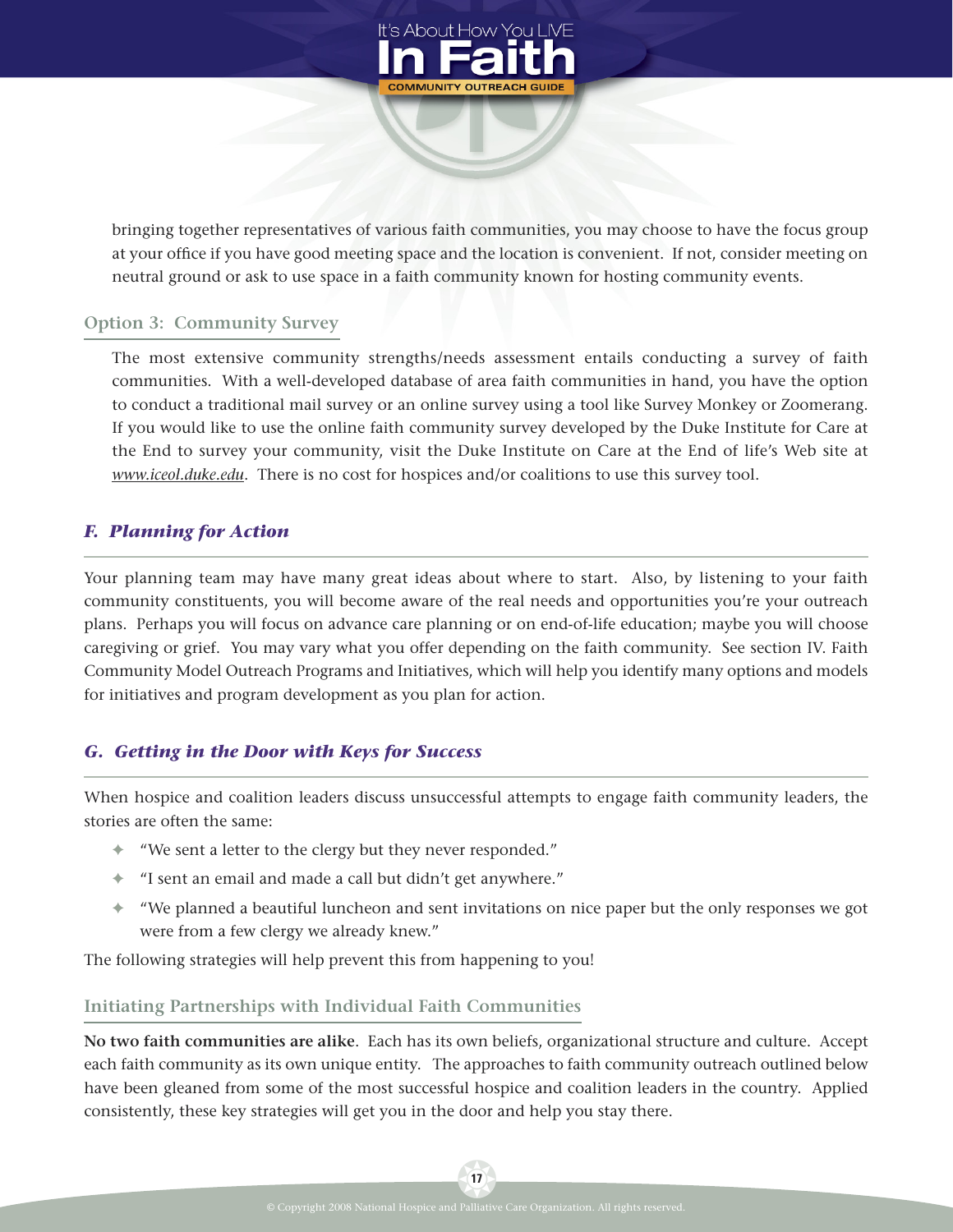

**✦ Respect the role of clergy as leaders.** Clergy seldom respond to blind letters, cold calls and unsolicited invitations because they are extraordinarily busy leaders. While they may care deeply about end-oflife issues, they are severely limited by the time and energy they have available for outside efforts. Demonstrating that you understand and respect their roles as both leader and gatekeeper in a congregation is vital to your success.

#### **✦ Understand what motivates clergy to engage with you.**

**The most compelling reason for a clergy person to connect with you is a personal experience with illness or end of life.** If a clergyperson comes to you for hospice services or grief support, your focus will be on providing support for them as patient or family member, separate from their professional role. However, at some point following the illness, caregiving or death, the clergyperson may want to get involved with you as a volunteer. Clergy motivated by personal experience have great capacity to become volunteer chaplains or community champions: getting involved in hospice and coalitions, taking on leadership roles and/or becoming community connectors. They may provide you with access to ministerial associations and other networks. Keep a close eye out for these clergy and nurture the relationship. Never underestimate the power of personal experience.

The second most compelling reason for a clergyperson to connect with you is the influence of **an** *effective insider.* An effective insider is a member of a congregation who has energy or passion for end-of-life issues and the ability to connect with the clergy. Just because an individual has a title or leadership position, he or she may not be the best person to make the connection. This person could be a hospice staff person or volunteer, as described above. He or she may be someone you know with powerful personal or professional experience. Above all, he or she needs to be an insider who is trusted in the faith community. Work with this effective insider to discuss the congregation in advance if possible and put together a plan for meeting with the clergy. Then work with the effective insider to set up an appointment, letting the insider take the lead.

**✦ Learn how one-clergy congregations work.** Many small to medium congregations have only one full-time clergyperson. Their only additional paid staff may include some administrative support and musicians. They may possibly have a part-time person focused on children and/or youth. Everyone else will be a volunteer. Much like a small business owner or the director of a small non-profit, this person is expected to "do it all." As you and your effective insider meet with this person, keep listening for who in the congregation volunteers to help with congregational care and/or education.

Think about what you can offer to make this person's life easier or simpler. Think about ways to offer resources, programs, or approaches to organizing congregational caregiving that will relieve burden rather than increase it. Smaller congregations can be very open to engaging around end-of-life issues. Do not overlook them based solely on size. This is especially true if you are trying to connect in rural areas or across ethnic and cultural lines. Some smaller faith communities can be major community powerhouses.

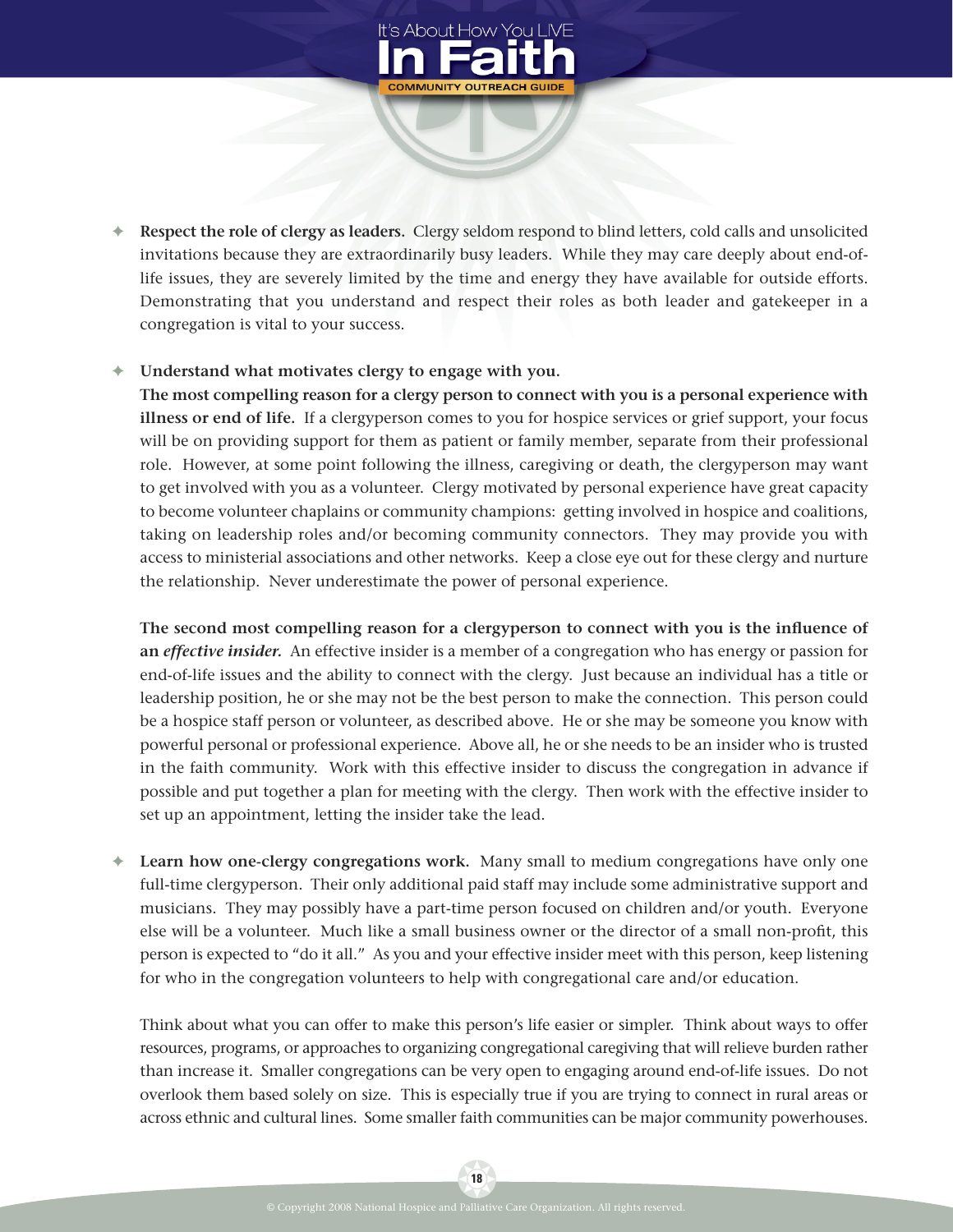

**✦ Discover how multi-staff congregations function.** Medium to large congregations will have a senior clergy person and one or more associates. The larger the congregation, the larger the staff. When you and your effective insider meet with clergy, be clear about your primary goal.

If you are meeting with a senior clergyperson in a faith community, this person is equivalent to the CEO. Your goal may be to gain the endorsement of this person to move ahead with your mission. You want them to know and trust you and then connect you with others who will move the work forward. The most important information you learn might be which individual or committee the clergyperson thinks you need to connect with next. This meeting is best conducted with the effective insider beside you, paving the way.

Faith communities with several staff associates may provide "congregational care," "health ministries," "educational ministries" or some other similar functions. Depending on the faith community, you may start with one and get referred to another until you find the right connection. These individuals are more accessible than the most senior clergy and may be more willing to work with you because of their direct job responsibilities. They often do not have more time than one-clergy congregations but they do have a more defined focus. You may decide to start with them with the help of your effective insider. In this case, you may never directly meet with the senior clergy. This staff person may become the liaison with that senior person. This staff person often has one or more committees that may become your allies.

Some congregations have faith community nurses (commonly called "parish nurses") who are both nurses and faith community leaders. If this individual has any inclination toward end-of-life issues, she or he can become a powerful ally in faith community outreach. Often they have the ear of the clergy and can move health-related education and care forward. Seek them out as key potential partners. Congregations with faith community nurses are typically supported by a "health ministries" committee. Congregations without faith community nurses may also have such a committee. This committee may be helpful in planning and carrying out end-of-life outreach activities.

Retired clergy can make strong allies in end-of-life outreach. Often they have strong experience and more time to devote. Retired clergy usually have a deep desire to offer meaningful service and many have what's described in some circles as "a pastor's heart." They can usually talk peer-to-peer with the senior clergy and raise important issues with them. More congregations now have retired clergy serving as leadership volunteers or part-time staff.

← **Understand the roles lay leaders can take.** While lay leader roles vary significantly among faith communities, sometimes your most effective partners are members who have a passion for people coping with illness or the end of life. These people could be members who visit the sick, make hospital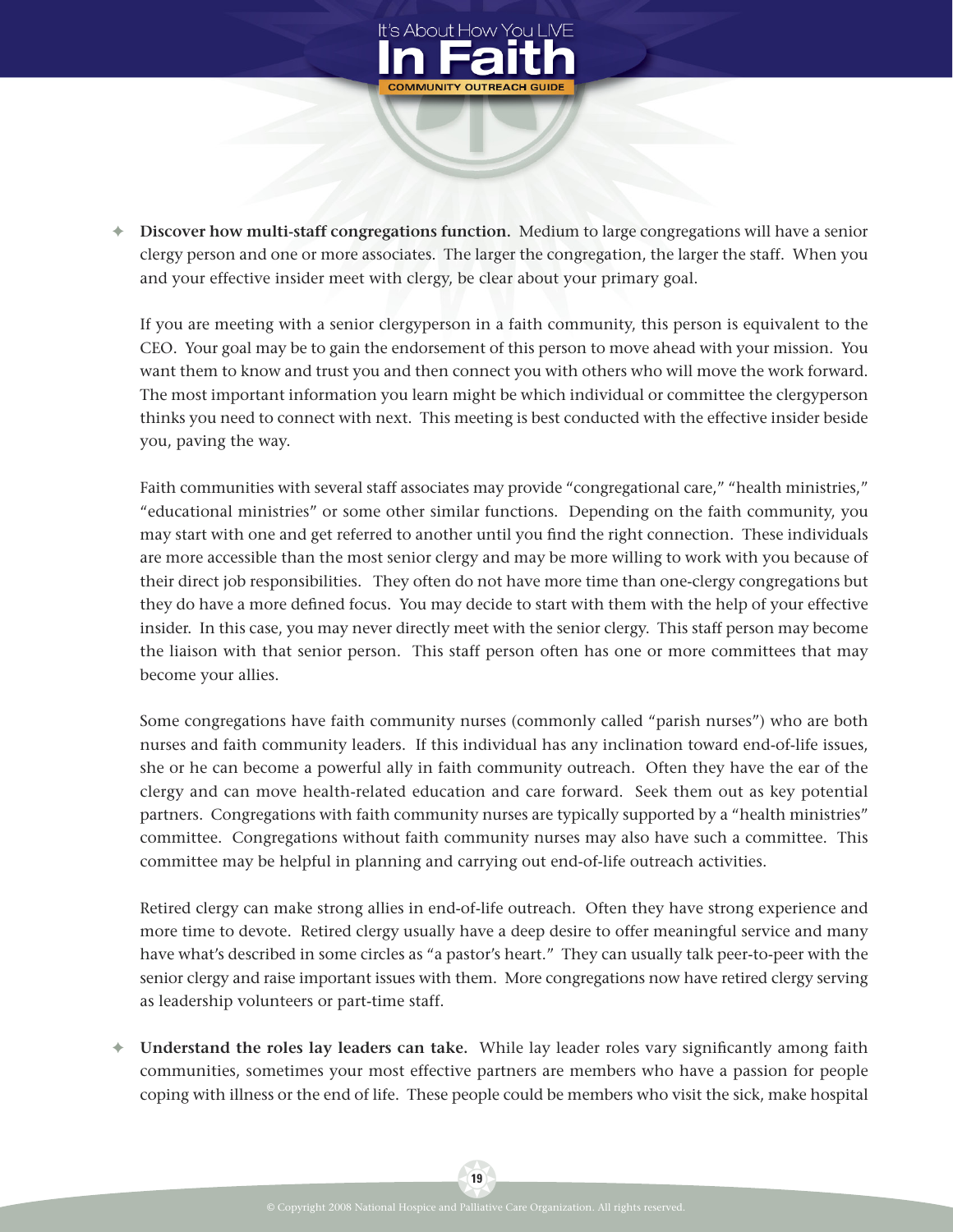

visits, do social ministry or serve as "deacons", "deaconesses", Stephen Ministers<sup>3</sup> and other similar roles. However, in working with lay leaders, remember that it is essential to have the endorsement of a clergy person. Often the point person will be the clergy in charge of congregational care; think of that person as your key contact.

**✦ A note about store-front congregations.** Successful faith community engagers report little success with "storefront" congregations. These faith communities are often small, unaffiliated with other congregations, without staff and office space. It can be very challenging to connect with these congregations unless you have a well-connected effective insider.

#### **Crossing Faith Traditions and Cultures**

**Faith community outreach will give you the opportunity to work with people whose faith tradition or cultural background differs from your own.** Here are some tips for crossing faiths and cultures:

- **✦ Respect all persons.** Cultivate a healthy respect for the beliefs and cultures of all people. Use your time as an opportunity to grow in your appreciation for different ways of seeing the world. Your respect will convey a powerful message of care and support.
- **✦ Work through key leaders.** In working in diverse faith communities such as African American congregations, Chinese congregations, Latino congregations and others, it is especially important to form relationships with key clergy. Lack of trust can be a barrier to partnership, so take the time to demonstrate your commitment to relationship and understanding.
- **✦ Take on the role of a learner.** Acknowledge your desire to learn about the faith and/or culture of the other. Sandy Chen Stokes, founder of the Chinese American Coalition for Compassionate Care, acknowledges how challenging it can be for non-Chinese people to understand the complexity of Chinese culture and faith in America. She stresses the importance of learning from each another, demonstrating sensitivity to language, cultural and spiritual issues. Stokes says: "We need two wings, compassion and knowledge, to be able to fly!"

One excellent way to learn about beliefs in diverse cultures is through the Caring Connections Guides for African American Outreach, Chinese Outreach, and Latino Outreach. These Outreach Guides are available to download for no charge at *www.caringinfo.org*, in the Community section of the site.

<sup>1</sup>Stephen Ministry is a congregational care program where trained lay leaders provide one-on-one confidential spiritual support for other congregational members.

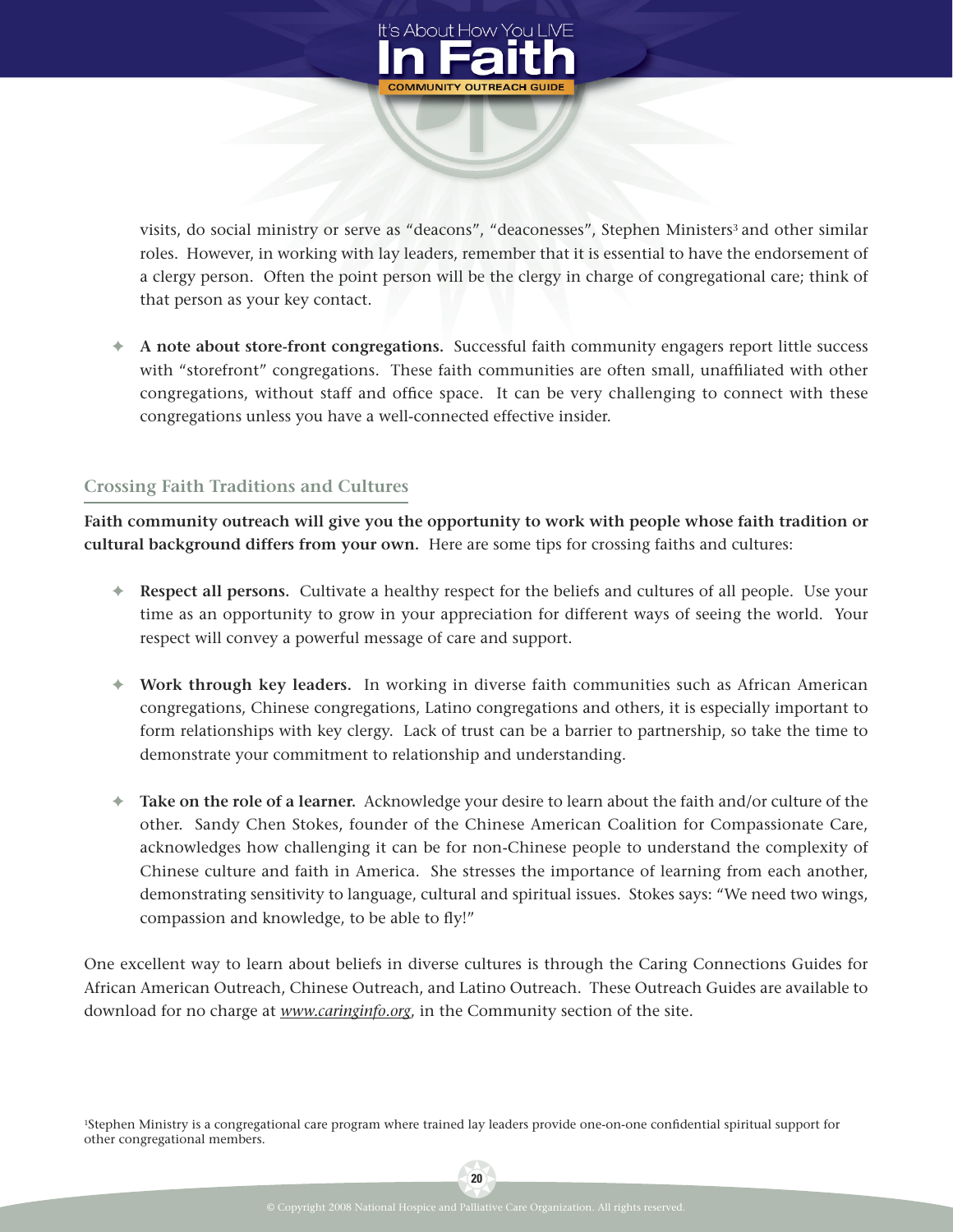

- **✦ Walk at the same pace as your faith community partners.** In working with people of a different faith or culture, ask your engaged insider where you should start. Gloria Ramsey, JD, RN of the Uniformed Services University of the Health Sciences, MD, has done research with African American Baptists in New York on end-of-life issues. She began by talking with a faith community nurse about how to discuss selecting healthcare decision-makers with the members. The nurse said: "Don't start by talking with our members about death and dying! Let's talk about who they would want to have there if they fainted." Using this approach, Dr. Ramsey asked questions that progressed from discussing fainting to an auto accident to being gravely ill. She reports that the person selected in each situation turned out to be the same. This progressive strategy was "just enough to bridge the gap."
- **✦ Understand the power of showing up.** Successful hospice and coalition leaders stress the power of showing up. For example, if you are invited to offer an educational program for a congregation immediately before worship or right after, plan to attend worship if possible. Do not be surprised if your presence is "strongly expected." Mix and mingle during the hospitality time if they have one. This is a great opportunity for engagement.
- **✦ Know in advance that you cannot connect with everyone.** As you consider ways to get in the door, remember that you will not connect with everyone. Sometimes the faith community's beliefs may run so counter to your organization's philosophy that you find it difficult to work together. Other times your attempts to partner may be met with resistance by clergy or other leaders for any number of reasons. That could change in the future.

The best rule of thumb is to approach outreach with an open mind and connect with those faith communities that are willing and interested in connecting with you. Seek to develop common ground wherever possible.

#### **Initiating Community-wide, Regional or State-wide Interfaith Partnerships:**

If you are more experienced partnering with individual faith communities, you may decide to develop an interfaith network or initiative. Unlike your partnerships with individual congregations where you can tailor your outreach specifically to that community, here you will seek to bring people of differing beliefs and traditions together around end-of-life issues. Here are some keys to success:

- **✦ Focus on issues that will bring diverse faith communities together.** Look for common themes, such as the need to increase caregiver support, a desire to understand advance care planning or the opportunity to learn how to support others through grief. Also consider ideas that help people deepen their appreciation of each other across traditional religious and ethnic lines. Creating interfaith dialogues around the ways different traditions understand end-of-life issues can be a powerful tool for engagement.
- **✦ Connect with ministerial associations or existing interfaith organizations.** Your most promising strategy for connecting with Ministerial Associations, groups of clergy that meet regularly, is to develop

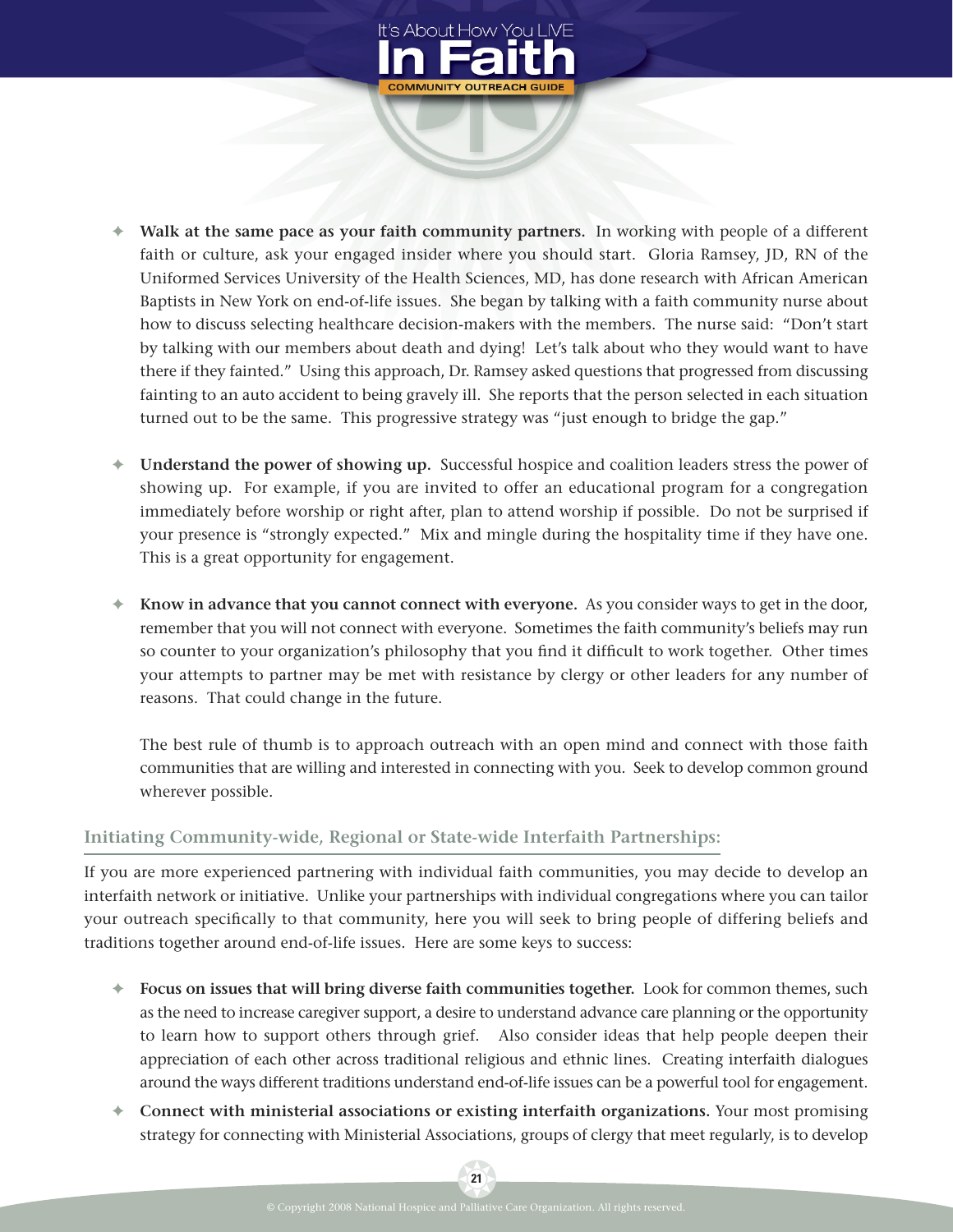

a relationship with a clergyperson who will serve as your effective insider. Just as you need an effective insider layperson to help you connect with individual congregations, a clergy effective insider will take on that role with Ministerial Associations.

Some areas of the country have Interfaith Organizations or "Community Ministries" that may address a wide range of social issues such as poverty, juvenile justice, aging, social justice, health-related issues and so on. Many have offices, staff and well-developed interfaith networks and contacts. You mav find it helpful to initiate conversations or partnerships with these organizations to create programs and initiatives.

**♦ Work with well-respected denominational offices or state-wide organizations.** These are local and state-level organizations for clergy in various faiths and denominations. They have offices, staff, and on-going communication with members. They are a good source of credibility for organizations seeking to partner with faith communities. Again, an effective insider such as a staff person or a wellrespected clergy will be the best key for connecting here.

When the Foundation for Healthy Communities began engaging New Hampshire faith communities around end-of-life issues, Executive Director Shawn LaFrance worked through personal connections with the director of the New Hampshire Council of Churches and an influential layperson at the New Hampshire Catholic Archdiocese. These relationships helped create momentum and interest in end-of-life issues that led to formation of a key planning committee made up of clergy and leaders from across the state.

If you are conducting a regional or state-wide survey, working with respected denominational offices can make a difference. When the Maine Hospice Council and Center for End-of-Life Care conducted a faith community survey in Maine, the survey was sent directly from the state-wide offices of the Catholic Archdiocese and the United Church of Christ (Congregational) on denominational letterhead. Four other denominations printed the survey letter on their own letterhead and the survey itself was mailed by the Council. The use of denominational letterhead and mailing lists contributed to higher response rates.

- **✦ Be patient! Many faith communities have committee structures to navigate.** Use meeting opportunities with committees to build relationships and partnerships. In the process you will educate community leaders about your hospice or coalition and learn what you need to know for an effective partnership. Be aware that this takes time; however, it can be well worth the investment.
- **✦ Denominational and state-wide organizations almost always have committee structures.** While you may have the support of an influential clergy person, it is critical that the denominational process be allowed to take its course. As you filter through the leadership and committee structure, you will build relationships and support for your initiatives that become embedded in the denomination or state-wide network.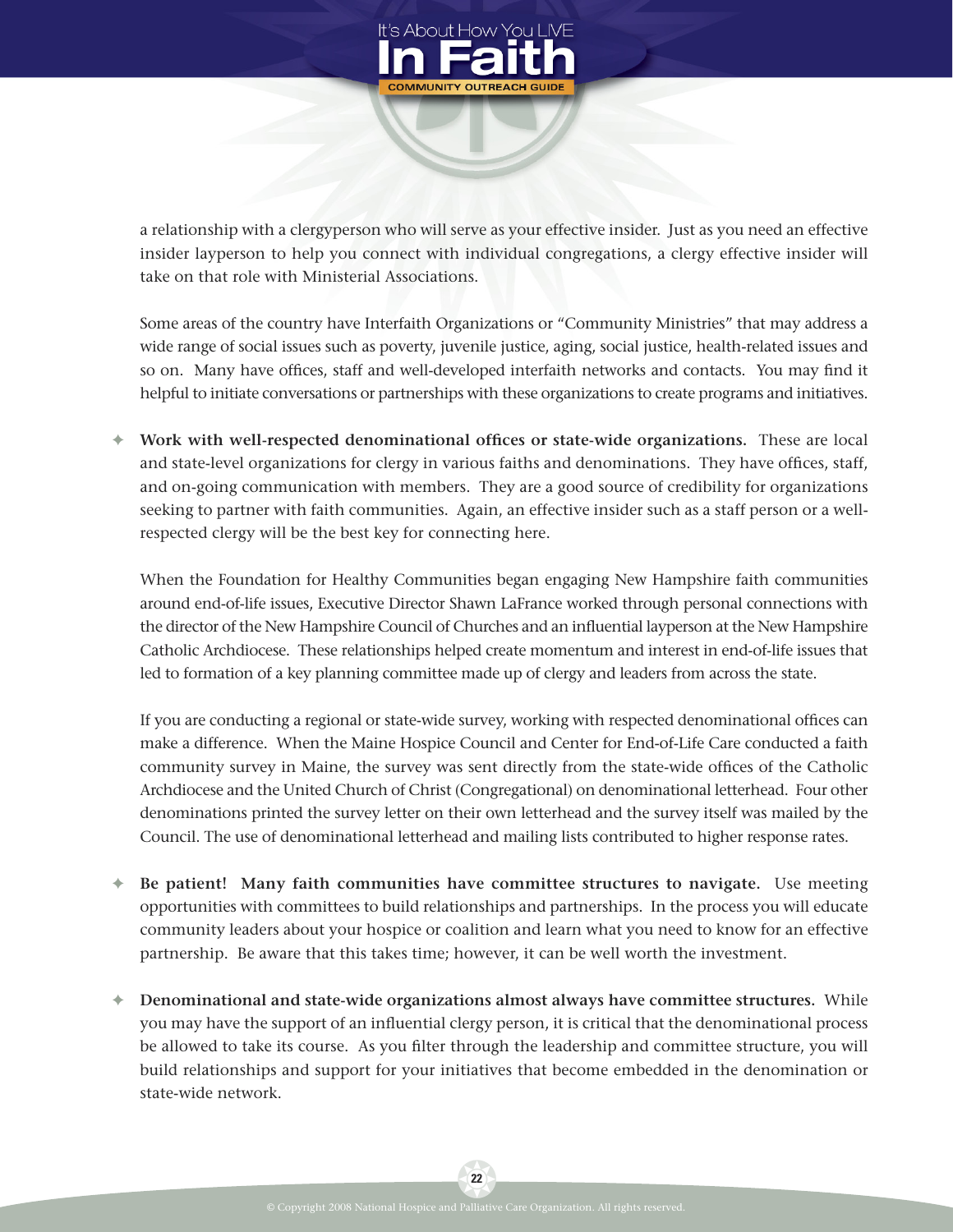

As the Foundation for Healthy Communities in New Hampshire developed its initiatives, it worked with one denomination that had a long process involving many committees. However, following this process, the end-of-life initiatives proposed were endorsed wholeheartedly. As a result, when the Foundation subsequently needed clergy support for public meetings or on legislative issues, they had the relationships in place and could easily marshal support.

*Whether you are working with an individual congregation or at the regional or state level, remember that it takes time for people to become invested, to wrestle with the questions and to work together on solutions.*

## *H. Building Partnerships Over Time*

As you build partnerships with faith communities or networks, there are several additional key strategies to keep in mind:

**✦ Make a communication plan.** Make sure your database information stays current and keeps growing. While personal contact is certainly best, once you have established relationships, be sure to add your contacts to your organizational mailing list and e-list. You may consider sending out a brief e-letter just for faith communities once a quarter or twice a year highlighting a brochure you have available, such as "If You or Someone You Love is Seriously Ill…Ask Tough Questions" or "There is no Wong or Right Way to Grieve After a Loss) from Caring Connections (*www.caringinfo.org*). Think about information you have on hand that can be adapted for faith communities. If your list is small enough, customize the emails. This type of communication is not meant to replace personal contact but to supplement it.

Strike a healthy balance of communicating by email, by phone and in person.

- **✦ Invite faith representatives to join your boards and councils.** Be sure to invite clergy and laypersons who are champions of your initiatives to join your board, advisory committee, task force or coalition. Do not limit them to faith-related activities. When key faith leaders join with physicians, nurses, lawyers and others at broader meetings, spiritual issues can be more naturally integrated into the discussion. Consider ways to bring representatives with diverse spiritual backgrounds to the table.
- **✦ Respond to unanticipated needs**. As you work with faith communities, you will discover opportunities to respond to emerging needs you did not anticipate. Evaluate your capacity to respond to the need or request. For example, one hospice had been partnering with a congregation for some time, offering programs and resources. In a follow-up meeting with the hospice partner, the clergyperson said: "What I really need right now is information on long-term care insurance. So many members keep asking me about it and I'm at a loss." Rather than just saying: "That's not what we do," the hospice partner said: "Let me connect you with someone we know who works with people to put long-term care policies into effect when they are needed. He does a great job of interpreting

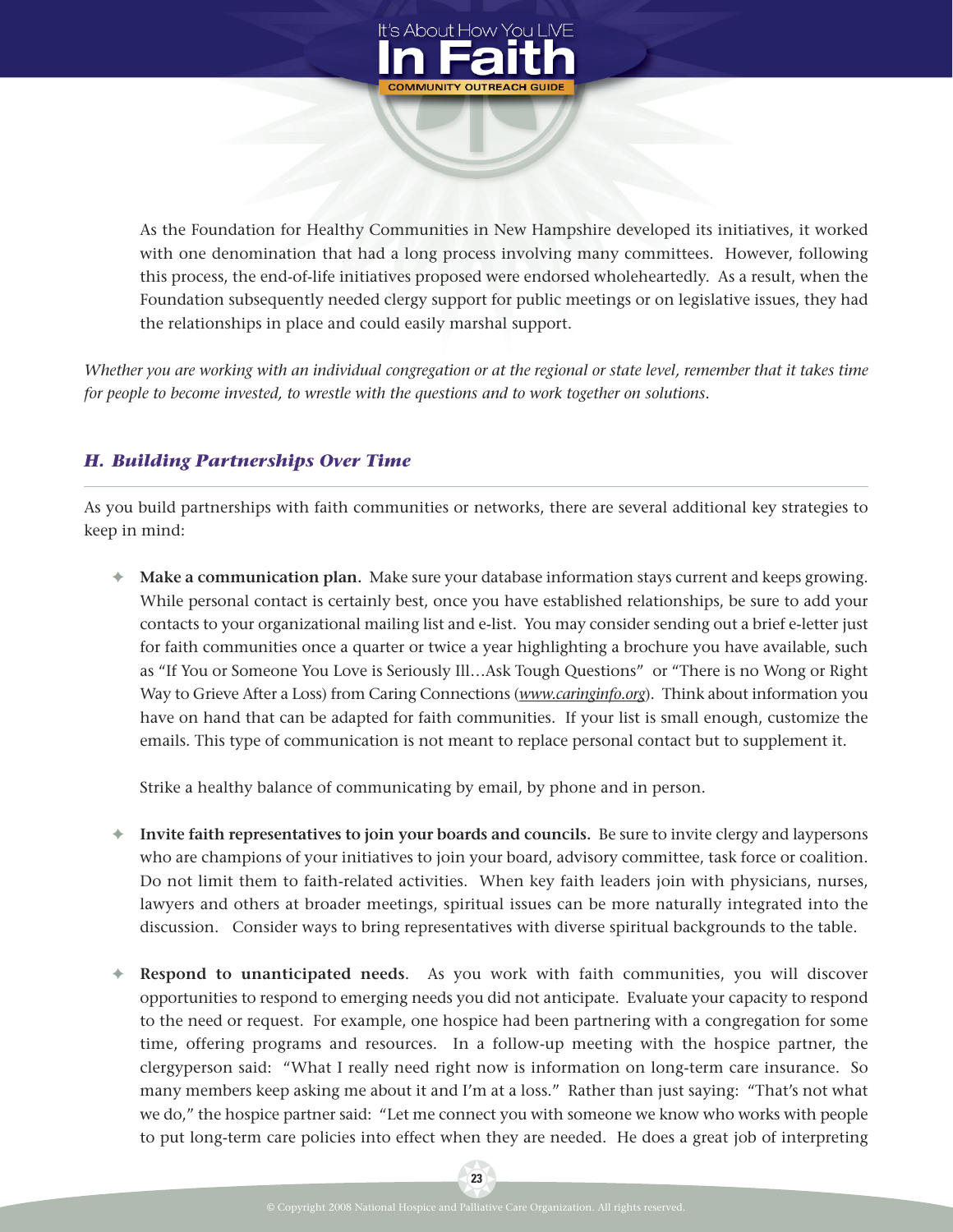

how long-term care insurance really works. He can help you with all kinds of questions." The hospice representative did a great job of remembering that everything is not about hospice for faith communities and she strengthened the relationship.

**✦ Remember that attrition is natural.** Just as there is a time for beginnings, there is a time for endings. When clergy or lay leaders need to move or step down or shift gears, honor the relationship and their service. Keep in mind that all relationships experience change, so continue to develop new relationships within faith communities while deepening existing relationships.

## *I. Evaluating Your Outcomes*

To ensure your outreach strategies enable you to attain your established goals, it is important to evaluate your results, using the following steps.

- **✦ Build assessment into your faith community outreach thoughtfully.** When you are providing educational programs for faith communities, be thoughtful about how you incorporate evaluation of the programs. While evaluating internal and community educational programs is part of the culture for hospices and healthcare organizations, most faith communities do not formally evaluate every educational program they offer internally. One way to evaluate outcomes is to use or adapt the Participant Feedback Form in the Appendix of this Guide.
- **✦ Evaluate your faith community Outreach efforts regularly.** Set regular times to evaluate your faith community relationships, activities and outcomes. If you have formed a "faith community outreach team," following more frequent start-up meetings, you may then choose to meet quarterly to evaluate your progress and continue building your plan. By inviting key faith community partners to join, you will expand your team, gain more first-hand expertise at the table and increase collaborative partnerships.
- **✦ Prepare for transition.** As with any healthy team or initiative, planning members may rotate on and off while the team itself continues to function and grow. Establish an organized and growing body of information related to your faith community outreach. This will include your database, surveys, partnerships, initiative report and future planning. Make sure this valuable information is not lost when members or leaders rotate off the team.

#### **The Bottom Line on Partnership Development**

Perhaps the most important thing to remember is that faith community outreach is about building relationships that deepen and grow over time. Just as your hospice or coalition might have a consistent plan for growing relationships with physician's offices in order to grow referrals, a consistent plan for faith communities offers powerful potential to increase the community's understanding of end-of-life issues.

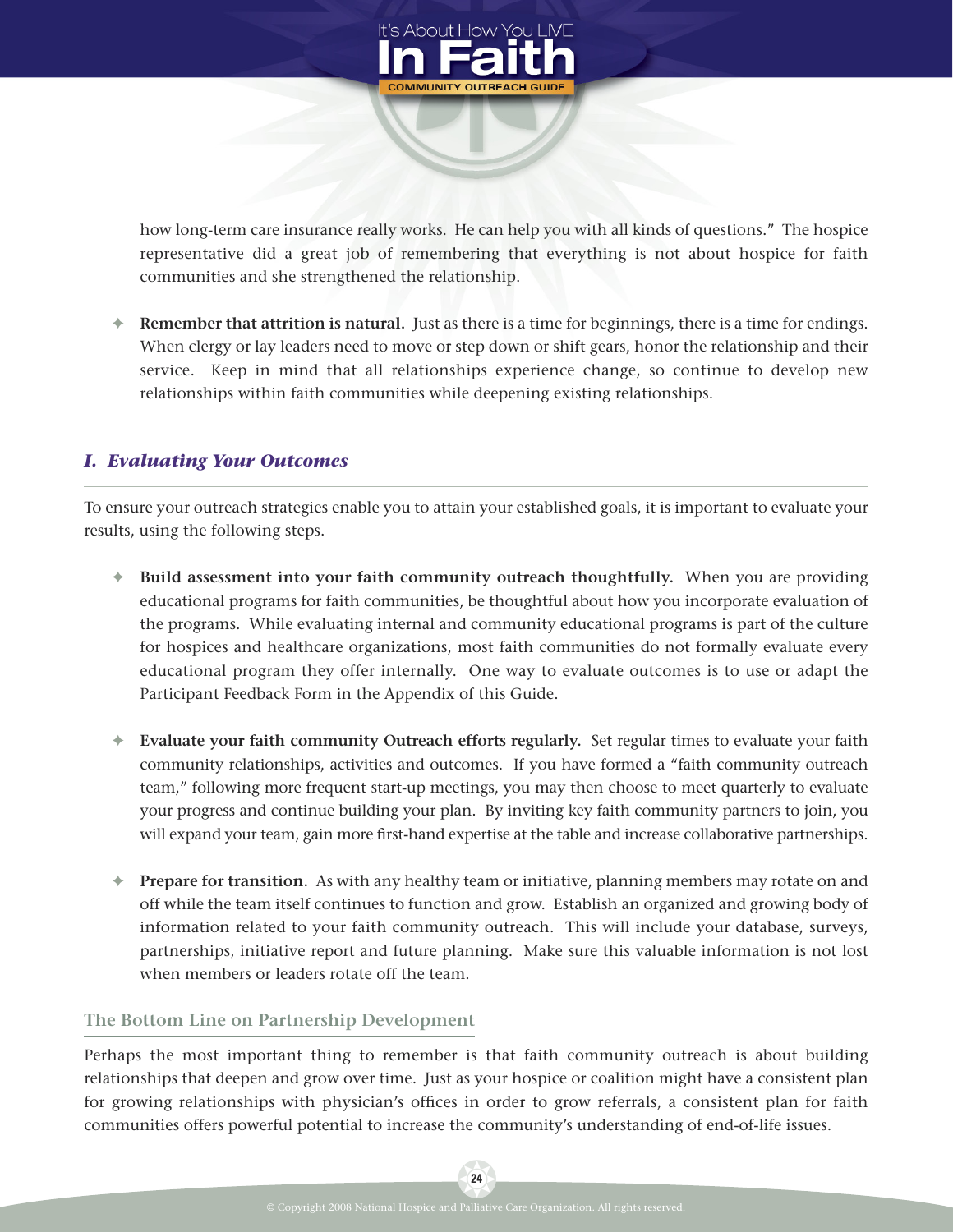

No matter the size and scope of your effort, thoughtful faith community outreach will help your hospice or coalition grow as a community leader in end-of-life care. By reaching out to faith communities, you have the potential to significantly improve people's access to end-of-life information, support and care. It also provides your hospice or coalition with opportunities to increase referrals, volunteer programs, individual and faith community donations, and grow your reputation as an excellent provider for end-of-life care.

Successful faith community outreach has helped hospices and coalitions develop powerful communities, including regional and statewide networks of influence and change. As you explore the program ideas and models that follow, consider your organization's potential for making such an impact in your service area.

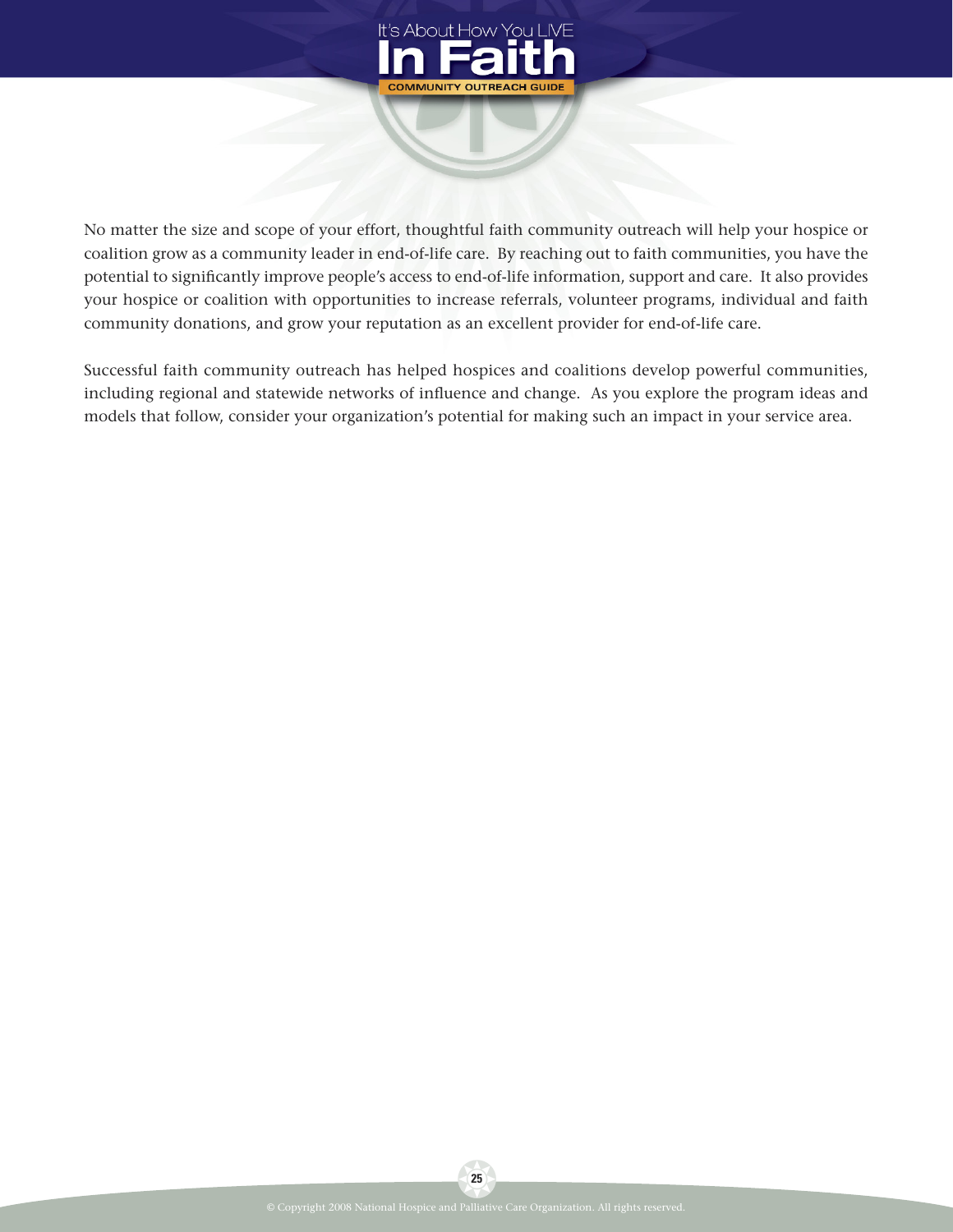

# **IV. Faith Community Model Outreach Programs and Initiatives**

In this section, you will find successful faith community program ideas and initiatives implemented by hospices and end-of-life care coalitions around the US. The information is organized around the common functions of faith communities:

- A. Education for Adults, Teens and Children
- B. Congregational Care
- C. Worship
- D. Music and the Arts
- E. Social Justice Issues
- F. Leadership Development

This organizational approach will help you develop a faith community mindset and be better prepared to offer information, expertise and support to fit with faith community life. Remember that effective faith community outreach happens through partnerships, so be sure to apply the strategies for building partnerships outlined in Section III as you develop programs and initiatives.

## *A. Education for Adults, Teens and Children*

"Fewer than 20% of faith community leaders offer any education related to serious illness, caregiving, the end of life or grief. However, according to survey findings from the Duke Institute on Care at the End of life, two out of three of these leaders indicate a desire to provide education around these issues."

Perhaps the easiest place to start is by providing education on end-of-life issues for faith communities. Educating adults, teens and children is a core function of faith communities of all beliefs. While spiritual and religious matters take the lead, many faith communities understand that illness, caregiving, the end of life and grief impact every aspect of people's lives. They may see the value in helping their members better understand important issues during this season of life. You can offer important information about end-of-life issues to an attentive audience.

#### **Potential Program Formats for Individual Faith Communities**

The following are different options for potential program formats for individual faith communities:

**✦ Presentation to existing groups:** Based on your conversations with your effective insider, key clergy or related committee, you may be invited to "offer a program" for an adult educational group. Often this opportunity will fit within the faith community's existing educational structure. You may be invited to speak to a "Sunday School class," to a large adult education forum, to an existing study group during the week, to a "prayer meeting" following a weekday supper or some other gathering.

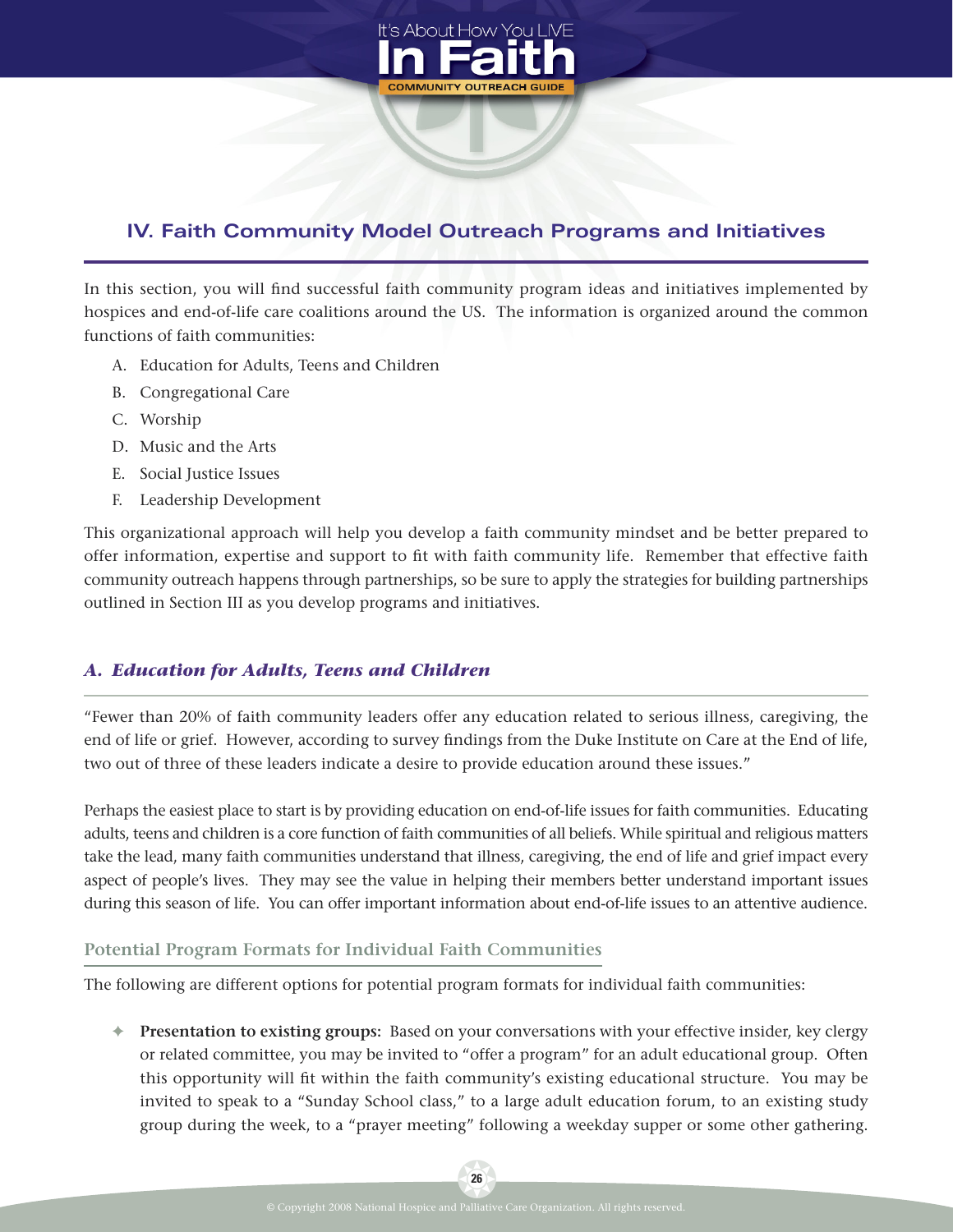

Ask who your audience is, how established a group they are and how you fit into their meeting. Do not be surprised if the group expects to have announcements, prayer or a "devotional" before you speak. Be sure to stick to the time you are given to present.

- **✦ Freestanding presentation:** You may be asked to create an educational program for a faith community outside of their regular education schedule. While this may give you more time, the challenge is that your audience will have to go the extra mile to attend, so be sure to make the title and description interesting, give plenty of advance notice and seek the endorsement of the clergy to urge members to attend.
- **✦ Multi-part series:** Creating a multi-part series gives you the opportunity to explore a topic more fully, develop deep relationships and build community with participants around end-of-life issues. You may be asked to plan a "Lenten Series" for a Christian congregation during Lent between Ash Wednesday and Easter or during High Holy Days for a Jewish congregation.

#### **Program Planning Considerations**

Whether you are putting together a one-time program or a series, consider the following:

- **✦ Offer a choice of topics if possible.** In working with faith community leadership, be sure to listen for topics you have to offer that will fit their needs. You can certainly develop a list of topics in advance but stay open to customizing your program based on their interests and needs.
- **✦ Use interactive approaches to adult learning when you design your program.** Studies of adult learning show that interactive activities are much more effective than lectures. Consider how you can best combine:
	- **✧** Offering helpful information
	- **✧** Engaging in experiential activity
	- ↑ Providing time for reflection, debriefing and discussion

No matter how long or short your time, devote time to engaging in experiential activities. One simple way to engage participants is to organize them into pairs or small groups and give them a few questions to discuss related to your topic. You can also have participants react to case examples, do role plays, brainstorm "every possible way" to respond to a situation, have them draw "pain" or "grief," and so on. You will find many examples of experiential activities and stimulating questions in the resources below and in Section V.

**✦ Address spiritual issues carefully.** Talk with your effective insider or clergy in advance about the spiritual aspects of your topic and seek their guidance on how to handle them. Even if you are an outside clergyperson, do not skip this step. It is best to continue this practice until you develop a trusting relationship. Ask if they would like to take the lead on the discussion of the spiritual aspects when you get to that point. If not, structure the spiritual outreach around questions and discussion. This demonstrates your respect for their spiritual point of view and helps you learn about them in the process.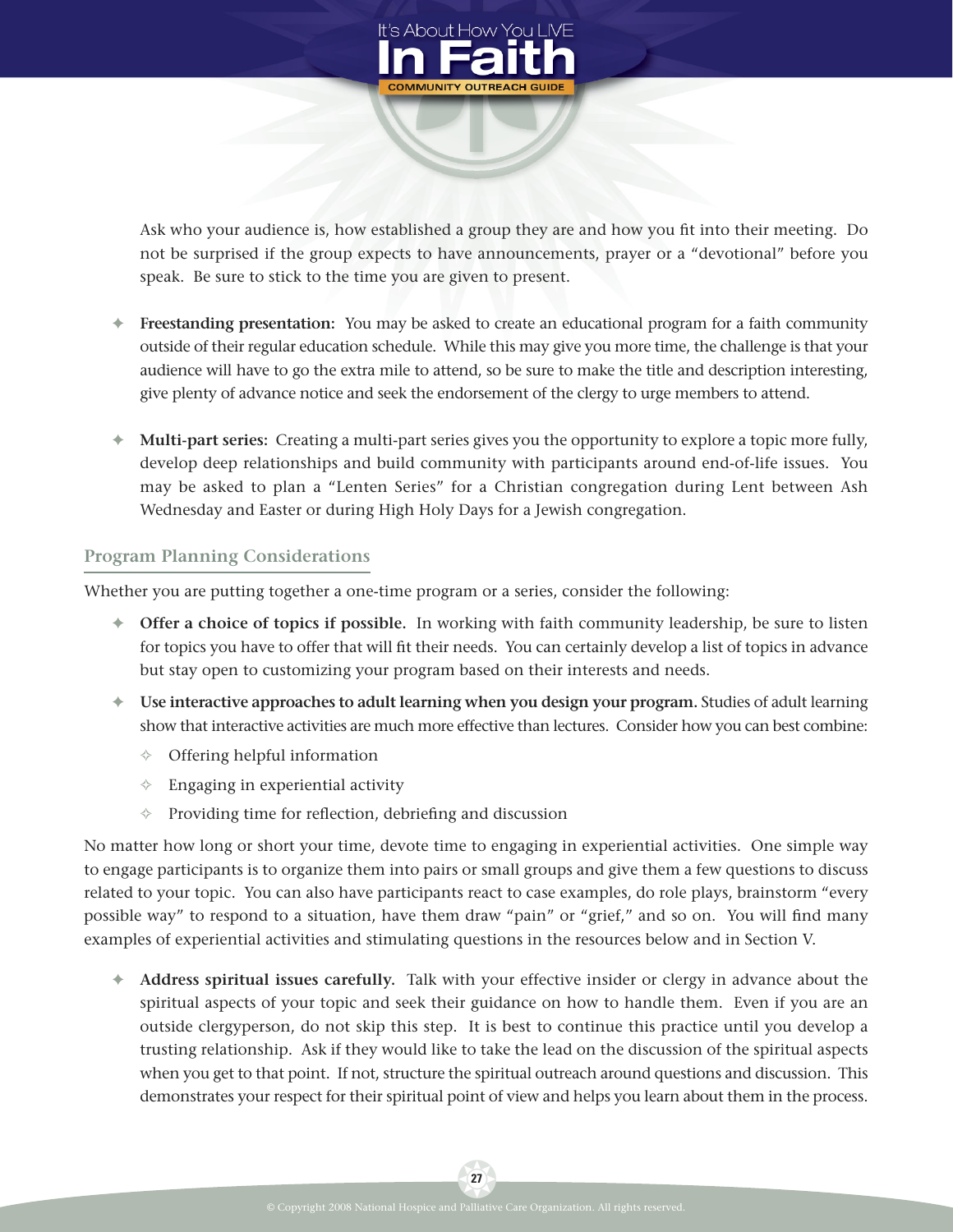

**✦ Try not to overwhelm participants with lots of information.** Focus on your topic at hand. Bring helpful materials to leave behind for additional information. Make a conscious shift as you walk in the door to meet them where they are rather than to sell them on a service.

#### **Educational Program Models**

There are well-developed models for facilitating interactive faith community educational programs that have been developed by state-wide end-of-life care coalitions. All three models described below are available on the Web at no cost.

⊕

**Kokua Mau, Hawaii's statewide end-of-life care coalition developed a robust interactive curriculum called "The Complete Life."** This course book, originally designed for faith communities, includes seventeen one-hour sessions. Eight sessions are dedicated to caring for the dying and nine are dedicated to bereavement. Each session has information and experiential exercises that relate to spiritual, cultural, physical and practical aspects of care. Topic areas include:

- **✦** The Problem of Pain and Suffering
- **✦** Planning Ahead
- **✦** Spiritual Foundations of Compassionate Care
- **✦** Cultural Beliefs in Death and Dying
- **✦** Saying Good-Bye
- **✦** The Journey of Grief
- **✦** Putting Affairs in Order
- **✦** Cultural and Religious Issues in Mourning
- **✦** The Compassionate Conversation

Kokua Mau has made the course book and PowerPoint slides available at no cost on their Web site at *www.kokuamau.org*.

- ⊕ **The Maine Hospice Council and Center for End-of-Life Care partnered with the Maine Council of Churches to develop a manual for creating "Interfaith Dialogues for End-of-life Ministry."** Published in 2003, the manual is for "building successful, faith-based ministries to address death, dying and life at the end of life." It offers suggested topics for faith community outreach such as:
	- **✦** Caring for a Loved One with Life-Threatening Illness
	- **✦** The Effects of Life-Threatening Illness on the Family System
	- **✦** Courage to Change the Things We Can: Decision Making at the End of Life
	- **✦** To Accept the Things We Cannot Change: Spirituality of Death and Dying
	- **✦** How We Die
	- **✦** The Details of Dying
	- **✦** Grief and Bereavement
	- **✦** Talking about Death with Your Child

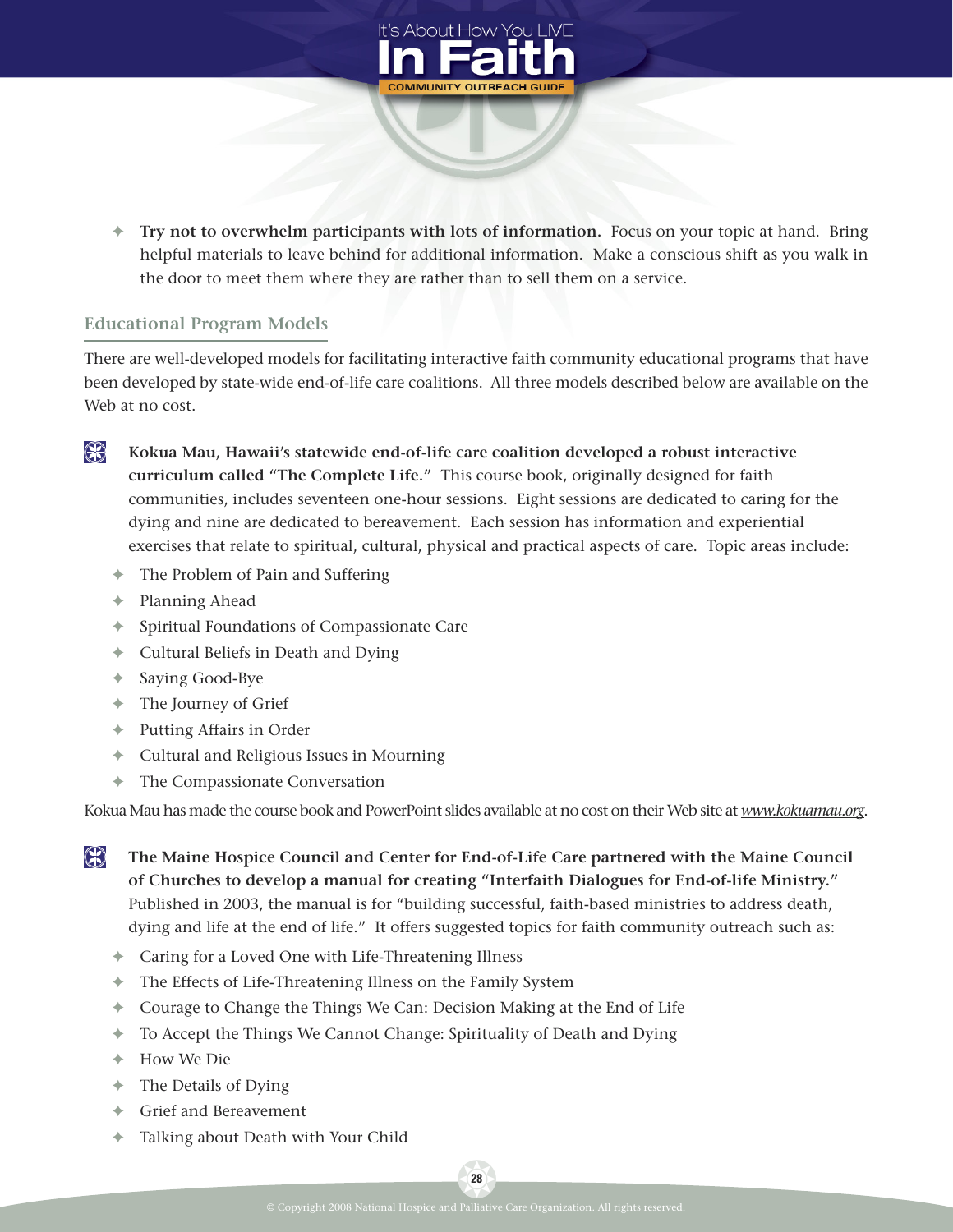

The manual provides instructions for facilitators, outlines for one and a half to two hour facilitated sessions and resources for developing faith community outreach. The manual is available at no cost on the Maine Hospice Council and Center for End-of-Life Care Web site at *www.mainehospicecouncil.org*.

- ⊕ **Sacramento Healthcare Decisions, afHliated with the "California Coalition for Compassionate Care" offers "Talking It Over: A Guide for Group Discussions on End-of-Life Decisions."** Designed for lay discussion leaders, the discussion guide provides the format and exercises for three one-hour sessions:
	- **✦** Exploring Your Personal Views
	- **✦** Talking with Loved Ones
	- **✦** Making Tough Decisions

It offers a helpful model for facilitating difficult conversations. The leader guide is available at no cost at: *www.sachealthdecisions.org*. It is also available in Spanish and Tagalog.

Each model reflects the state-wide culture and may need to be adapted. By learning from the interactive approaches in each one, you will have excellent resources for developing and customizing your own interactive educational programs for faith community outreach.

#### **Potential Program Formats for Interfaith Educational Events**

If you are organizing an interfaith educational event, there are additional factors to consider.

- **✦ Strive for the broadest representation possible.** You may need to work intentionally to create spiritual and cultural diversity for your interfaith event. Go the extra mile to make sure you are representing the whole community you serve.
- **✦ Cultivate a culture of respect and equal regard.** In your program planning, make sure people of all faiths have leadership roles. Communicate clearly with all leaders who are offering prayers, meditations and other spiritual reflection that the event is meant for people of all faiths. Ask them to lead with interfaith words and spirit.
- **✦ Be aware that not every faith community in your network will value interfaith interaction.** Some faith communities will question why you are engaging in interfaith outreach. This offers you an opportunity to remind them that as a hospice or coalition you serve all people and want to make sure everyone has access to important end-of-life education. Reiterate your desire to work with them individually if they are not interested in joining your interfaith activities.

#### **Model Program: An Interfaith Dialogue Event**

The Maine Hospice Council and Center for End-of-Life Care Interfaith Guide outlines an interfaith dialogue titled: "To Accept the Things We Cannot Change: The Spirituality of Death and Dying." The purpose of this

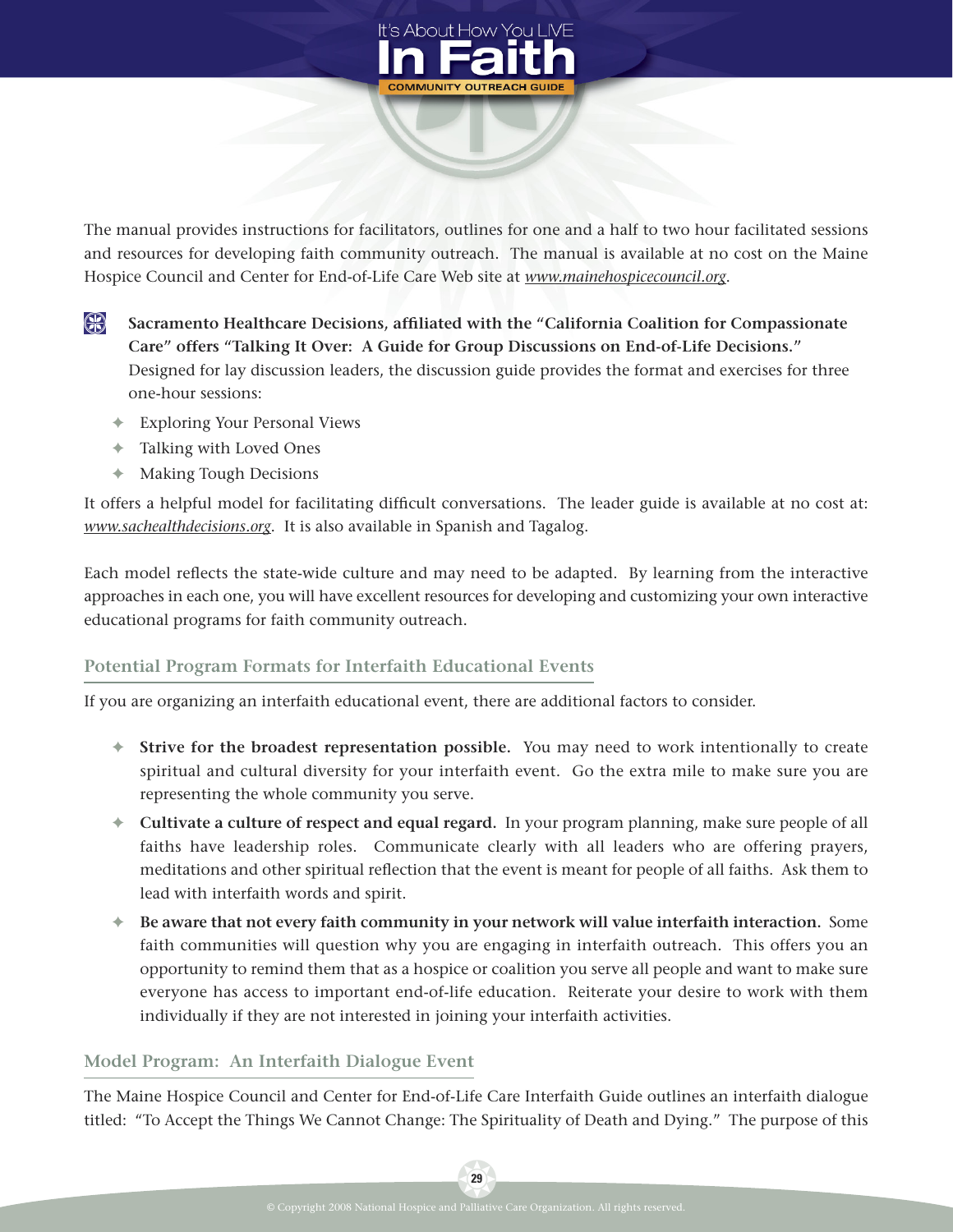

event is for clergy from diverse congregations to address perspectives and teachings on death and dying from their own faith traditions.

Questions for dialogue could include: "Do you have specific questions about our religious tradition and endof- life issues?" Following a break, questions shift to personal experience, asking participants to discuss questions such as "How has a serious illness or death affected you spiritually?" and "During an experience with a death or the dying process, what role did your faith play, what role did your congregation and clergy play?"

An interfaith dialogue such as this one has the potential to help individuals explore their own beliefs about the end of life and spirituality while learning from the faith experiences of others.

## **Model Program: An Interfaith Breakfast**

Nathan Adelson Hospice in Las Vegas, NV has developed numerous relationships with area faith communities and a reputation for providing excellent programs that integrate spiritual care, such as their annual Multi-Cultural Luncheon. Tapping into this history of relationship-building and interfaith program development, they decided to host an Interfaith Breakfast for clergy from across the community. They arranged for a hospice chaplain to speak on care at the end of life and asked interfaith clergy to help lead the event. Beyond printed invitations, they focused on the power of personal and peer invitations to bring people into the room. According to Cassandra Cotton, Community Relations and Outreach Representative, this event helped them better assess faith community needs, springboard new program initiatives and deepen relationships.

A promising interfaith program can be undermined by inattention to practical matters:

- **✦** Consult Trst with all religious leaders in your community and their calendars. Take note of faith and secular holidays. Make sure you are holding your event at a convenient time and a "neutral" location. Breakfast is often a good time but be aware that it should be scheduled to end for Islamic leaders to get to their masjids (an appropriate space for prayer, including mosques) for midday prayers.
- **✦** Serve food that that agrees with the dietary restrictions of all faith practices. For example, the meal itself should be prepared in accordance with the rules of kashrut (Jewish dietary laws) and hallal (Muslim dietary laws). No meat product or by-product (lard) of any form should be served. It is best to omit meat selections entirely and serve only dairy. A sample menu for an interfaith breakfast might include:
- **✦** Assorted breads Select baked goods from a kosher bakery or brand
- **✦** Cheeses, butter, jellies, jams
- **✦** Various fruits
- **✦** Caffeinated and decaffeinated coffee and tea serve kosher coffee and tea
- **✦** Fruit juices and water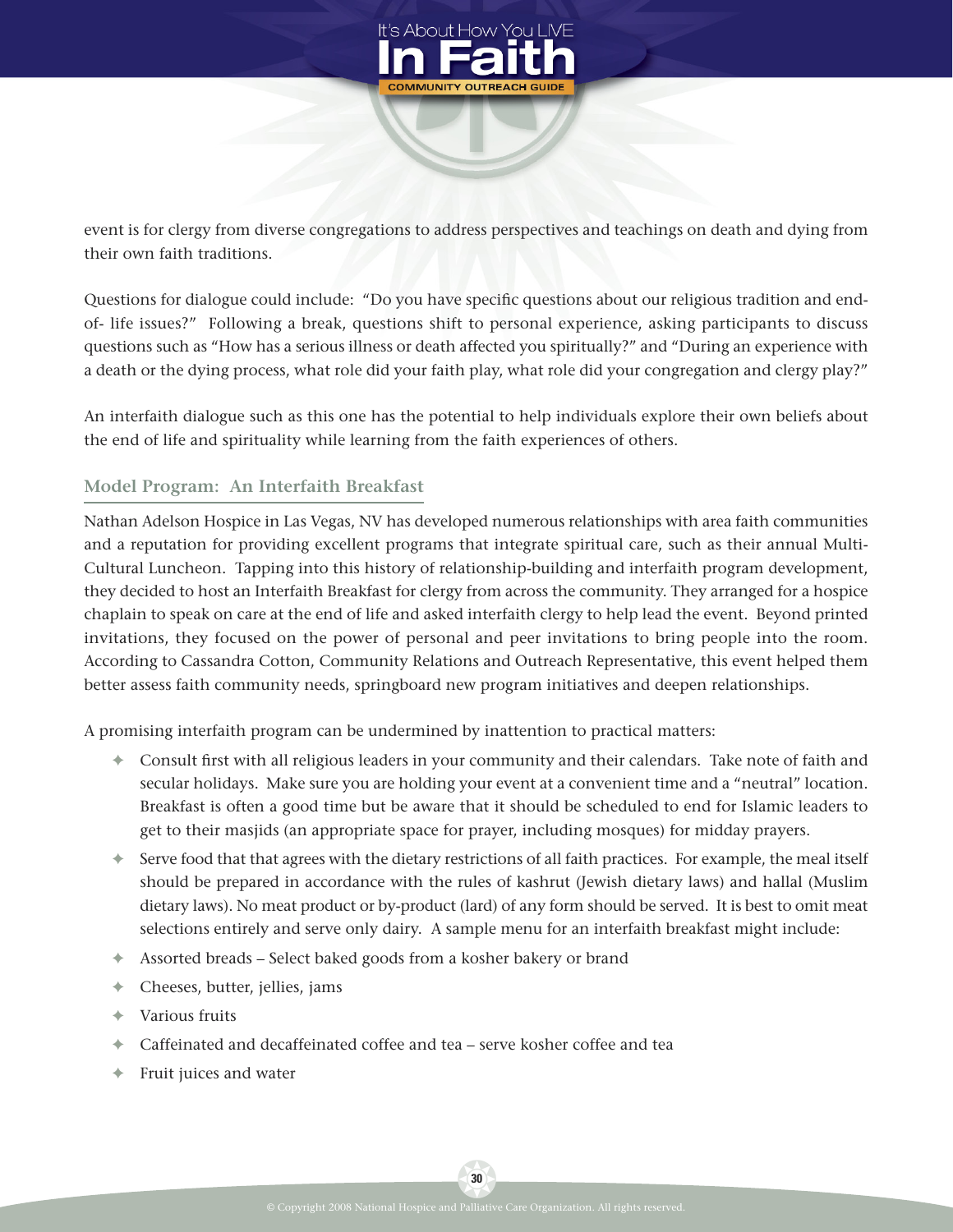

It is helpful to all participants, including those following the rules of kashrut and hallal, to label foods appropriately. Place a placard near the foods indicating "Kosher" or "Made with 100% all-vegetable shortening." Be sure to have disposable utensils and paper goods available for participants to help honor dietary laws.

## *B. Congregational Care*

"Although four out of five faith community leaders report that laypersons visit people with serious illness and two-thirds visit at the end of life and during grief, over 80% of faith community leaders indicate the need for effective models and programs for lay leader training and support" according to the survey findings from the Duke Institute on Care at the End of life.

Congregational care is another area for hospices and coalitions to engage faith communities. Recently the Senior Pastor of a one thousand member Protestant congregation said: "Our congregation's challenge for the next twenty years will be to figure out how to go from being a 'come to' congregation into a 'go to' congregation." When members live for months or years dealing with illness, caregiving, and end-of-life issues, it often becomes difficult for faith communities to sustain consistent support. As the Baby Boomer generation ages, this challenge will only increase. Many faith communities see the challenge and are seeking education and support on how to improve their congregational care now.

The following are model programs to assist your outreach efforts with congregational care:

#### **Model Program:** *Offering Spiritual Support for Others*

A starting place can be to offer an interactive educational program or series on how to provide emotional and spiritual support for people living with illness. The Caring Connection's brochure "Offering Spiritual Support for Others" provides an excellent blueprint for creating an interactive education session. Using the material in the brochure as a foundation, your spiritual support session will:

- **✦** Help lay leaders or members explore their own spiritual beliefs about illness
- **✦** Discuss spiritual questions people with illness may ask
- **✦** Explore the difference between pain and suffering
- **✦** Provide suggestions for offering spiritual support

To increase the interaction, you may have participants pair off for the opening exercise. Later you may ask them to role play how to provide support or how not to provide support. Be creative in your design. Then provide copies of the brochure with your contact information added on a label on the back for participants to keep. You may wish to work with a hospice chaplain and/or faith community clergy in the congregation to develop this session or series.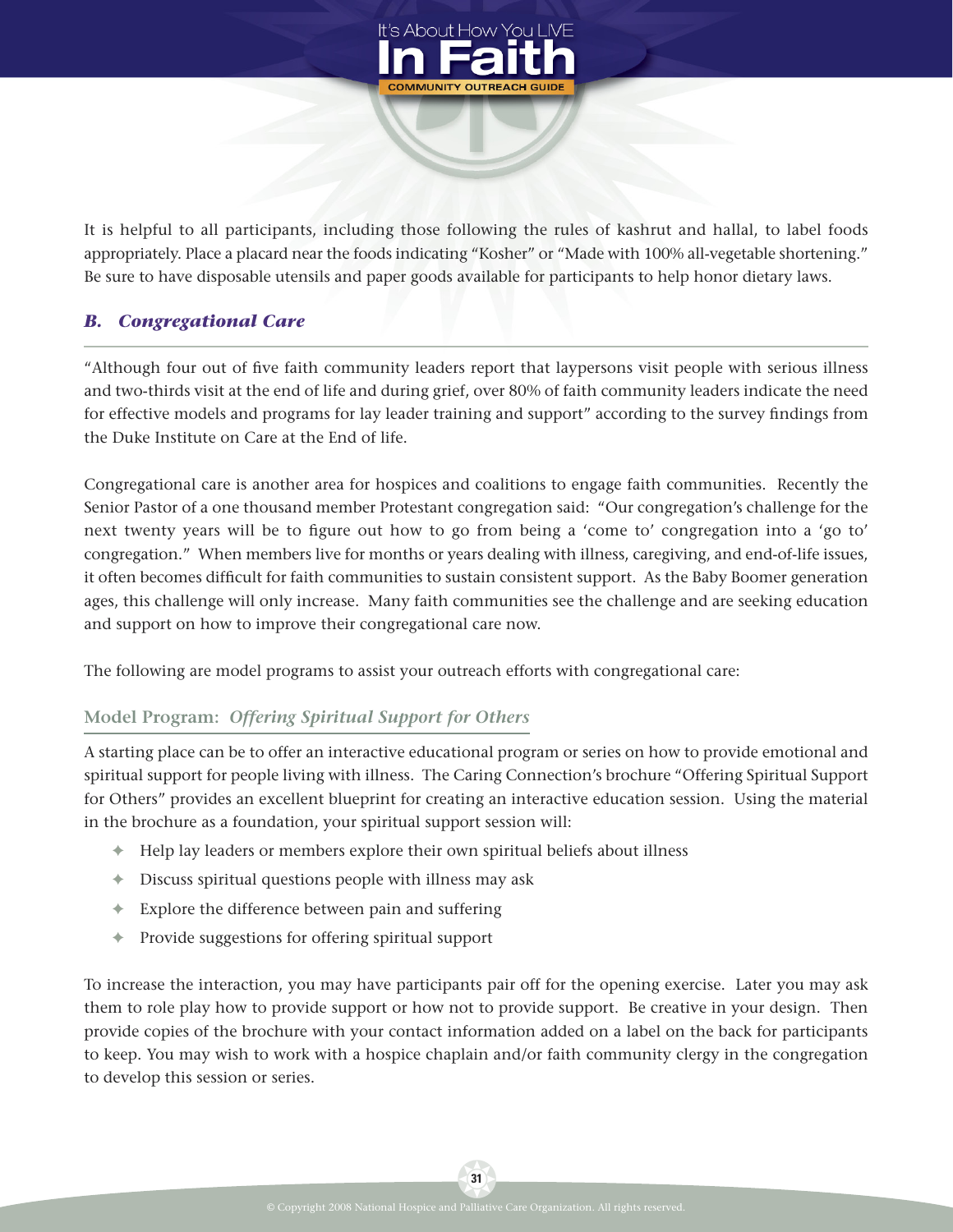

## **Model Program: Caregiving Support Teams**

One effective model that hospice and coalitions can offer faith communities is the Support Team approach for volunteer caregiving. Support Teams are intentional groups of volunteers organized to provide support for people living with illness. Volunteers pool their talents, creativity, time, and leadership abilities to offer much more support than one volunteer can provide alone. Teams average six to twelve volunteer members, two volunteer co-leaders and a coach. Their activities often include a carefully coordinated combination of:

- **✦ Practical Support:** such as help with transportation, respite, meals, errands, household tasks, yard work, etc.
- **✦ Emotional and Social Support:** such as visits, calls, check-ins, shared time together, etc.
- **✦ Quality of Life Support:** such as social outings, gardening, help with hobbies, computer access, art projects, cookbook projects, pet care, etc.
- **✦ Advocacy and Resource Support:** such as tapping community resources, help with problem solving, accompanying friends on doctor visits, organizing records and bills, etc.

Teams can be created for individuals and families living with any illness and can last for months or sometimes years, helping to create a continuum of care. They can provide support long before hospice is an option and can help transition people into palliative care or hospice services.

Project Compassion, a coalition in Chapel Hill, NC has partnered with faith communities as well as retirement communities, civic organizations, neighborhood groups, friendship circles, businesses, schools and others to create a community-wide network of caregiving Support Teams. Over forty of the seventy partner organizations are faith communities. Since 2002, Project Compassion has created over one hundred and fifty caregiving Support Teams with more than one thousand community volunteers. Through the partnership, Project Compassion helps faith communities and other organizations have the education and support they need to create, orient and sustain volunteer Support Teams for months or years. As the Leadership Training Center for the National Support Team Network, Project Compassion provides resources and training for hospices, coalitions and other networks around the country on how to take a Support Team approach to community caregiving. Additional information is available at *www.project-[compassion.org](www.project-compassion.org)*.

#### **Model Program: Caring Touch Ministry**

Hospices and coalitions have also partnered with faith communities to increase their own volunteer programs and to expand hospice services. Nathan Adelson Hospice in Las Vegas, NV, discovered that taking their volunteer training program out to congregations increased participation. At one congregation, thirty three people attended the congregational hospice volunteer training and became "Caring Touch" hospice volunteers. These volunteers had t-shirts designed with the hospice's name and a scripture. They periodically coordinated wearing the shirts and sitting together at worship to raise awareness about hospice and their volunteer commitment.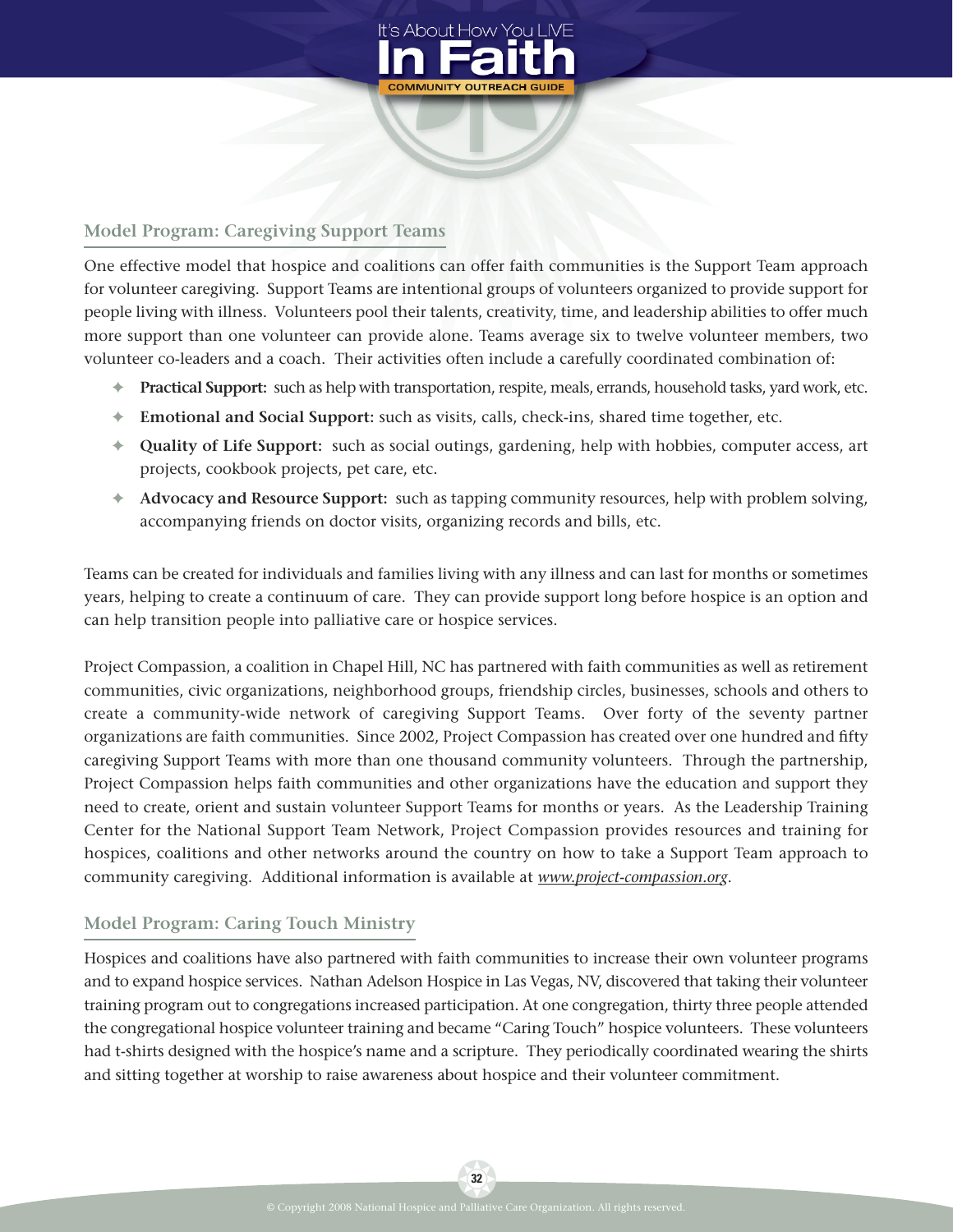

## **Model Program: Creating Jewish Hospice Services**

Midwest Palliative & Hospice CareCenter in northeast Illinois had been serving Jewish patients and families since its inception. The organization was very aware of the specific needs within the Jewish community related to end-of-life care and partnered with the Jewish community to create Jewish Care Services.

Planning began with an Advisory Council made up of employees, volunteers, community leaders, patient family members, clinical professionals, and clergy that advised the hospice leadership. The model created includes a Jewish Care Services Coordinator, four rabbis, and a liaison to the organization's marketing and philanthropy departments and the Chicago Jewish community-at-large. This team was layered in addition to the hospice services already in place.

The program also included Jewish volunteers; Yiddish, Hebrew and Russian speakers; assistance with Jewish ritual observance (e.g. Shabbat and holidays); access to Kosher meals; information on funerals and burial rituals; availability of rabbis to perform funerals; advice on end-of-life ethical issues from a Jewish perspective; assistance with advance directives; and more.

In 2003, Jewish Care Services was credentialed by the National Institute for Jewish Hospice, fully staffed and in operation. Important principles were flexibility in responding to the wide spectrum of Jewish practice and no mandatory imposition of the program on any patient identifying as Jewish. To better facilitate explanation of the Jewish Care Services option, eventually all referrals were routed to the rabbis.

The hospice worked actively with the Jewish community to raise awareness about the service and to provide community outreach as part of synagogue programming, at nursing homes and in senior facilities. They offered topics such as Jewish Hospice 101; Dispelling Myths of Death and Dying; Fostering a Climate of Cultural Sensitivity towards Jewish Lesbian and Gay Older Adults; Advance Directives from a Jewish Perspective; Jewish Medical Ethics at End of life; and Jewish Death and Burial Customs.

The Jewish Care Services program has increased awareness in the Jewish community, not only about hospice services, but of the many other programs provided by Midwest Palliative & Hospice CareCenter. It has helped the Jewish community understand that hospice is, in fact, consistent with basic tenets of Judaism: to visit the sick, to diminish pain and suffering and to promote quality of life. In three years, the program tripled the number of Jewish patients and families served. For more information, go to *www.midwestpalliativeandhospicecarecenter.org*

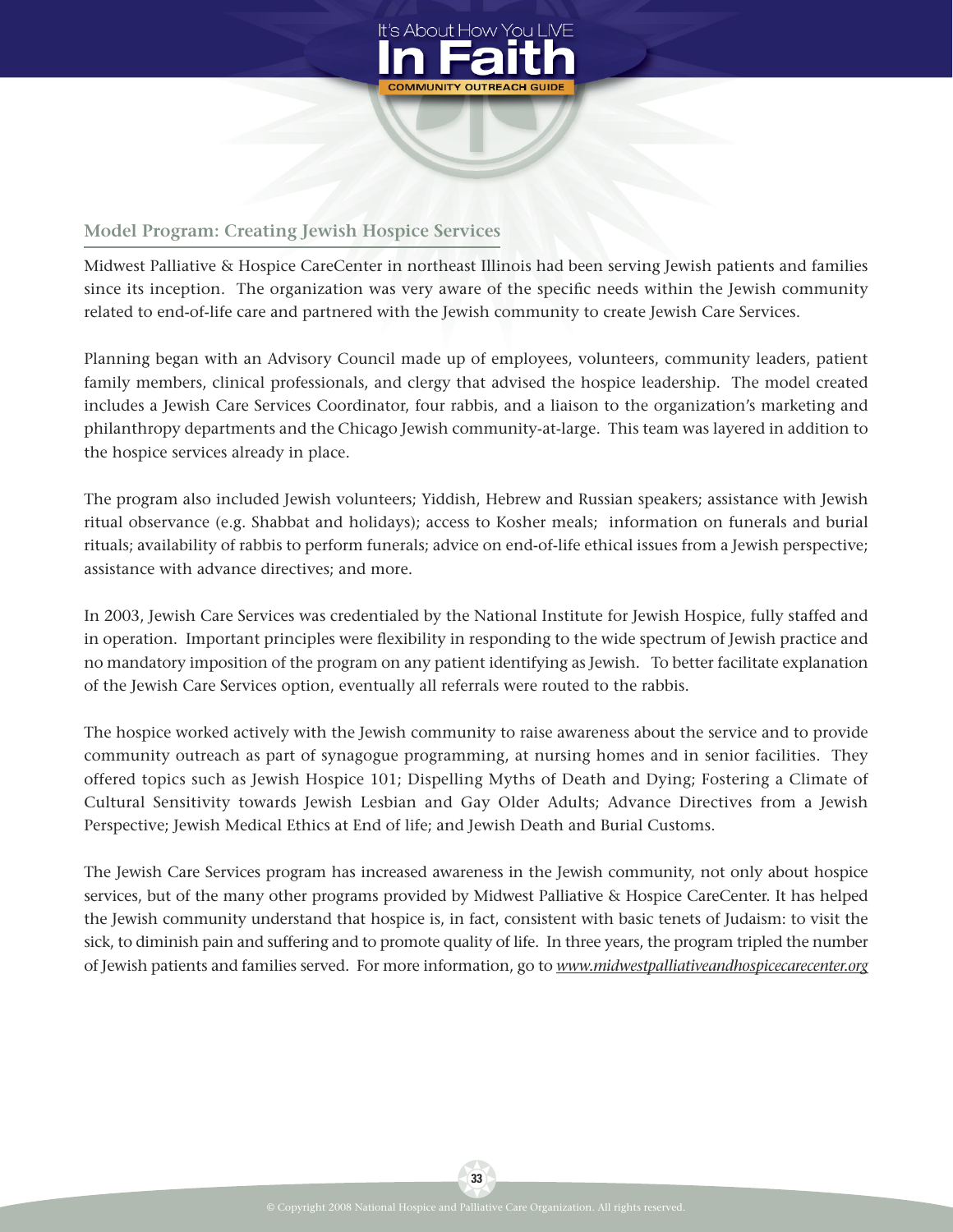

## *C. Worship*

"Almost half of leaders are actively interested in having new worship and liturgical resources that relate to illness, caregiving, the end of life and grief" according to survey findings from the Duke Institute on Care at the End of life.

While faith communities often discuss death as a part of funerals and memorial services and many discuss beliefs about death during some holy days, few faith communities integrate reflection on illness, caregiving, the end of life and grief issues into their regular cycles of worship.

Hospices and coalitions can help faith communities incorporate this important season of life more fully into worship. However, worship planning tends to be tightly held by clergy, so your relationship with clergy is critical in this area.

As you build relationships with clergy, offer resources they can use in worship planning. Ask if they have integrated illness, advance care planning, the end of life, or grief into sermons in the past. Sometimes asking the question will trigger clergy to think about it and become a prompt for future action. Share stories they might be able to use. (As in all situations, share your stories in a way that protects the confidentiality of all persons involved.) Also, suggest books or readings you have that could be a good fit for sermons or worship services. Do not underestimate the "power of the pulpit" in spreading this message of hospice.

## **Model Program: Hospice Sabbath**

A more formal way to influence worship is to ask faith communities to observe Hospice Sabbath.

Hospice Sabbath, often observed during National Hospice Month in November, is an opportunity for hospices to "honor the spirituality integral to care at the end of life." A resource guide for creating a Hospice Sabbath service can be found on the National Hospice and Palliative Care Organization's Web site in the "Communications Resources and Publications" section at *www.nhpco.org*.

Some hospices and coalitions host one interfaith service to bring the community together in one place. Other hospices and coalitions do not host one central service but rather ask partnering faith communities to recognize hospice patients and families in their services during a selected "worshipping weekend." During Hospice Sabbath, faith communities may pray for hospice patients and families and all people facing life-limiting illness. Some hospices and coalitions provide sample prayers and poems and offer staff and volunteer speakers.

The Community Partnership for End-of-Life Care at the Hospice and Palliative CareCenter, a coalition in Winston-Salem, NC, has developed extensive faith community initiatives since their beginning in 1999. This coalition has been particularly successful hosting Hospice Sabbath. Using their broad faith community database, they publicize their annual Hospice Sabbath to hundreds of community champions who take the information back to their faith communities, achieving a "snowball effect" for their publicity.

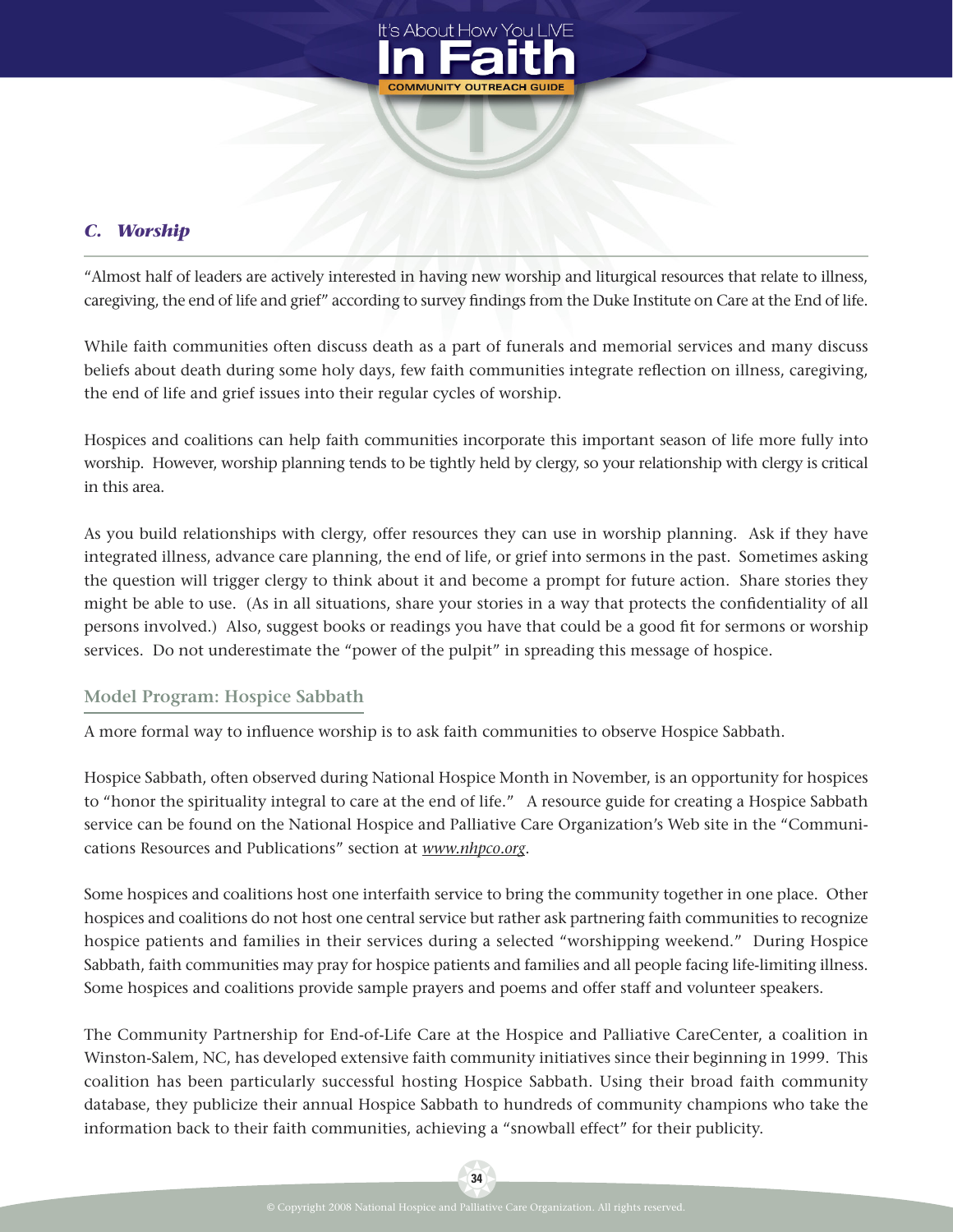

When the Community Partnership publicizes Hospice Sabbath, they use partnership language: "Hospice Sabbath is a time when Hospice & Palliative CareCenter reaches out to the faith community to thank them for their support in our shared mission of compassionate care for people facing a serious illness and their families." They provide participating faith communities with a single white rose in a vase to display in memory of those who died during the past year. The partnership language and "shared mission" approach reinforces the role that both hospice and the faith community have in caring for people facing illness and the end of life. This shifts Hospice Sabbath from a promotional opportunity into a partnership opportunity.

#### **Model Program: Compassion Sabbath**

Compassion Sabbath is an interfaith initiative designed to provide clergy and religious educators with tools to address the spiritual needs of seriously ill, dying persons and their families. The Compassion Sabbath initiative was developed by the Center for Practical Bioethics in 1999. Compassion Sabbath has been observed in approximately twenty four states.

Hospices, coalitions and state-wide organizations have used the Compassion Sabbath materials to provide educational, liturgical and community resources to congregations. The Compassion Sabbath initiative often includes workshops for clergy, educational programs in congregations and culminates in a worshipping weekend with as many congregations as possible utilizing Compassion Sabbath resources in worship.

The Compassion Sabbath resource kit includes resources developed for diverse traditions: Christian, Jewish, Native American, Islamic, Hindu and Buddhist. For more information about Compassion Sabbath and to purchase the resource kit, visit the Center for Practical Bioethics' Web site at *www.practicalbioethics.org*. Also, a sampling of Compassion Sabbath resources is available to view on the Massachusetts Compassionate Care Coalition's Web site at *http://www.massccc.com*.

## *D. Music and the Arts*

"Half of these faith community leaders are interested in effective strategies for using stories, music and the arts to help people engage with these important issues" according to survey results from the Duke Institute on Care at the End of life.

Hospices and coalitions can use music and the arts effectively to engage faith communities in end-of-life issues. The following are model programs to encourage your efforts:

#### **Model Program: Musical Performances**

Some congregations have powerful music programs; some communities have interfaith choirs and orchestras. Be creative in considering how you might work with them. In one community, a hospice partnered with a large choir and orchestra for a performance of Mozart's Requiem. The hospice representative spoke briefly

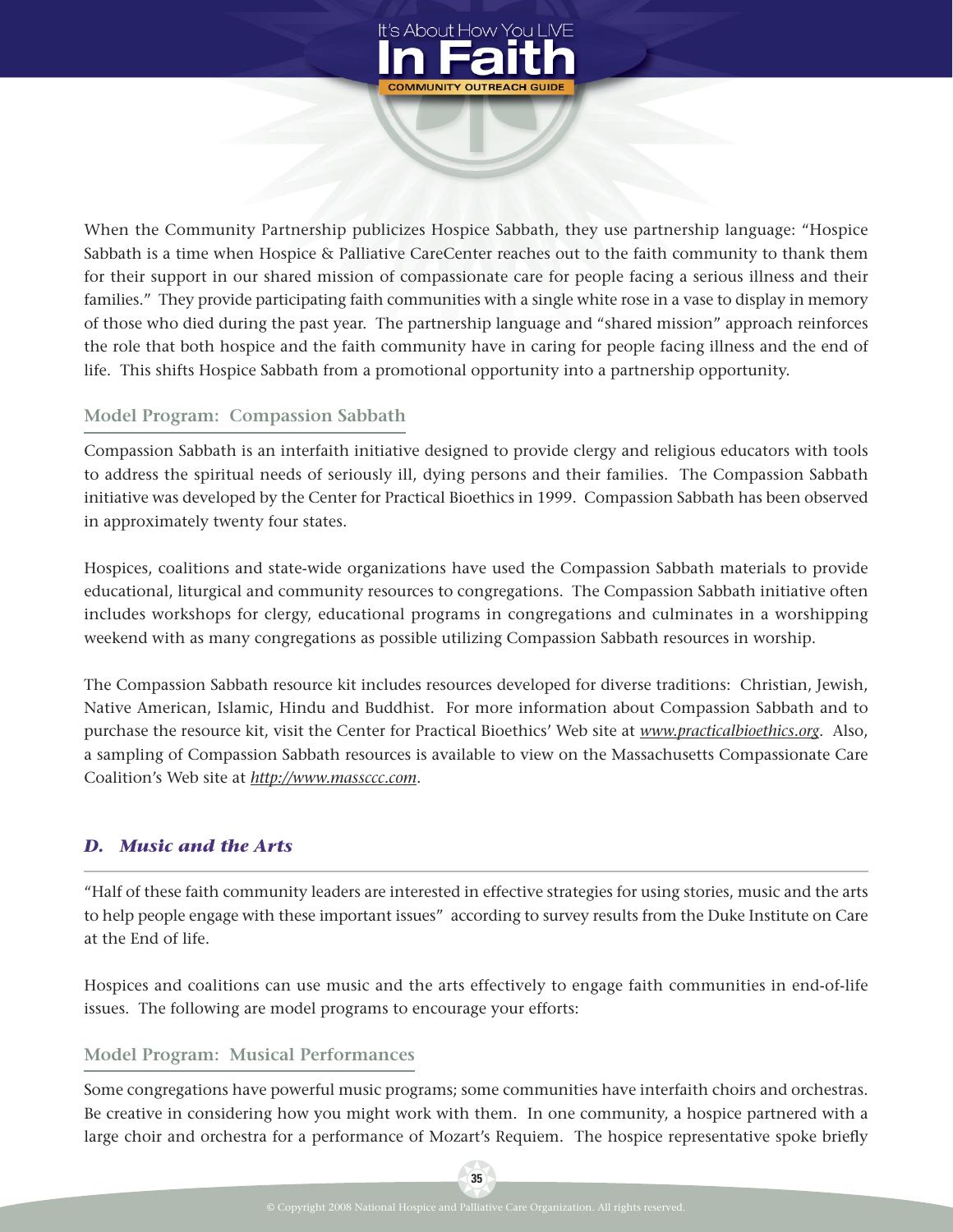

about requiem as a memorial form of music before the performance started. He invited people attending to listen to the performance as a memorial for people they knew who had died. The performers dedicated the performance in memory of their loved ones. The hospice provided grief support information for participants following the performance. The feedback from people who performed and attended was universally positive.

#### **Model Program: Vesta**

Vesta is a one-act play that follows a family matriarch named Vesta and her family members on a journey from wellness through aging, disability, dependence and loss. This intimate glimpse of a family's journey through the end of life and humorously explores many of the challenging dynamics families face. Written by Bryan Harnetiaux, the play can be performed as a stage production or a ninety minute dramatic reading. Audience talk-back sessions after the performance provide opportunities to discuss advance care planning, caregiving and hospice.

Hospices and coalitions have used Vesta successfully with faith communities to approach end-of-life issues in a fresh, creative way. Vesta is distributed by the Duke Institute on Care at the End of Life, which offers a complete production package including the script, design templates for posters and playbills, sample media releases and a guide for audience "talk back" sessions. For more information about Vesta, go to *www.iceol.duke.edu.*

#### *E. Communications*

Communication plays a significant role in the life of many faith communities. Almost all faith communities have some form of printed weekly bulletin, newsletter, and Web site. Many have a library or resource room, bulletin boards, material distribution tables, etc. While you are developing your relationship with a faith community, meet the administrative staff if they have them. Learn their names and email addresses. They can help you distribute information, schedule rooms for meetings and get the attention of clergy. In addition, consider the following:

- **✦ For many congregations, the newsletter and bulletin are at the heart of their communications.** As you plan programs and initiatives, develop memorable titles and descriptions that can go in these publications. Find out the length and the deadlines. Look at their publications so you will know what will fit. If you are sponsoring an interfaith program or event, design publicity to fit many settings. Distribute it well in advance to meet publication deadlines. When it doubt, keep it short.
- **✦ Also consider designing bulletin or newsletter inserts as freestanding educational pieces on important end-of-life topics.** Sacramento Healthcare Decisions developed a six part series for faith communities called "Decisions." These articles about making decisions at the end of life were designed specifically for use in faith community bulletins or newsletters. To see the "Decisions" series online, go to *www.sachealthdecisions.org*.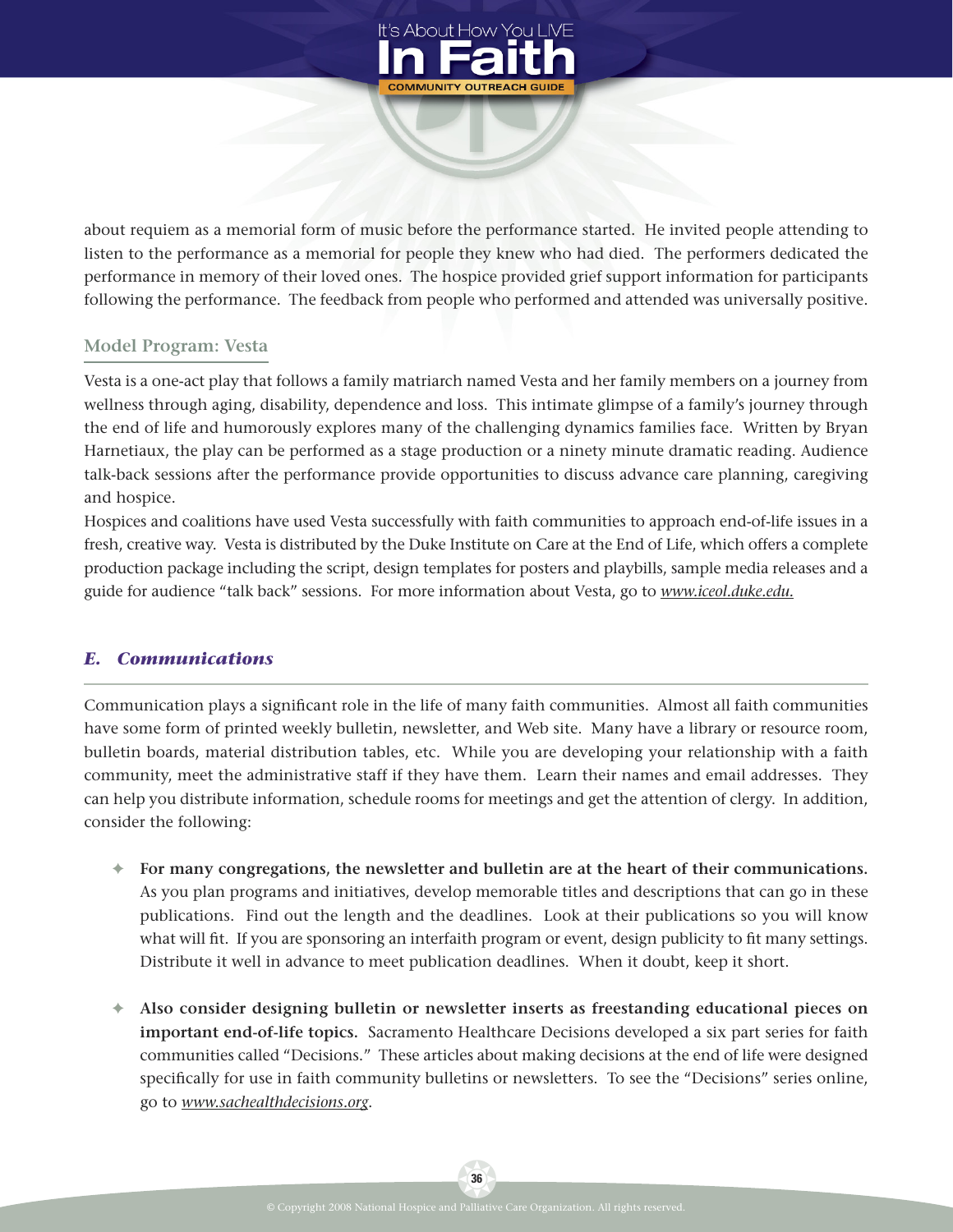

- **✦ Many faith communities distribute a wide range of information to members through bulletin boards, tables, information racks and other means of distribution.** Find out if the health committee or congregational care committee has their own bulletin board for events or information. Look for opportunities to place your materials. Brief, well-designed information, such as the one-pagers from Caring Connections, tend to get the most attention. Be sure to add a label with your contact information so that individuals can contact you. See the resource list in Section V for selected materials you may find helpful. Follow up periodically to see if the faith community needs more information.
- **✦ If the congregation has a library or resource room, consider presenting them with a book you would like to see in their library.** Put a nameplate in the front saying "This book is a gift from…" and offer to provide a brief description of the book. See if they will print the description or book review in their newsletter or on their Web site. It may spur a study group or book circle or a request to talk with your hospice or coalition about educational programs or study circles.

## *F. Clergy Education and Leadership Development*

"Faith community leaders with fewer than Tve years of service are less comfortable overall than leaders with Tve or more years of experience in significant areas. Many faith community leaders were not prepared for end-oflife work in their professional studies" according to the survey by the Duke Institute on Care at the End of Life.

Based on surveys of faith community leaders and anecdotal experience, the need for effective clergy education is clear. However, providing education for clergy can be challenging. Similar to physician education, clergy education must be time sensitive and respectful of the participants' role as experts in their Teld. When providing education for clergy on spiritual matters, it is advisable to have another clergy expert facilitate. Also, consider the following:

- **✦ One way to educate clergy is to partner with them to co-facilitate programs and events.** They are leaders who are accustomed to learning by doing. By working with them to prepare for teaching others, you have an opportunity to educate them "through the back door."
- **✦ Invite clergy to participate in leadership training events you offer in the community.** Trainings such as Respecting Choices Facilitator Training from the Gunderson Lutheran Medical Foundation (http://www.gundluth.org/web/ptcare/eolprograms.nsf/\$Images/Image1/\$file/QIToolkit.pdf), the Support Team Development Conference from Support Team Network (*www.project-compassion.org/events.htm#conference*), and others enhance clergy education and will bring them together with other community leaders.
- **✦ Some hospices, coalitions and statewide organizations have provided successful clergy educational programs.** Compassion Sabbath has already been discussed above as a model that incorporates clergy education.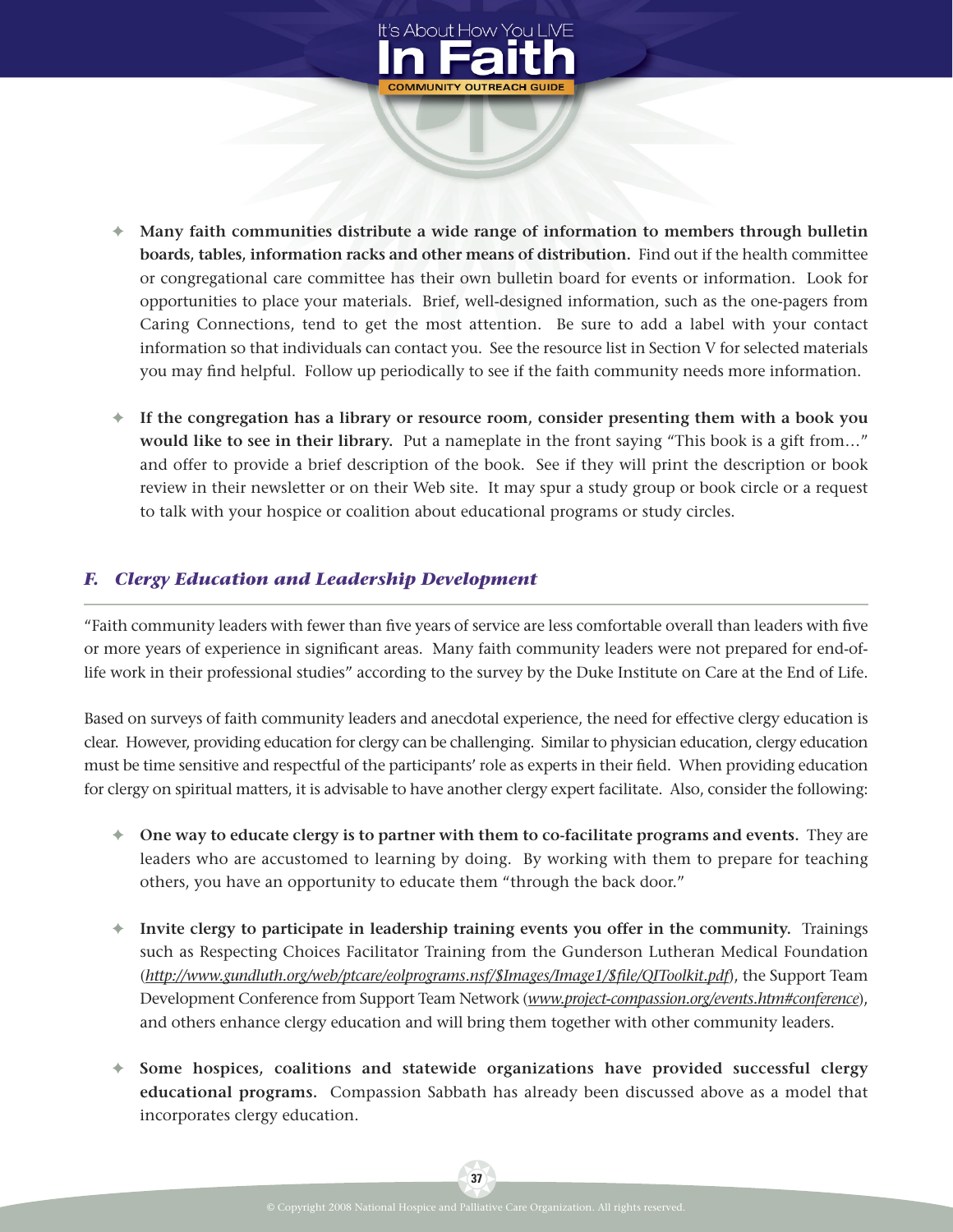

If you are considering designing clergy education for an interfaith network or a denominational gathering, here are several helpful models to consider.

## **Model Program:** *Partners in Caring:* **Seminar for Faith Leaders on End-of-life Care**

Sacramento Healthcare Decisions offers a one-day seminar to help faith leaders support seriously ill and dying individuals and their families. Developed to bridge medical and ethical concepts with the spiritual aspects of end-of-life care, the program includes:

- **✦** Concepts in setting goals for care near the end of life
- **✦** Legal issues around life-sustaining treatment and advance directives
- **✦** Information about pain management, including myths and misconceptions
- **✦** How to partner with the medical team to address suffering
- **✦** Ways to address spiritual needs of patients and families
- **✦** How to facilitate communication and be present with the dying

Modeled after the Education on Palliative and End-of-life-Care (EPEC) curriculum, a national program for educating physicians, the seminar was designed to bridge medical and ethical concepts with the spiritual aspects of end-of-life care. Faculty includes physicians, other health professionals and faith leaders.

In five years, SHD has trained about one hundred and seventy five lay ministers, clergy, and parish nurses in this curriculum. It was originally intended to reach clergy serving in faith communities because chaplains have other opportunities for training. The audience has expanded from community clergy to include lay ministers and chaplains in training. For more information about *Partners in Caring*, visit Sacramento Healthcare Decisions at *www.sachealthdecisions.org*

#### **Model Program: National Black Church Institute for Health and Spirituality**

The Black-Belt End-of-Life Coalition in Tuscaloosa, AL works through the National Black Church Institute for Health and Spirituality to train and certify lay leaders in congregations in a model that supports a range of healthcare situations—addiction, chronic illness, death and dying. The training is a twenty-six week course, ninety minutes each week. Lay leaders must first receive the support of their clergy and plan to work with their clergy following the training to establish programs within their congregation.

The vision of the National Black Church Institute for Health and Spirituality is for many faith communities in their area to have a lay person trained and certified in these issues. By connecting these lay leaders together through the Institute, they support one another and promote a common model for support. Participants have included lay leaders in Protestant, Catholic, and Jewish faiths. For more information, contact coalition leader Joseph W. Davis, D. Min. at *nbcfc@comcast.net*.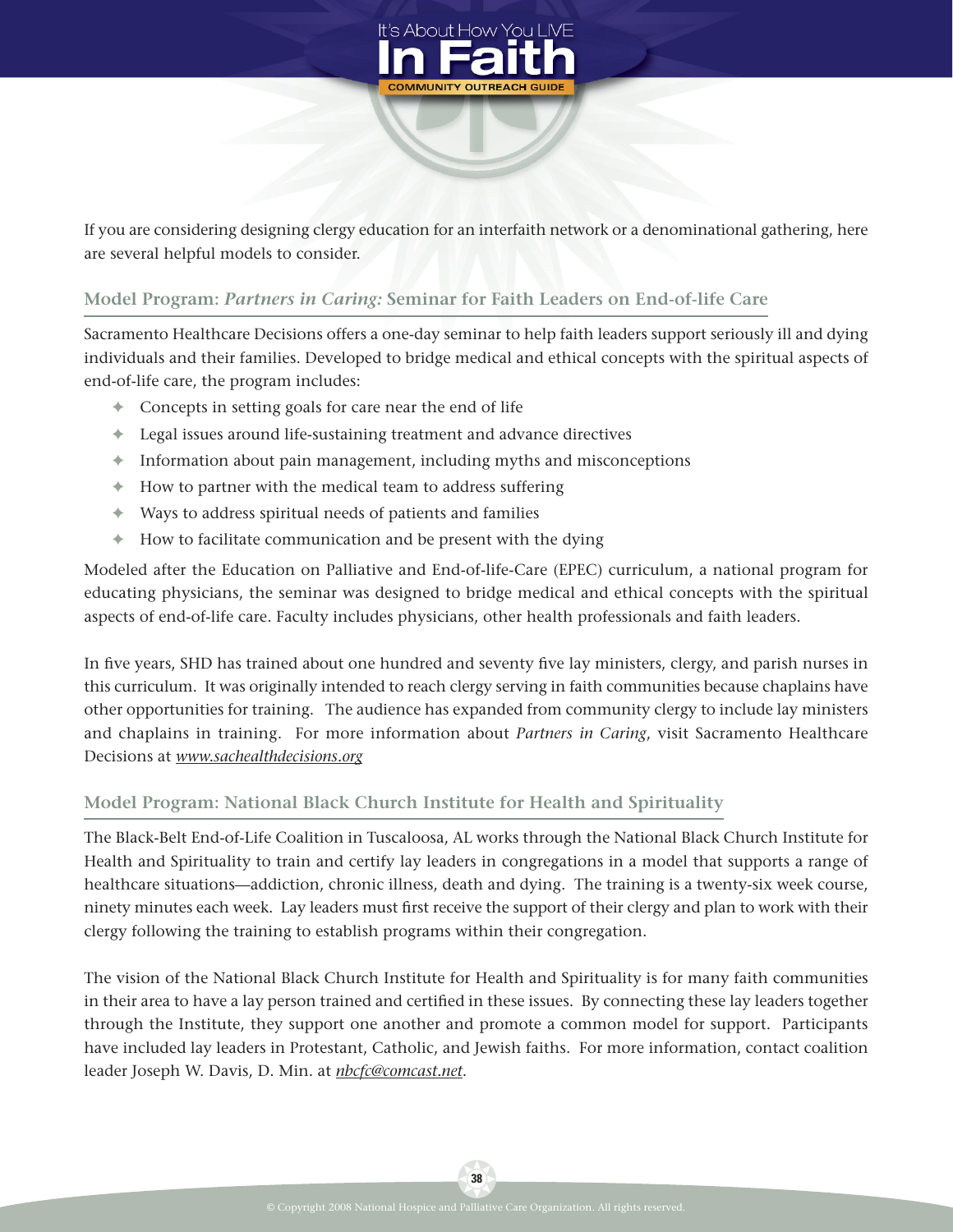

## **Model Program: Clergy End-of-Life Education Project**

The Clergy End-of-Life Education Project successfully educated six hundred and thirteen participants in Florida on end-of-life issues in 2003. Fifty-four percent of participants were clergy or pastoral care providers. Created with funding from the Florida Department of Elder Affairs and developed by the Hospice Foundation of America, the curriculum developed included modules on:

- **✦** Cultural Considerations at the End of Life
- **✦** The Dying Process: Medical Perspectives and Psychological Issues
- **✦** End-of-Life Options: Advance Care Planning and Service Options
- **✦** The Grief Process: Typical Grief Reactions, Complicated Grief, Anticipatory Grief
- **✦** Assisting Families
- **✦** The Role of Spiritual Care
- **✦** Self Care for Clergy

The full curriculum for clergy education with learning objectives, significant content information and promotional information is available for review at *www.hospicefoundation.org*.

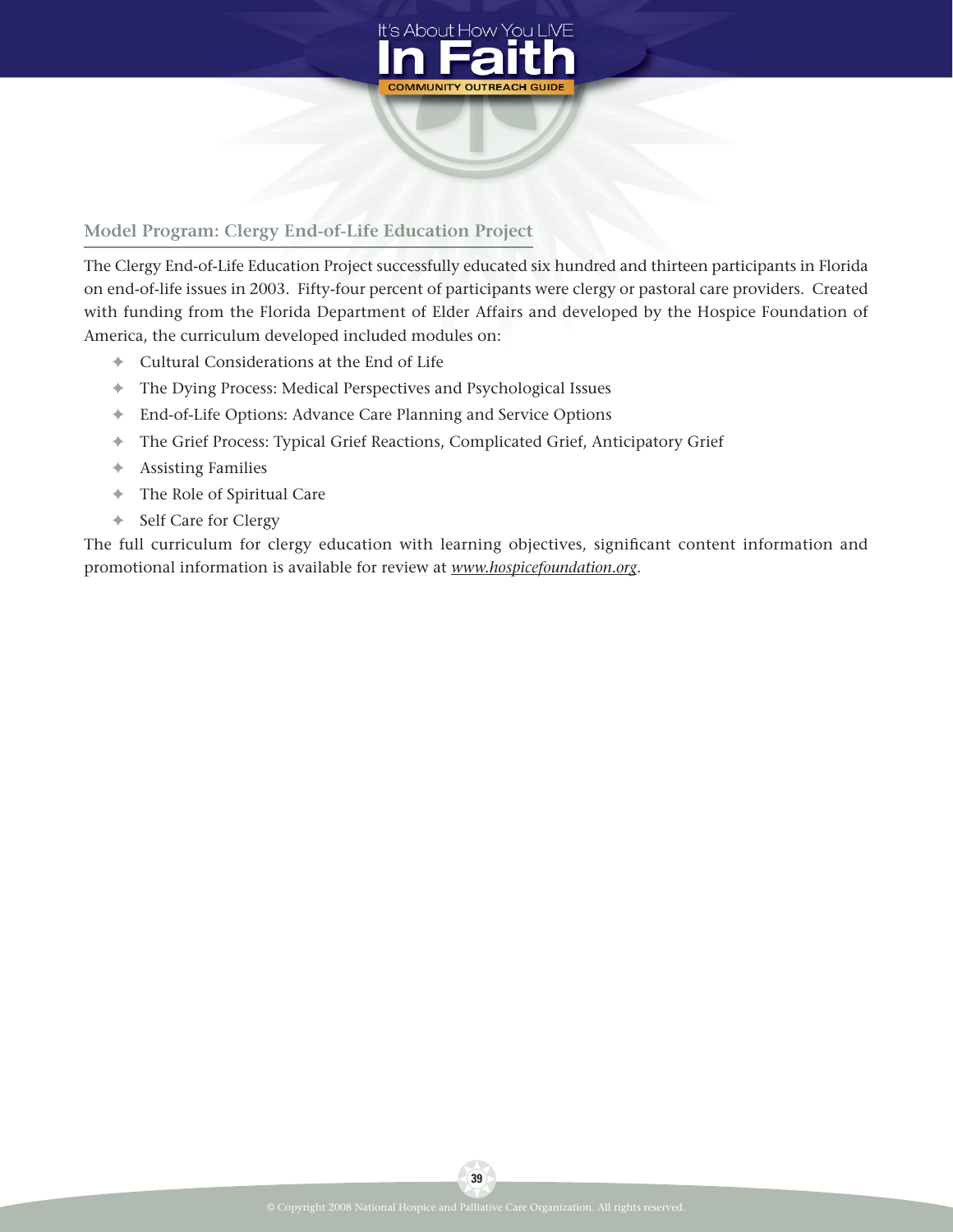

# **V. Resources for Faith Outreach Guide**

## **Educational Tools**

**Assisting Faith Communities in Caring for the Dying. Texas Partnership for End of Life Care,** *www.txpec.org/pro\_edu/clergy.asp***.** This seminar is for Spiritual Leaders, Community Directors, and Lay Leaders involved in spiritual care. The program offers tools that will assist the faith community in caring effectively for those with life-limiting illness and includes specific education about Spiritual Care of the Dying, Advance Directives and Ethical Issues, Bereavement, and How to Involve the Faith Community.

**Crossing Over Jordan. Duke Institute on Care at the End of Life,** *www.iceol.duke.edu/events/index.html***.** Designed to enhance the knowledge and research of professionals who work across the range of care giving at the end of life, this event brings together faith communities and health care providers to serve as a networking and starting point for better faith and medical relationships.

**Health Resources Online: End-of-Life Care Today!,** *www.healthresourcesonline.com/hospice/wp4.htm*, contains strategies to improve End-of-Life Care. It also details how you can educate patients and the public about hospice and appropriate End-of-Life Care, and covers trends in the state of end-of-life care today.

**Life's End Institute Faith Community Surveys. Duke Institute on Care at the End of Life,** *www.lifes-end.org/research/research\_projects.php***.** This survey tool explores attitudes, expectations, and experiences with the dying process. It gathers basic demographic information as well as data related to advance care planning, knowledge of hospice services, attitudes about pain and symptom management, spiritual beliefs and customs related to death and dying, preferred medical practices, financial concerns, and social support systems.

**Offering Spiritual Support for Family or Friends. Caring Connections,** *www.caringinfo.org*, a program of the National Hospice and Palliative Care Organization. This four-page brochure offers practical tips on ways family members and loved ones can offer spiritual support to those with a serious illness. It is available to view at *www.caringinfo.org* (under 'Resources') and for purchase at NHPCO's Marketplace *www.nhpco.org/marketplace*. Also, check out additional educational brochures from Caring Connections that address end-of-life issues such as advance care planning, serious illness, caregiving, grief and more.

**Partners in Caring: Strengthening Clergy and Clinician Collaboration at the End of Life. Duke Institute on Care at the End of Life,** *www.iceol.duke.edu*. This DVD offers a case study that explores the perspectives of a patient with a terminal diagnosis, his family, pastor and physician. This unique approach powerfully comes to life as actors take on the characters portrayed in the narrative. This excellent teaching tool can provide a centerpiece for hospices or churches wishing to hold a forum to discuss clergy-clinician communication.

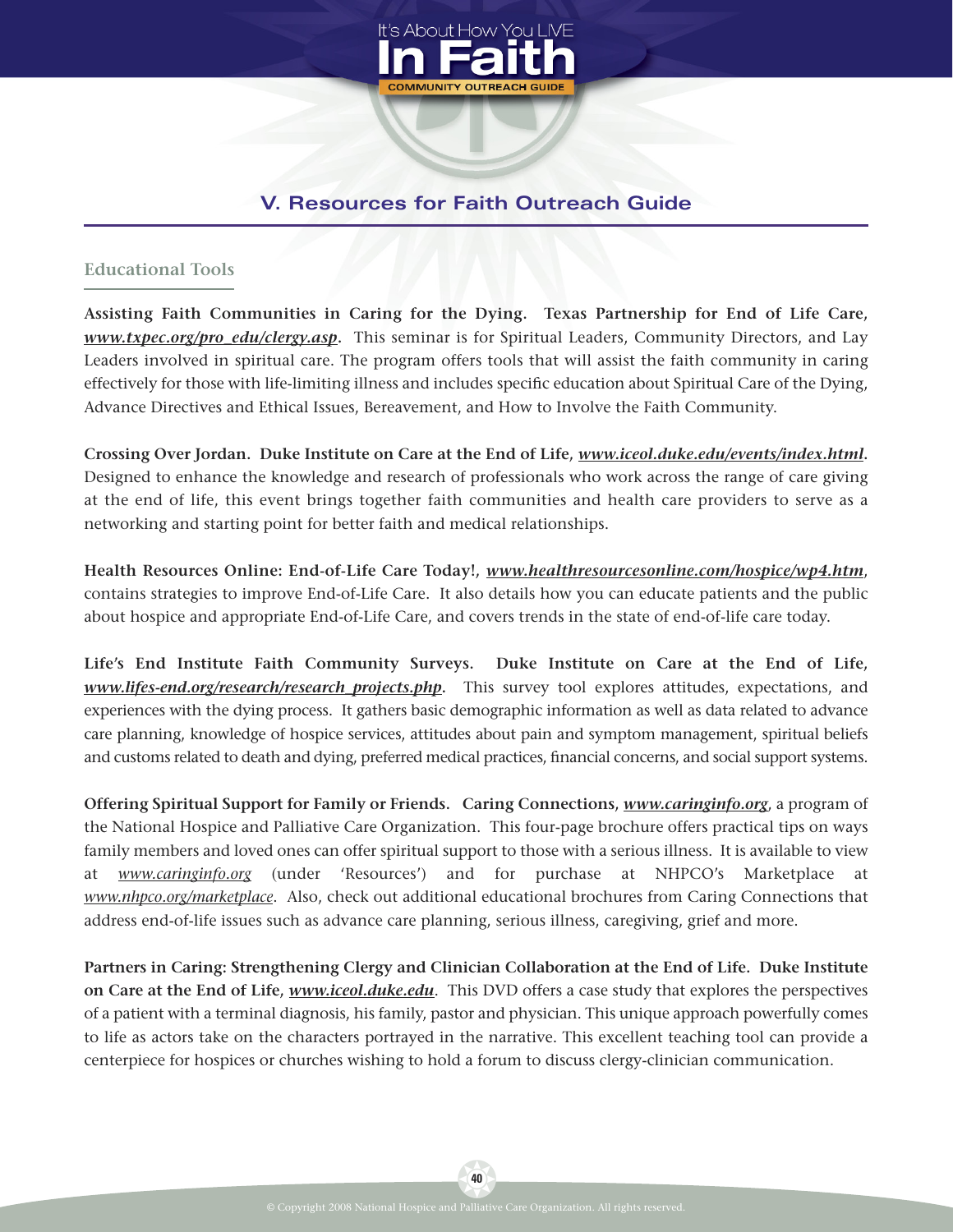

## **Educational Tools (cont.)**

**State-wide Hospice Clergy End-of-Life Education Enhancement Project. Hospice Foundation of America,** *www.hospicefoundation.org/professionalEducation/clergyEducation*/. This project, launched during the summer of 2002, was managed by the Hospice Foundation of America on behalf of the Florida Department of Elder Affairs as part of a statewide effort to enhance care for the dying by improving the knowledge base of clergy and faith communities in end-of-life care.

**The Unbroken Circle: A Toolkit for Congregations around Illness, End of Life and Grief. Duke Institute on Care at the End of Life (ICEOL),** *www.iceol.duke.edu*. An easy-to-use "toolkit" for clergy, faith community nurses and congregational lay leaders interested in addressing end-of-life care issues in their congregations. Each section offers practical guidance and specific ways congregations can develop innovative ministries for members facing illness, dying and grieving. From tips for worship to model programs for education and leadership development, the toolkit provides a comprehensive vision for weaving end-of-life care into the fabric of congregational life. Material throughout the toolkit draws from a variety of faith traditions, making it a resource for leaders across denominational families. ICEOL collaborated with Project Compassion, an organization that supports people living with serious illness, and with NHPCO's Caring Connections to produce this valuable resource.

For more information about the toolkit, visit *www.iceol.duke.edu*, email *iceol@div.duke.edu* or call 919.660.3553. The toolkit is available for purchase at NHPCO's Marketplace (*www.nhpco/marketplace*).

**University of West Virginia Continuing Education Program.** *www.elearn.wvu.edu/Continuing/ParishNursePrep*. A recognized program that teaches the specialty practice of combining professional nursing and health ministry. Parish nursing emphasizes health and healing within a faith community. The parish nurse serves the faith community, creates safe and sacred places for healing, and advocates with compassion, mercy, and dignity.

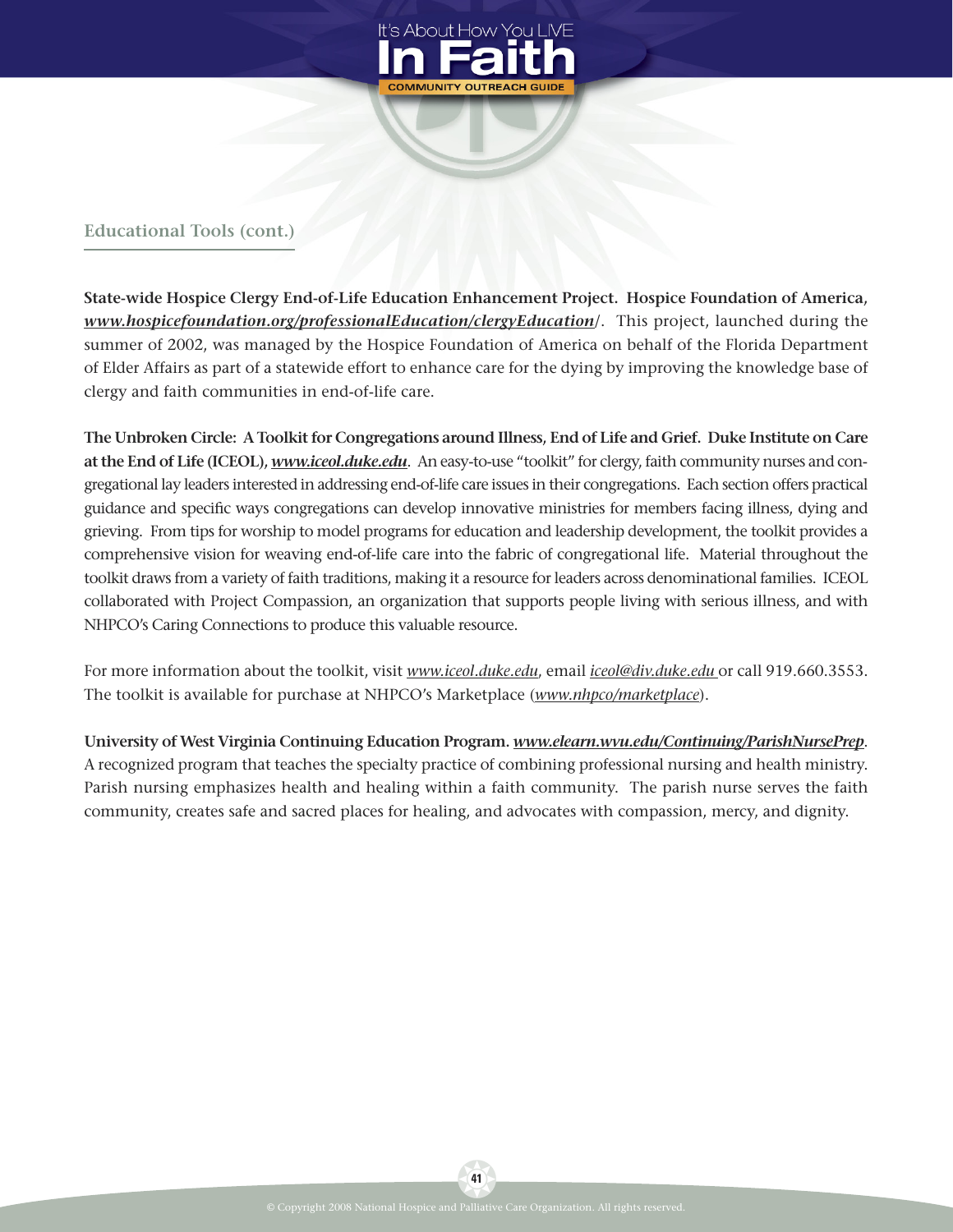

## **Professional Organizations**

**Caring Connections,** *www.caringinfo.org***,** a program of the National Hospice and Palliative Care Organization (NHPCO), is a national consumer and community engagement initiative to improve care at the end of life, supported by a grant from The Robert Wood Johnson Foundation. Caring Connections provides free resources and information that address end-of-life issues such as advance care planning, serious illness, caregiving, grief and more.

**Center for Spirituality & Aging,** *www.spiritualityandaging.org*/, provides education and advocacy about spirituality and ethics as they are experienced in the aging process, within both faith and long-term care communities. CSA is a program of California Lutheran Homes and Community Services, headquartered in Anaheim, California.

**Compassion Sabbath,** *www.practicalbioethics.org/cpb.aspx?pgID=1049*, is a national pilot program designed to provide tools and resources to help clergy meet the spiritual needs of seriously ill and dying people. The Compassion Sabbath concept grew out of a discussion between two pastors, Reverend Kelvin Calloway and Reverend Robert Lee Hill, who wanted to identify ways to help faith leaders ministering to the terminally ill in the Kansas City area.

**Duke University's Institute for Care at the End of Life,** *www.iceol.duke.edu/index.html*, is a catalyst for growth and transformation, a global resource to improve care for those at life's end. The mission of the Institute is to create and promote the growth of knowledge and to encourage the application of that knowledge in caring for the whole person at life's end.

**Health Ministries Association,** *www.hmassoc.org/continuing\_education.php*, is an organization of professional nurses, educators, clergy, and lay people. HMA encourages and supports others in the development of programs that integrate care of the body, mind and spirit. HMA believes that by sharing information, guidelines, and resources they assist and encourage individuals and faith communities as they develop whole person health programs, utilize community resources, and educate others on the interdependent aspect of health of body, mind, and spirit.

**Hospice Foundation of America,** *www.hospicefoundation.org/*, provides leadership in the development and application of hospice and its philosophy of care with the goal of enhancing the U.S. health care system and the role of hospice within it.

**International Parish Nurse Resource Center,** *www.ipnrc.parishnurses.org/*, fosters physical, emotional, spiritual, and social harmony leading to healthy and healing relationships with God, family, faith communities, culture, and creation.

**National Hospice and Palliative Care Organization,** *www.nhpco.org*, is the world's largest and most innovative national membership organization devoted exclusively to promoting access to hospice and palliative care and to maintaining quality care for persons facing the end of life and their families.

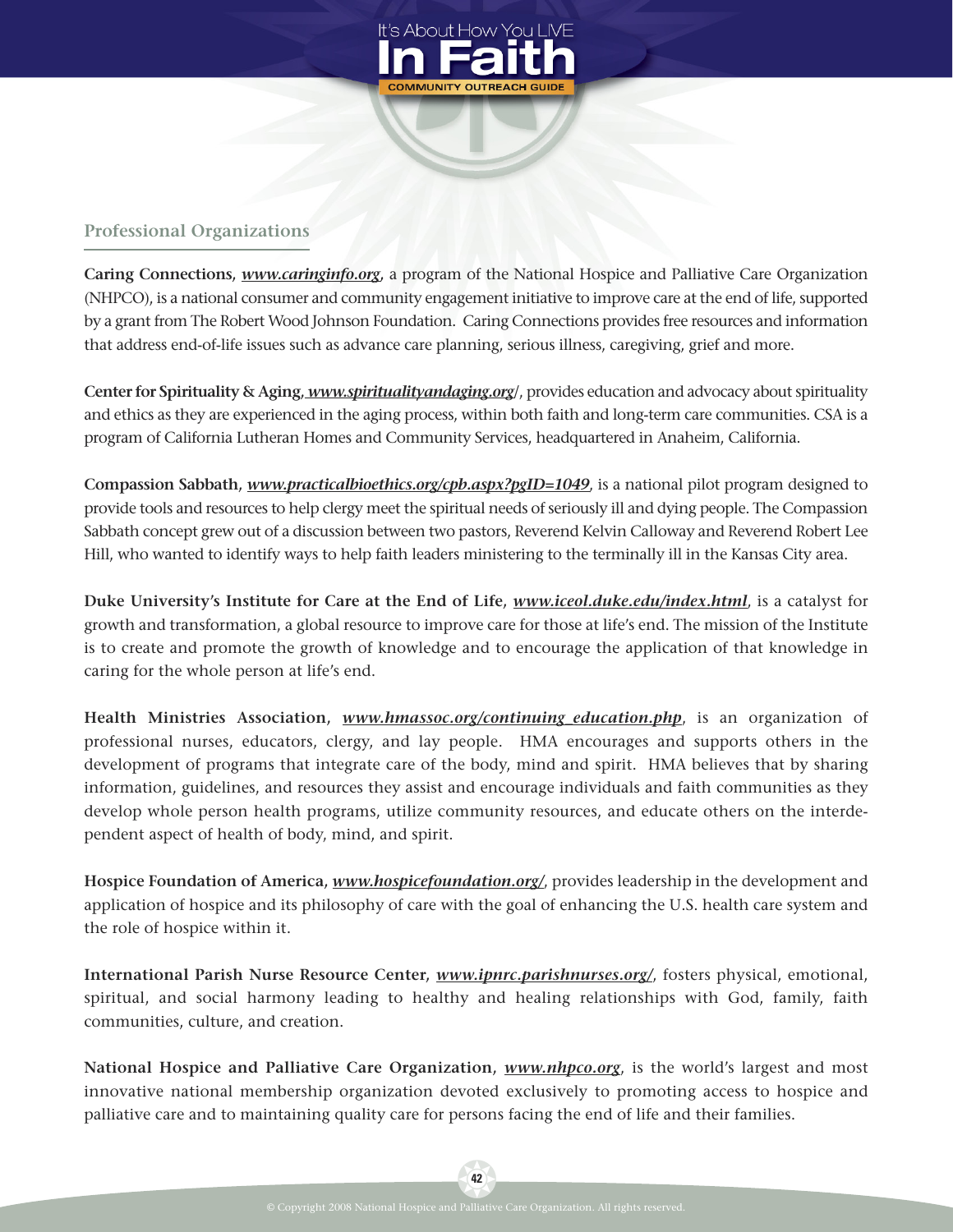

## **Professional Organizations (cont.)**

**Project Compassion,** *www.project-compassion.org*, provides support for people living with serious illness, care giving, end of life and grief. As people live with a diagnosis, go through treatment, move into survivorship or journey through end of life, Project Compassion helps people have the resources, support, and hope they need to live life to the fullest every day.

#### **Publications**

**Medical College of Wisconsin.** (2008). The Clergy's Role in End of Life Care. *www.mcw.edu/pallmed*

**National Hospice and Palliative Care Organization** (2007). Inclusion and Access Toolbox. *www.nhpco.org/access*

**Newport, Frank.** (2007). Questions and Answers about Americans' Religion. Gallup. *www.gallup.com/poll/103459/Questions-Answers-About-Americans-Religion.aspx*

**Northwestern University Lurie Cancer Center** (2004). EndLink: Resource for End of Life Care Education . *http://endlink.lurie.northwestern.edu/more\_about/communities.cfm*

**Putnam, Robert.** (2000). Bowling Alone: The Decline of Social Capitalism in America, p. 68. *www.bowlingalone.com*

**State of Florida.** (April, 2003). Clergy End of Life Education Project. *www.hospicefoundation.org/professionalEducation/clergyEducation/documents/book.pdf*

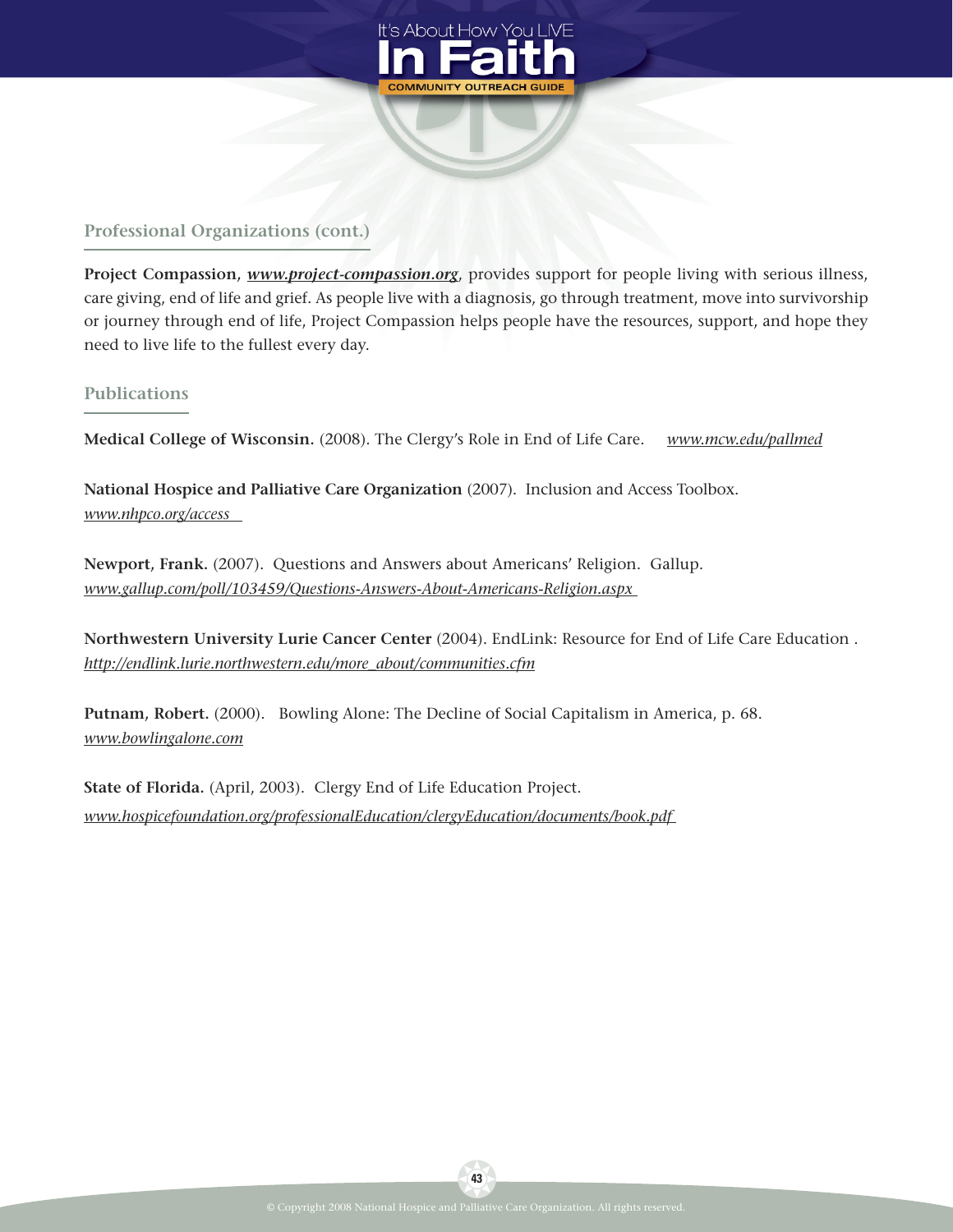

# **VI. Glossary of Faith Community Terms (as utilized in the Outreach Guide)**

Clergy: religious officials or functionaries prepared and authorized to conduct religious services or tend to other religious duties, such as ministers, pastors, priests, or rabbis.

**Congregation:** an assembly of persons; a gathering; especially an assembly of persons that meet for worship and for religious instruction; a body of people who habitually meet. While this term is not a perfect synonym for faith community, it may be used similarly with interfaith intention.

**Faith Community:** a group of individuals joined together by beliefs and forms of worship, often gathering in churches, mosques, synagogues, temples, and other places of worship.

**Faith Community Nurse:** A professional nurse who serves on the staff of a congregation to promote health issues for the members of that congregation and the community through the independent practice of nursing as defined by the nursing practice act in the jurisdiction in which she or he practices. Also known as parish nurse, congregational nurse, crescent nurse, or health ministry nurse.

**Interdenominational:** occurring between or among different churches or denominations, within the same religious tradition, such as a partnership between Presbyterians and Methodists.

**Interfaith:** occurring between or among people or organizations of different faiths or traditions, such as a Christian-Jewish-Moslem dialogue or partnership.

**Lay leaders:** members of a faith community who do not function as clergy but rather take on leadership roles within a congregation.

**Members:** individuals who belong to a faith community. These may be called congregants, parishioners, members, and other names.

**Religious:** of or pertaining to a set of beliefs and practices often organized, defined and/or codified through prayer, ritual, and religious law or teaching.

**Spiritual:** of or pertaining to the spirit; relating to sacred or religious matters. While many definitions are possible, a common thread is the concept of "connection" to God or a Higher Power, to others, to self, to the earth.

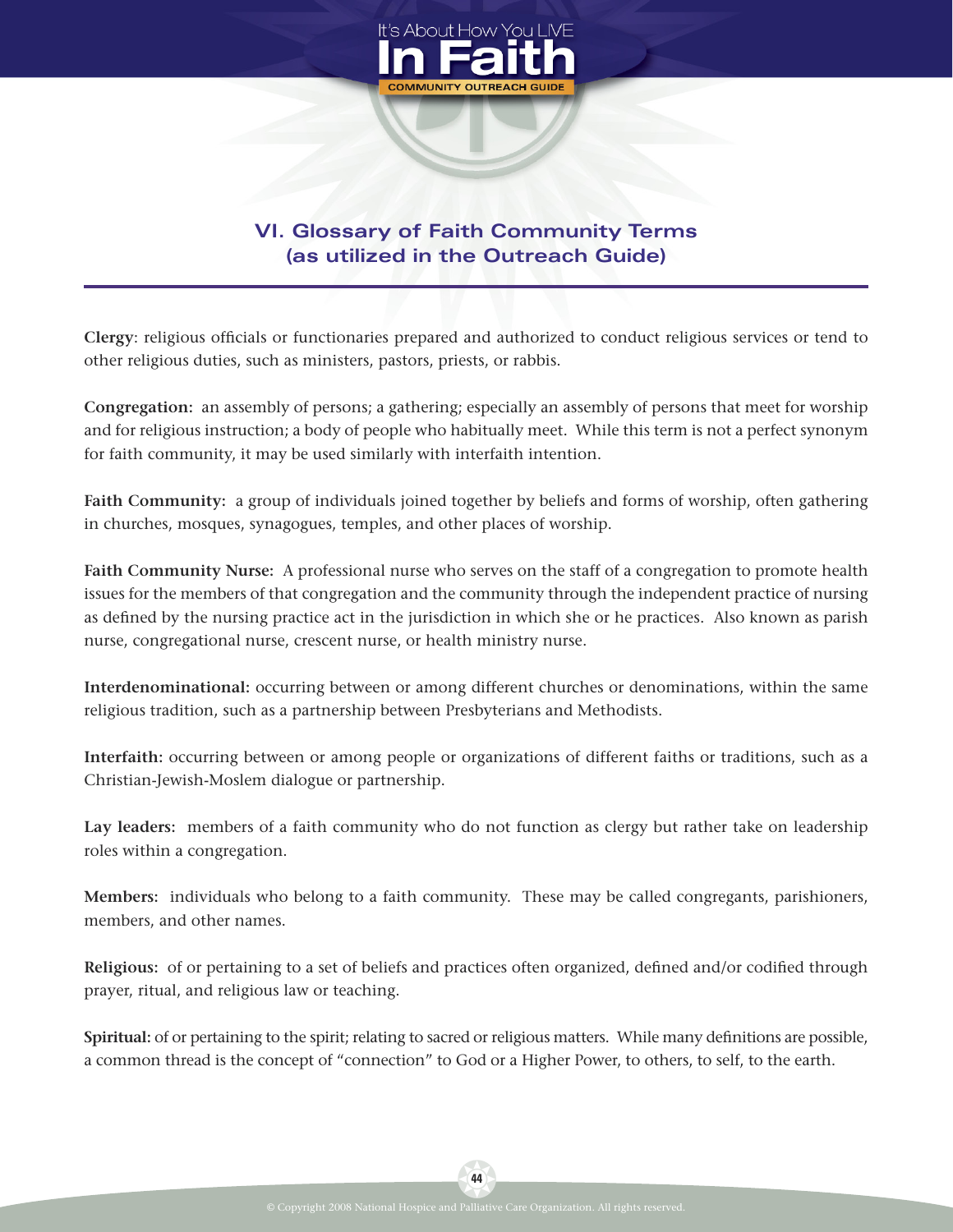

## **VII. Acknowledgements**

#### **Author:**

**James L. Brooks, MDiv** Project Compassion Chapel Hill, NC

#### **Contributors:**

**Aly Breisch, RN, MSN** Duke University Health and Nursing Ministries Program Durham, NC

**Lori Butterworth, BA** Children's Hospice and Palliative Care Coalition Watsonville, CA

**Cassandra Cotton, CNA, CHPNA** Nathan Adelson Hospice Las Vegas, NV

**Joseph W. Davis, D.Min** Black-Belt End of Life Coalition Tuscaloosa, AL

**Kathy Glasmire, BA** California Coalition for Compassionate Care Sacramento Health Decisions Sacramento, CA

**Judith Kohn** Midwest Palliative & Hospice CareCenter Glenview, IL

**Shawn LaFrance, MPH** Foundation for Healthy Communities Concord, NH

**Dee Leahman, MA** Community Partnership for End of Life Care Winston-Salem, NC

**Anne Packett, MA, RN** Caring Communities Program, Duke University Durham, NC

**Richard Payne, MD** Duke Institute on Care at the End of Life Durham, NC

**Kandyce Powell, MSN, RN** Maine Hospice Council Manchester, MN

**Gloria Ramsey, JD, RN** Uniformed Services University of the Health Sciences Bethesda, MD

**Tarris Rosell, D.Min, PhD** Center for Practical Bioethics Kansas City, MO

**Jo Schrader, BS** Association of Professional Chaplains Schaumburg, IL

**Sandy Chen Stokes, RN, MSN, PHN** Chinese American Coalition for Compassionate Care Shingle Springs, CA

**Jeanne Twohig, MPA** Duke Institute on Care at the End of Life Durham, NC

**Rhonda Wehner, RMT-BC** Midwest Palliative & Hospice CareCenter Glenview, IL

**Ana Zir, MPH, RN** Kokua Mau Honolulu, HI

#### **NHPCO Staff:**

**Philip Banks Kathy Brandt, MS Helen Ennis Gwynn Sullivan, RN, MSN Emil Zuberbueler, BS**